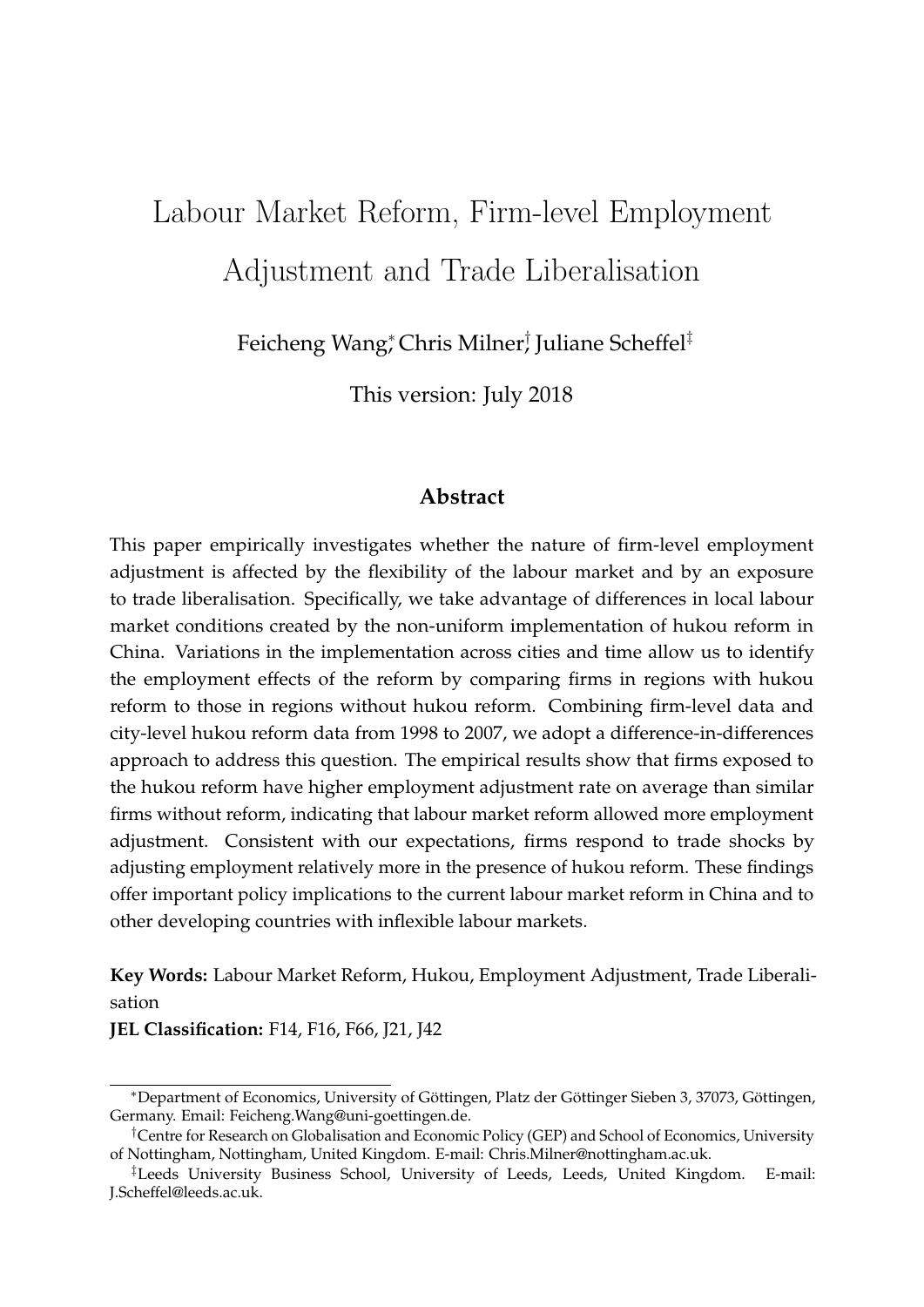# **1 Introduction**

In a well-functioning economy, firms are able to adjust factors of production freely in response to shocks to achieve more efficient resource allocation. Recent empirical evidence suggests that misallocation exits broadly, especially in developing countries, which generates considerable productivity losses (Hsieh and Klenow, 2009; Brandt et al.,  $2013$ .<sup>1</sup> One critical source of such misallocation relates to factor market distortions, as modelled in Hsieh and Klenow (2009). While existing papers mainly focus on measuring the magnitude of misallocation and the resulting productivity losses, limited evidence is available on the way in which distortions affect adjustment. It is documented in the literature that labour market adjustment in response to trade shocks is often sluggish; possibly due to labour market regulations that impede labour movement across firms, industries or regions (e.g. Hasan, 2001 and Mouelhi, 2007). Micro-level evidence on how firms adjust employment in response to trade shocks and how labour market flexibility shapes such an adjustment is, however, relatively scare.

A recent strand of literature examines the impact of China's rise on firms and local labour market outcomes in both developing and developed countries.<sup>2</sup> However, relatively little is known about labour market adjustment in Chinese firms in response to China's trade liberalisation and accession to the WTO in 2001. With a reduction in import tariffs and an expansion of the export markets, firms experienced substantial adjustments. The aim of this paper is to examine employment adjustment at the firm level following trade liberalisation and in particular how such an adjustment was affected by labour market conditions.

The Chinese labour market has traditionally been highly rigid, featuring a household registration system (or hukou system) that segregates the labour market into rural and

 $1$ Restuccia and Rogerson (2013) offer a comprehensive review on recent literature that study misallocation and productivity.

<sup>&</sup>lt;sup>2</sup>Autor et al. (2013) and Dauth et al. (2014) explore the effects of import competition from China on the local labour market in the U.S. and in Germany separately. Mion and Zhu (2013) and Bloom et al. (2016) examine firm-level adjustment in employment, skill upgrading, innovation and productivity with rising Chinese import competition in Belgium and European countries. Utar and Ruiz (2013), however, focus on the third-country competition effects and investigate the impact of intensified competition from China on Mexican maquiladoras in the U.S. market.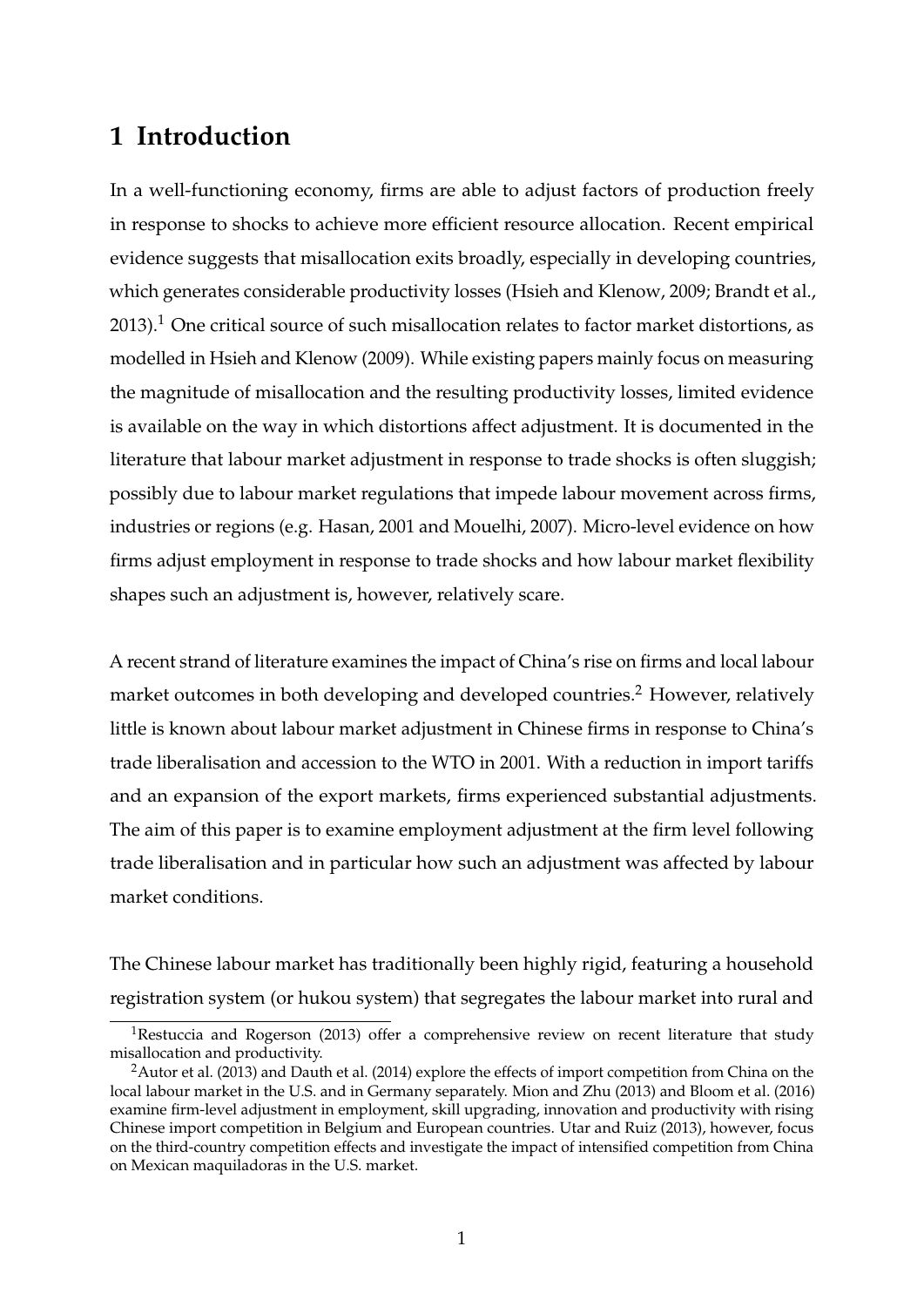urban sectors. A typical resident is registered as a certain hukou type in a region, which makes the movement across agriculture and non-agriculture sectors and across regions difficult since social welfare, like medical care, children's education, is based on hukou. Such rural-urban migration barriers have resulted in substantial labour misallocation (Meng, 2012; Brandt et al., 2013); labour surplus in the rural sector and labour shortage in the urban sector coexisting and yielding a wage gap between rural versus urban areas. This has meant that firms in urban areas have been less able to reach the desired level of employment due to restricted labour supply and relatively high labour costs.

To address the segregation of local labour market, the hukou reform was launched from 2001 in selected cities. The aim was to abolish the distinction between rural and urban hukou types and to encourage labour movement from rural to urban areas. To achieve it, local governments in some cities have taken specific actions to lower barriers to mobility and to attract rural workers. The implementation of the reforms in some cities offers a basis for a quasi-natural experiment that enables us to evaluate the extent to which differences in labour market conditions between reform and non-reform cities affect firms' employment adjustment in response to trade shocks, provided that we can account for selection by cities for reform in our empirical strategy. Relying on a rich firm-level dataset, the current study provides the first micro-level empirical evidence on firms employment adjustment conditional on differential labour market conditions, which has so far only been investigated theoretically in the existing literature (e.g. Cosar, 2013; Itskhoki and Helpman, 2015; Coşar et al., 2016).

In this paper, we first evaluate the impact of the hukou reform on firms employment adjustment and then examine the conditional effects of trade liberalisation on employment adjustment with the presence of the hukou reform. One challenge in establishing a causal relationship between employment adjustment and hukou reform is the potential endogeneity of the reforms. Specifically, reform cities may well not have been randomly selected and those selected reform cities might be systematically different from non-reform ones. If the determinants of the hukou reform are correlated with firms employment adjustment, our empirical results would be misleading. To address the endogeneity issue, we consider a difference-in-differences (DiD) approach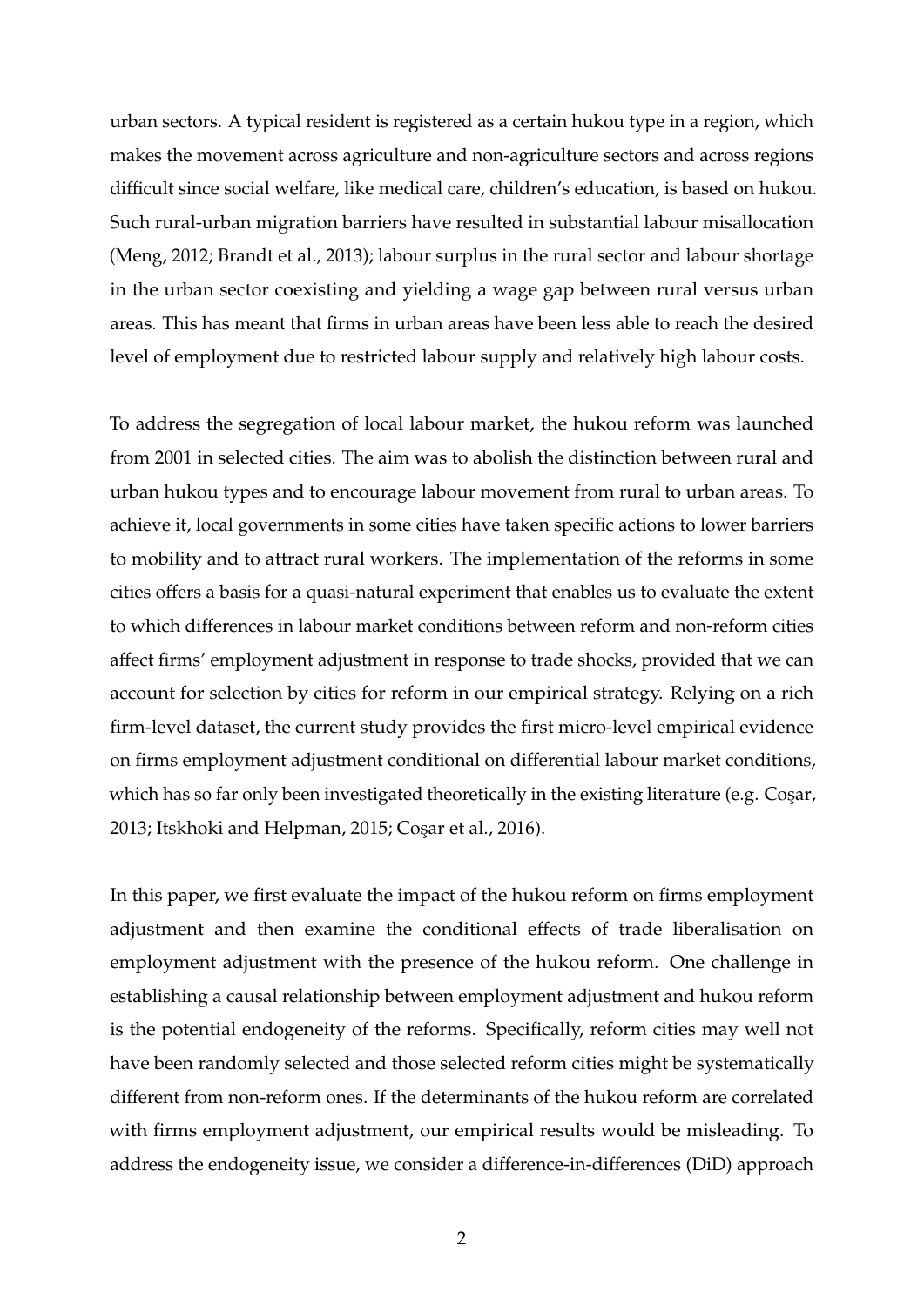and control for the initial differences between reform and non-reform cities that potentially determined the selection of reform cities in our main specification.

Our main results show a positive effect of the hukou reform on net employment adjustment at the firm level. This suggests that a more flexible labour market allows firms to adjust their labour use in response to shocks more efficiently, as predicted by recent theories (Itskhoki and Helpman, 2015; Cosar et al., 2016). This finding is also consistent with recent studies on resource misallocation due to factor market distortions such as Hsieh and Klenow (2009) and Brandt et al. (2013), and implies that firms would have achieved higher productivity and output levels without the hukou system. Regarding trade liberalisation, we consider barriers to both imports and exports. We further distinguish between tariffs on imports of intermediate inputs and final goods following the literature that emphasises the role of intermediate imports (e.g. Amiti and Konings, 2007; Amiti and Cameron, 2012). Our results show that firms in general tended to adjust employment more in reform than non-reform cities. Our findings underline the role of labour market flexibility in affecting firms adjustment following trade shocks.

The contribution of this paper to the existing literature is twofold. Firstly, while existing studies have examined the effects of labour market frictions on firm-level outcomes, the labour market institutions under consideration, such as dismissal protection (Autor et al., 2007; Hasan et al., 2007), trade union (Montagna and Nocco, 2013), rise in minimum wages (Poncet et al., 2014), and stringency of labour regulation enforcement (Almeida and Poole, 2017), mainly aimed at protecting workers rights also increased adjustment costs for firms. However, the hukou reform exploited in this paper relaxed restrictions on worker movement and tended to benefit both workers and firms.

Second, effects of reducing costs on labour movement are often modelled in theoretical settings and lack empirical evidence (e.g. Artuç et al., 2010; Dix-Carneiro, 2014). The firm-level dataset used in this paper captures a period during which both trade reforms and the hukou reform occurred. This allows us to empirically evaluate firms differential responses to trade shocks conditional on labour market flexibility. Several papers have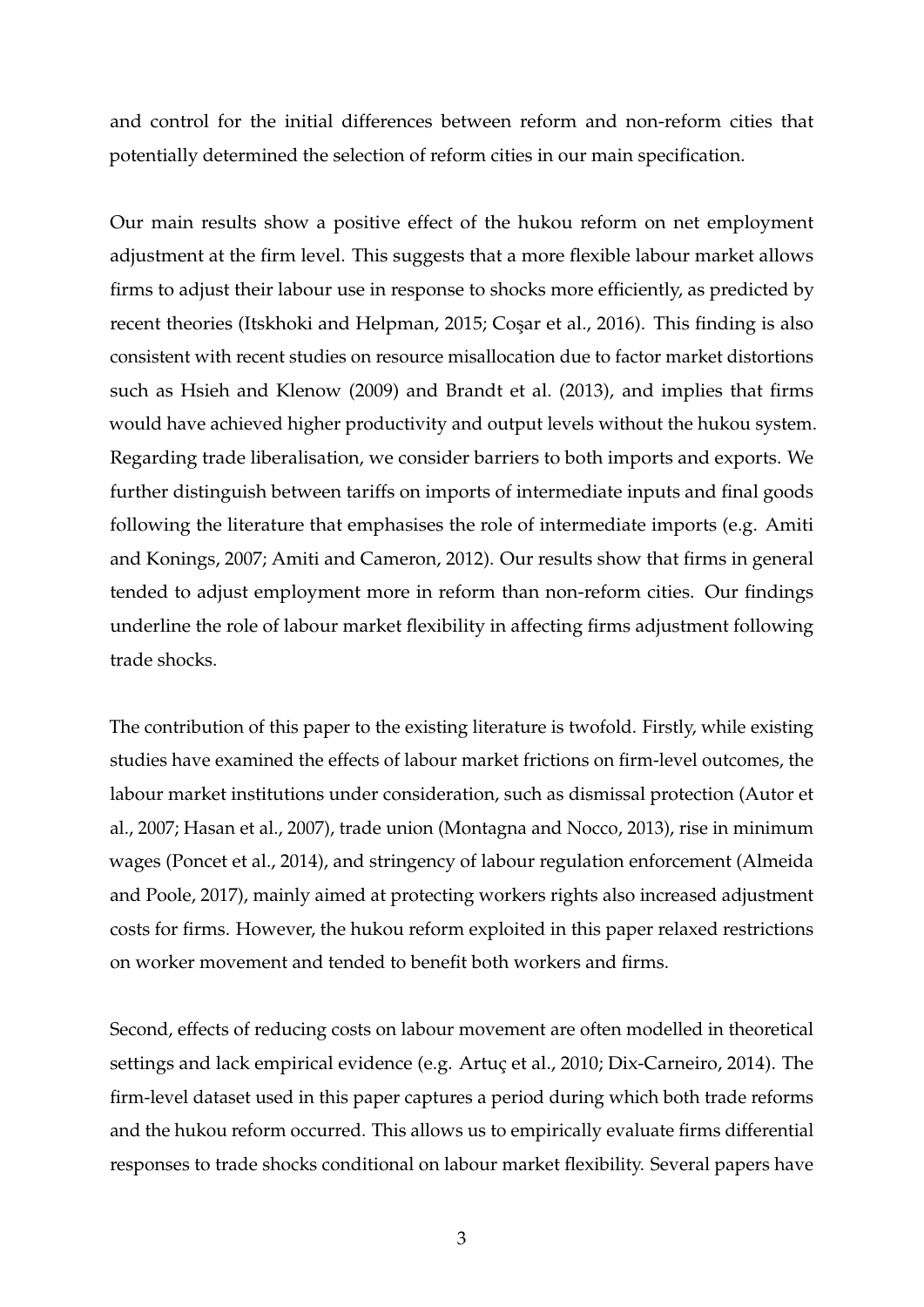analysed Chinas hukou system and its potential consequences (e.g. Gilbert and Wahl, 2003; Whalley and Zhang, 2007; Xu, 2014), based on theoretical modelling and numerical simulations. This paper is among the first to provide empirical evidence on how the hukou reform has affected firms.

The rest of the paper proceeds as follows. In the next section, we provide more background information on China's hukou system, reform and trade liberalisation. Section 3 presents relevant theories and empirical evidence. Details of the data and the sample frame used in this paper are described in Section 4. Section 5 discusses the empirical methodology and possible identification issues, followed by the empirical results that are reported in Section 6. Finally Section 7 concludes.

# **2 Policy Background**

### **2.1 Hukou reform and internal migration**

In the early stages of China's planned economic system, labour mobility was highly controlled by the government through a household registration (or hukou) system. This system divided residents into agricultural and non-agricultural population based on occupation, and into rural and urban population according to birthplace. Movements between rural and urban areas, and between agriculture and non-agricultural sectors were prohibited or subject to control. This segmentation resulted in average wages being much higher in urban than rural areas. To pursue higher wages, many rural residents wanted to move into cities, but such movement was costly (Zhao, 1999). Labelled as rural residents by their hukou status, migrant workers were allowed to work only in specific urban industries and were prevented from working in state-owned enterprises (SOEs) to limit competition with urban workers (Dmurger et al., 2009). Migrant workers were also unable to obtain necessary housing, medical care, and educational resources, which made it impossible to move into cities with the whole family. This imposed additional social costs. The high migration costs distorted matching efficiency between firms and workers, which potentially restricted firms decisions on choosing the optimal level of employment and slowed down their adjustment in the face of shocks.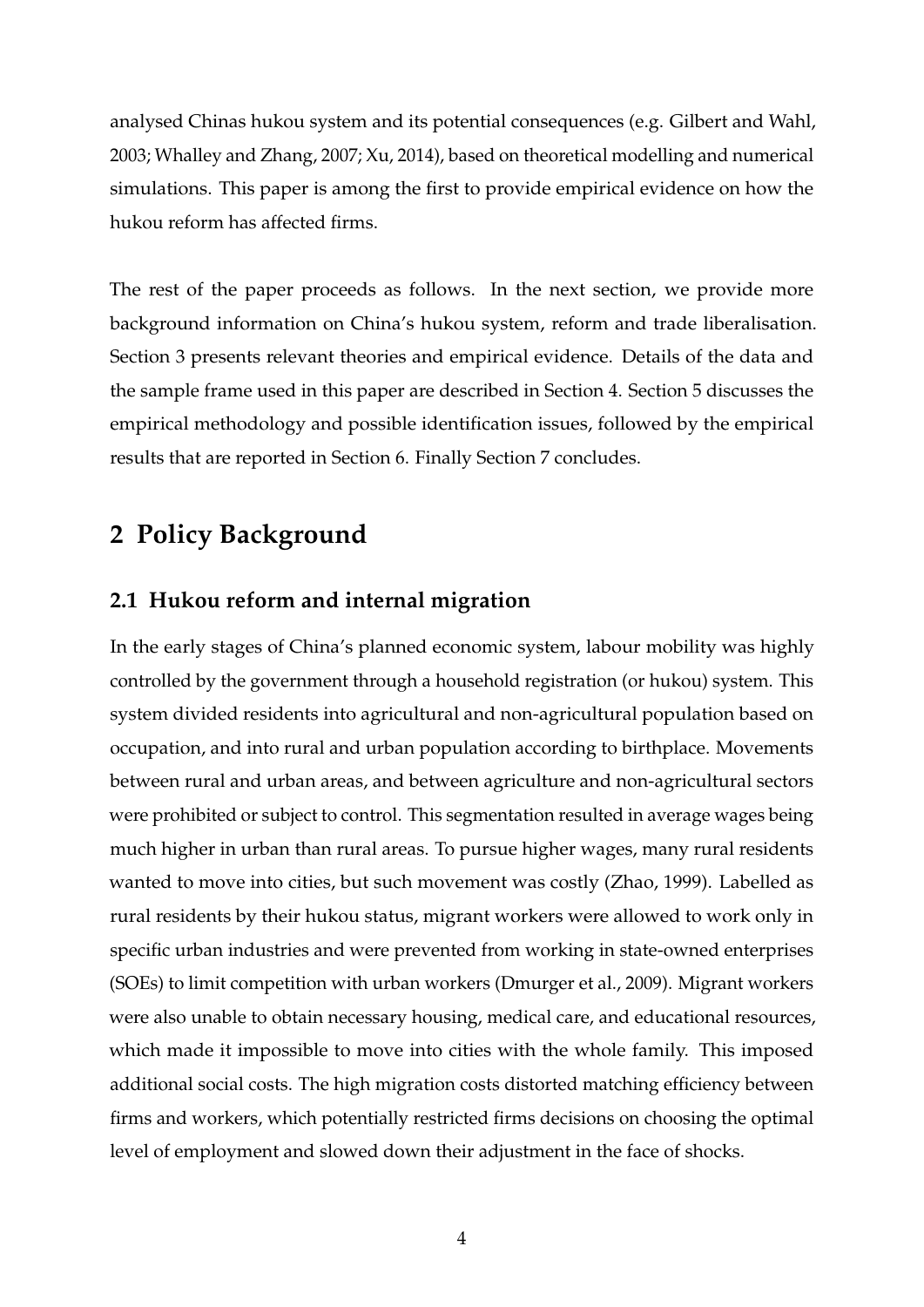These regulations were not changed until the late 1980s, when it became possible to purchase an urban hukou, though the total number of purchasable urban hukous in each province was constrained by a quota. A pilot reform in 1997 allowed rural residents to move into selected towns and small cities. However, this reform had limited effects as these towns and small cities were less attractive to rural residents. To promote labour movements from rural to urban areas, the distinction between agricultural and nonagricultural hukou types was abolished in late 2001 and was replaced with planned quotas for granting urban hukou with entry conditions in selected prefectural cities.<sup>3</sup> This round of hukou reform has increased the probability of obtaining a hukou in a city and has attracted surplus rural workers, which directly increased labour supply in the urban labour market. Figure 1 shows the estimated difference in non-agriculture population in urban areas between reform and non-reform cities across years relative to the difference in 1998. It is evident that the difference is not significantly different from 0 until 2001 when the earliest hukou reform started, whereas afterwards the nonagriculture population is significantly higher in reform cities compared to non-reform cities, with the difference increasing over the years. This is indicative that the hukou reform was effective in attracting rural workers to move to urban areas.

The increased labour supply would result, other things constant, in a lower average wage and a higher level of employment in the urban labour market. However, over the time period we examine, China experienced dramatic economic growth (Brandt et al., 2012) due to a series of internal reforms and trade openness (Autor et al., 2013). This would be accompanied by an increasing demand for labour, which further implies that the equilibrium employment in the labour market could be even higher. With access to a larger pool of labour at lower costs, firms may adjust their employment along various dimensions. Firms may directly increase labour use or substitute current workers with the cheaper newcomers. This is true particularly for some labourintensive manufacturing firms that do not have strong skill requirements. Employment adjustment could also happen along the extensive margin. For example, one may find

 $3$ Strictly, there were two main types of the hukou reform. "Entry barriers" reform involved an entry condition scheme, whereby rural residents were eligible to apply for a local hukou and to benefit from local social welfare. "Unified hukou" reform allowed new residents to be registered as unified resident hukou holders, thereby eliminating the distinction between agricultural (urban) and non-agricultural (rural) hukou types. While some cities only enacted one of the above two types of reform, more cities conducted both at the same time.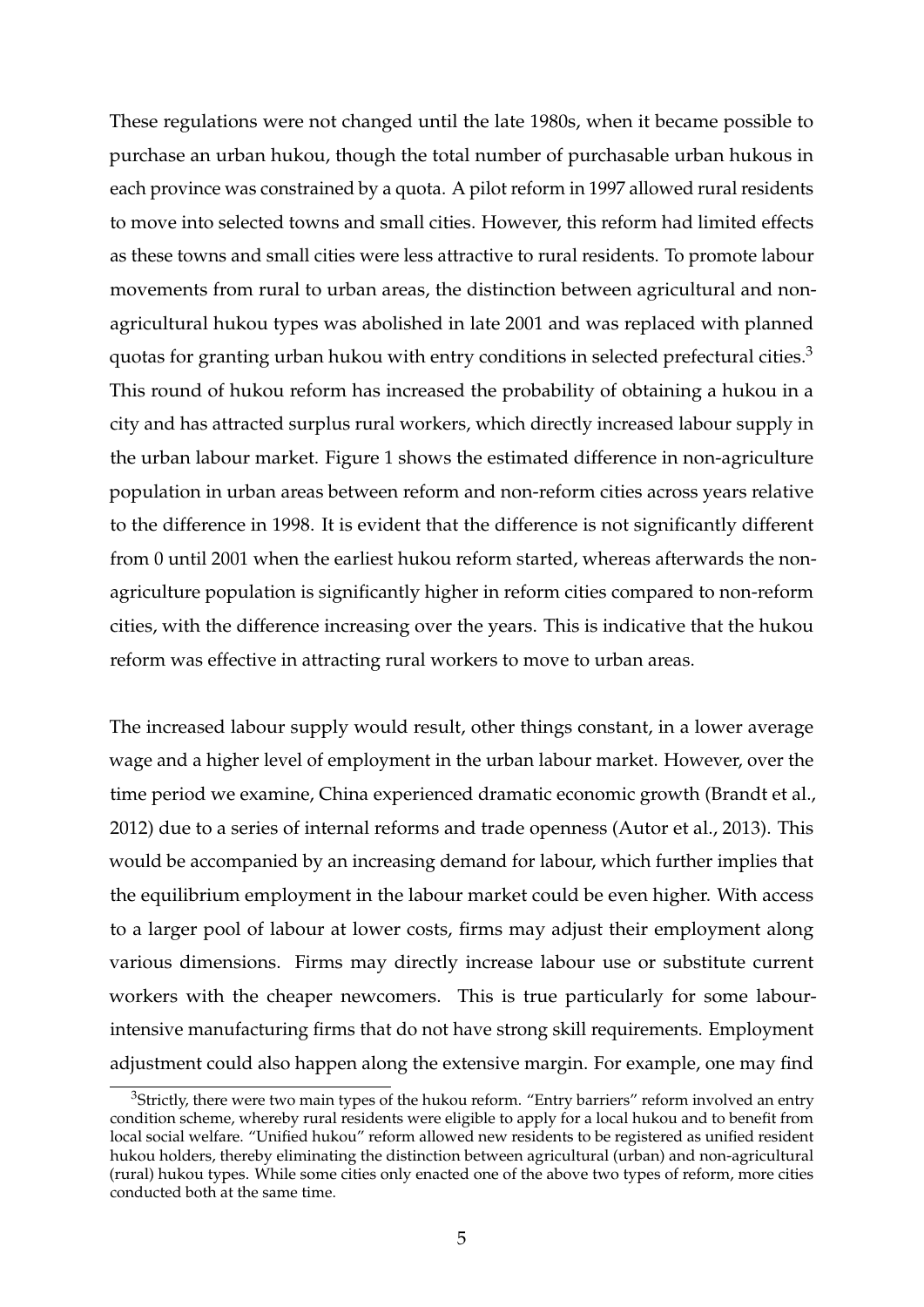

Figure 1: Difference in Non-agriculture Population in Urban Areas between Reform and Non-reform Cities: 1999-2007

it easier to start a business due to reduced labour costs or the least productive firms that would have exited the market may have a higher probability to survive.

We identify 75 cities that implemented the hukou reform before 2007 and restrict our empirical analysis to those cities that launched the hukou reform before the end of 2005 so as to allow at least two years for the policy to take effect.

### **2.2 Trade liberalisation in China**

China started its application for the membership of the General Agreement on Tariffs and Trade (GATT) in 1986 and relaunched it in 1995 when the WTO was founded. After a 15-year negotiation, China joined the WTO in 2001, though it had reduced its tariff rates significantly before its accession. China committed to further reduce its tariffs up to 2010, with the majority of tariff reductions to be implemented by 2005. As shown in Figure B.2 in the appendix, the average tariff rates on both imported intermediate (input) and final (output) goods were reduced by around 7% points between 1998 and 2005.<sup>4</sup> The tariff reductions were non-uniform across industries, with more protected

*Notes:* Estimated coefficients ( $\beta$ ) and 95 percent confidence interval from the regression: ln  $pop_{ct}$  =  $\alpha + \beta_t Reform_c \times \theta_t + \phi_c + \theta_t + \varepsilon_{ct}$ , where *pop<sub>ct</sub>* is the log of non-agriculture population in urban areas in city *c* in year *t*,  $Reform_c$  is a dummy variable indicating whether city *c* is a reform city,  $\theta_t$  denotes year fixed effects,  $\phi_c$  are city fixed effects and  $\varepsilon_{ct}$  is the error term.  $\beta_t$  measures the difference in non-agriculture population in urban areas between reform and non-reform regions relative to the difference in 1998.

<sup>&</sup>lt;sup>4</sup>Details of the calculation of intermediate and final goods tariff rates are shown in section 4.3 below.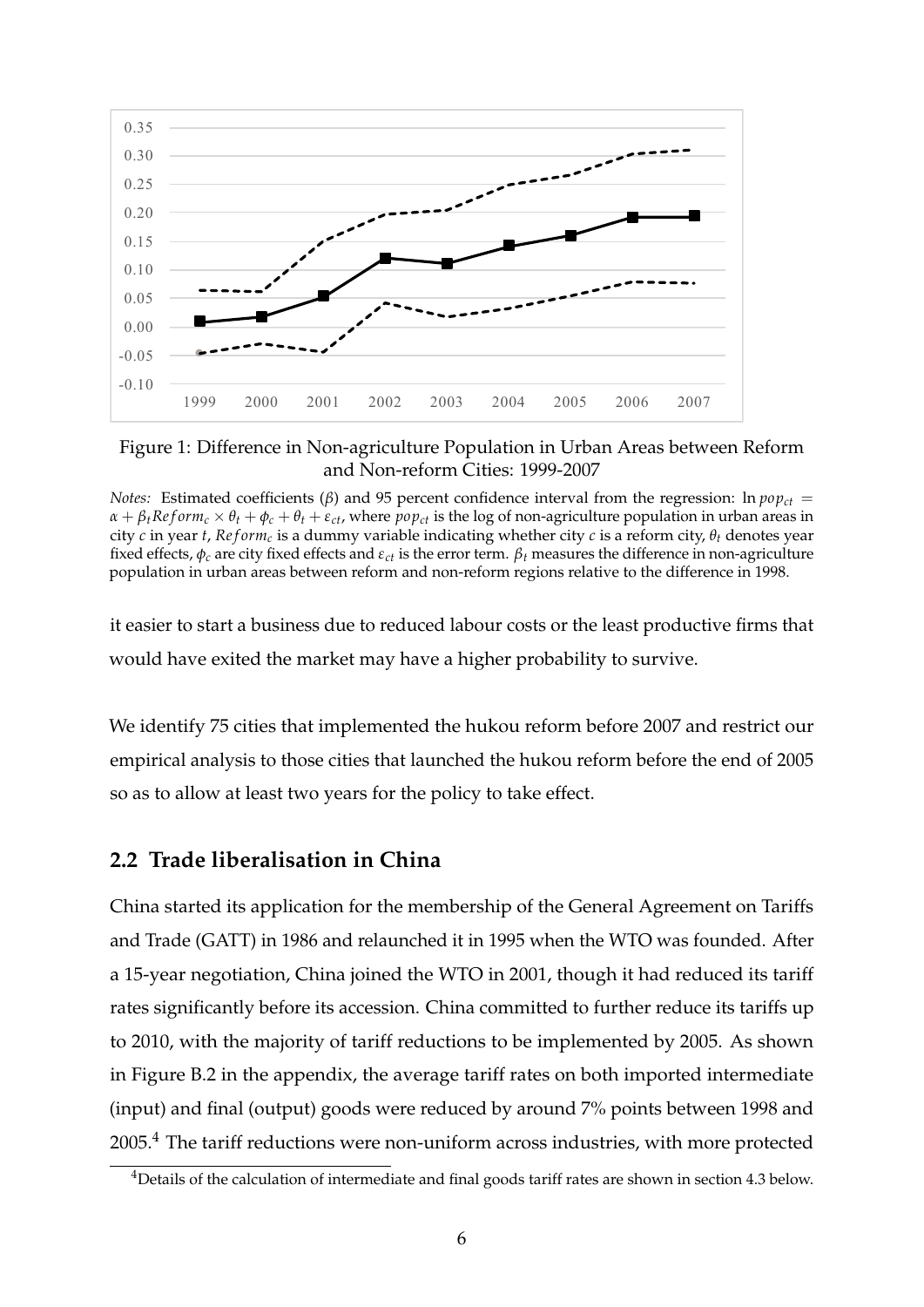industries reducing tariff rates more substantially. Figure B.3 shows the initial tariff rates in 1998 and the average change until 2007 across industries. It is clear that industries with the largest tariff reductions are ones with higher initial tariffs. Variations across time along with variations across industries in tariff reductions allow us to explore whether firms that were exposed differently to trade shocks adjusted their labour use differentially.

Chinas WTO membership also involved the gaining of most-favoured-nation (MFN) status for its exports. As a result, the tariff rates on Chinas exports were reduced. The average tariff rate on its exports fell by only 1% point between 1998 and 2007, as shown in Figure B.2. Nevertheless, exports grew rapidly in response to the fall in barriers against its exports and its own import liberalisation. Figure B.2 shows that China exported around 18% of its output in 1998, and this almost doubled by 2007. During the same time period, the import share also doubled.

## **3 Relevant Theories and Empirical Evidence**

An efficient allocation of resources maximises overall outputs in a competitive environment by determining which establishments produce and how resources are allocated across those establishments (Restuccia and Rogerson, 2013). However, institutional factors that violate the procedure of either of those two decisions will induce resource misallocation and productivity losses. Productivity losses due to resource misallocation are found to be substantial, for instance, 30 to 50 percent in China and 40 to 60 percent in India (Hsieh and Klenow, 2009).

There is also considerable evidence that the extent of labour market regulations is negatively associated with employment. Kaplan (2009), for example, studies labour regulation reforms in 14 Latin American Countries using firm-level data and finds that a more flexible labour market is associated with higher aggregated employment. Amin (2009) shows that labour market regulations in India potentially decrease employment by 22% on average for retail stores. Other evidence includes Almeida and Carneiro (2009) for the case of Brazil, Autor et al. (2007) for the case of the U.S, and Eslava et al.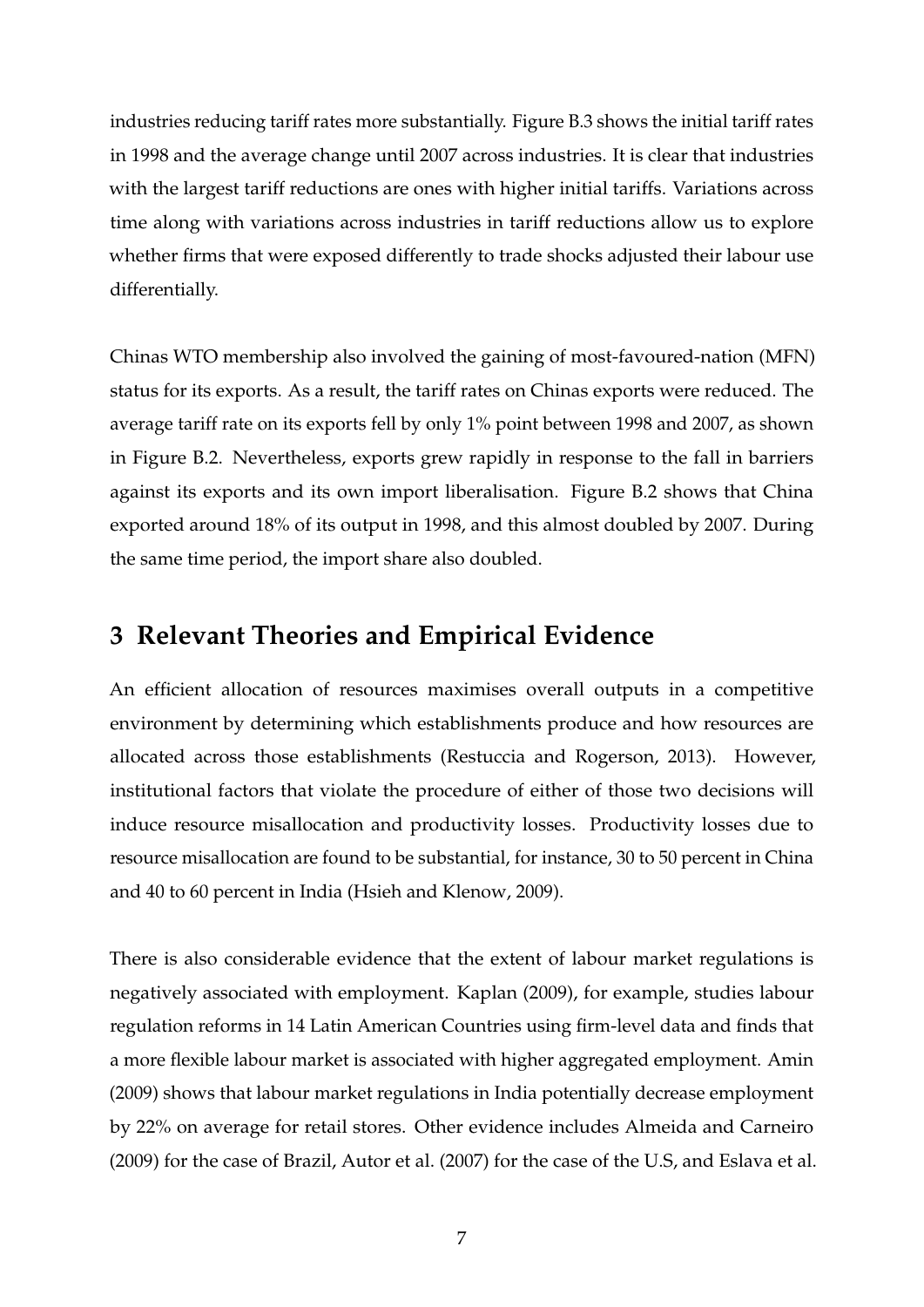(2010) for the case of Colombia, etc.

In addition to distorting the optimal level of labour use for firms, labour market regulations impede the speed of firm's adjustment following trade shocks. As documented in Melitz (2003), allowing for the heterogeneity in productivity across firms, a reduction in trade costs enables the relatively more productive firms to expand due to access to a larger foreign market. It follows that the less productive firms shrink and the least productive ones exit the market. This process is accompanied by an adjustment of employment for each firm. It is shown in the literature that the adjustment process is fairly sluggish and usually takes a long time (Hasan, 2001; Mouelhi, 2007; Cosar, 2013). A lack of labour market flexibility is one source of the sluggish adjustment. As Kambourov (2009) points out, significant labour reallocation across sectors after trade liberalisation is observed in countries with relatively flexible labour markets, whereas those with relatively rigid or distorted labour markets show no significant sectoral labour reallocation. In a dynamic general equilibrium setting, Kambourov (2009) explores the role of firing costs as main form of labour market distortion affecting labour reallocation and productivity, and finds that high firing costs account for a substantial part of the sluggish reallocation of labour.

A number of recent papers try to model the role of labour market frictions on firms adjustment following external shocks. Our paper builds on the spirit of the model by Itskhoki and Helpman (2015) who incorporate search and matching frictions into a Melitz (2003) model to study the dynamic of a firms employment adjustment. As in Melitz (2003), low-productivity firms contract or even exit the market while highproductivity firms expand with a reduction in trade costs, leading to employment reshuffling across firms. However, labour market frictions slow down such reallocation, with the low-productivity incumbents reluctant to exit the market due to sunk hiring costs. In other words, declines in labour market frictions reduce adjustment costs and encourage productive firms to be more responsive to trade liberalisation, leading to larger adjustments in employment and higher job turnover rates. In the spirit of Itskhoki and Helpman (2015), the migration barriers set by the hukou system translate into greater search and matching frictions, which hamper efficient matching between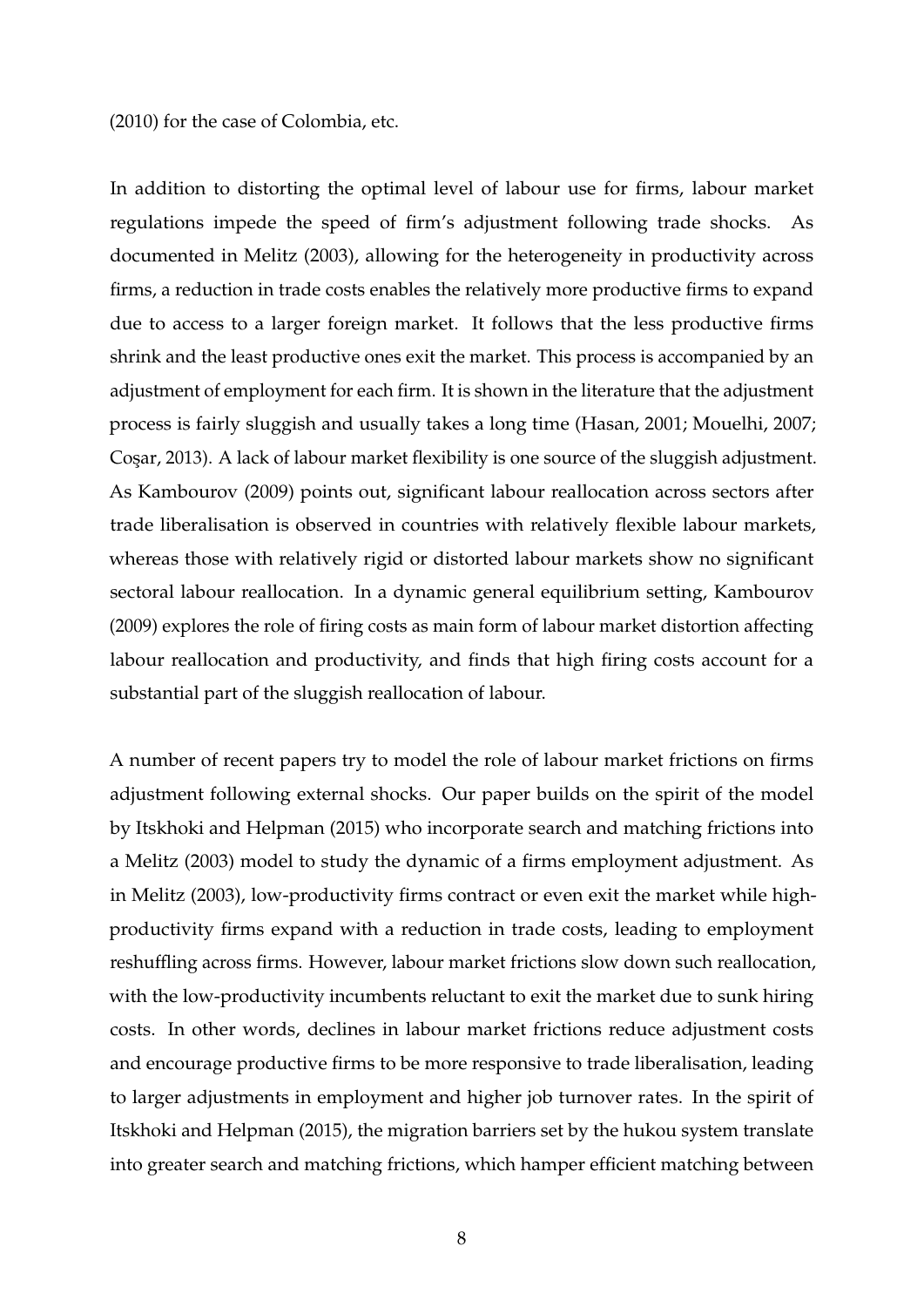firms and workers. The relaxation of migration barriers is expected to result in higher employment adjustments for both low- and high-productivity firms by providing an easier access to a larger pool of cheaper labour in the urban labour market.

Our paper is related to several studies that document the empirical impact of labour market regulations on firms adjustment following trade shocks. Based on a sample of 48 developing countries, Hasan (2001) finds trade liberalisation is more likely to increase employment in countries with more flexible labour markets. Similar findings are observed in Middle East and North African (MENA) countries(Selwaness and Zaki, 2015). By specifically focusing on hiring and firing costs of labour in India, Hasan et al. (2007) find that the effects of trade liberalisation on the labour demand elasticity is much larger in magnitude in states with more flexible labour markets. Almeida and Carneiro (2009) study the enforcement of labour market regulations and firm performance in Brazil, and find negative employment effects of the enforcement of labour market regulations. With a similar setup, Almeida and Poole (2017) consider trade liberalisation in Brazil and investigate the interactive effects of the enforcement of labour market regulations and trade liberation on employment. They find that trade openness is associated with higher job creation and lower job destruction, whereas such effect is weakened by the enforcement of labour market laws. Small, labour-intensive and non-exporting firms are found to be the most vulnerable to institutional constraints.

This paper is also related to a number of studies that specifically examine labour market reforms in China. Whalley and Zhang (2007) find that the hukou reform in China played a significant role in preventing labour movements and in generating large regional income disparities. Labour market imperfections, especially the barriers to regional labour mobility are found to be associated with lower gains from Chinas WTO accession, as in Hertel and Zhai (2006). Following Whalley and Zhang (2007), Xu (2014) introduces the hukou reform into a multi-country Ricardian trade model. Counterfactual exercises show that an elimination of the hukou reform could increase real GDP per capital for both China and Chinas neighbouring trade partners. These papers, however, are limited to analyse the effects of the hukou reform in theoretical settings or using numerical simulation. In this paper, we evaluate the impact of the hukou reform empirically.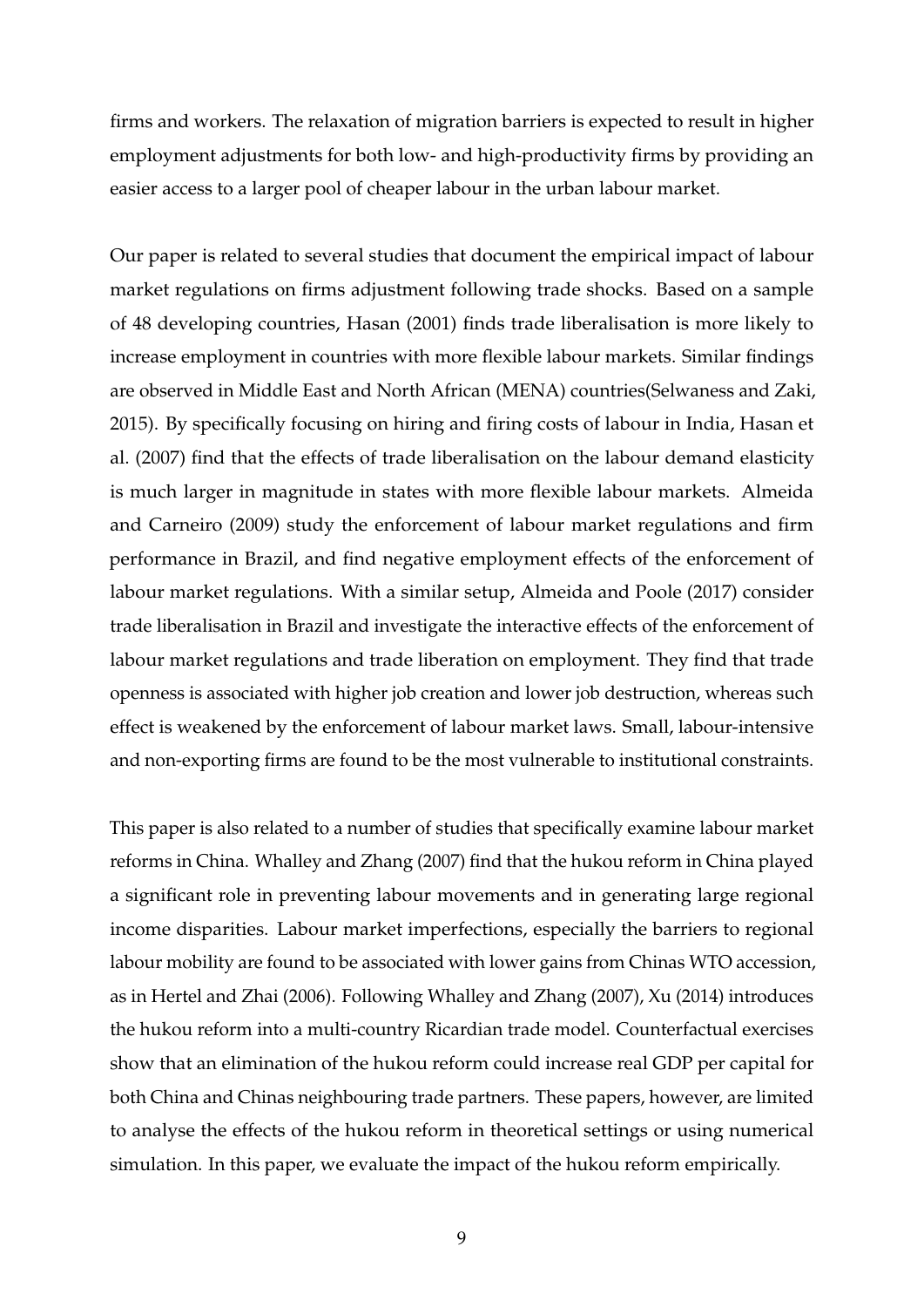## **4 Data and Sample Frame**

## **4.1 Firm-level data and measuring employment adjustment**

The main data source for this study is the Annual Survey of Industrial Enterprises (ASIE) dataset which is a rich firm-level panel dataset spanning 1998-2007. The data is collected by Chinas National Bureau of Statistics (NBS) in an annual survey of all industrial state-owned enterprises (SOEs) and non-state owned enterprises (non-SOEs) with annual sales over RMB 5 million (around \$780,000). The number of firms included in this dataset increases steadily from around 150 thousand in 1998 to more than double that in 2007. All firms are required to report complete information on balance sheet, profit and loss account, and cash flow statement. This dataset is the most comprehensive firm-level survey data for China. It accounts for around 95% of total industrial output, over 70% of industrial employment, and more than 97% industrial exports (Ma et al., 2015). Since manufacturing firms are ones that are more directly affected by trade liberalisation, we constrain our sample to manufacturing firms in this paper.

The raw data cannot be used directly as some observations are misleading, largely due to misreporting by some firms.<sup>5</sup> First we drop firms without an identification number and those reporting negative values of the key variables. Then we drop observations if any of the following criteria is true, following Jefferson et al. (2008) and Yu (2015). (1) Liquid assets are greater than total assets; (2) total fixed assets are greater than total assets; and (3) the net value of fixed assets is greater than total assets. To minimise the effects of misreporting, particularly from small firms, we drop firms with fewer than eight workers.

Table 1 reports the number of firms across years after cleaning. As shown in column (1), the number of firms in the full sample increases from 53,263 in 1998 and almost doubled in 2005 and then decreases slightly to 93,010 in 2007, generating a sample with 908,288 observations in total. Columns (2) and (3) are number of observations for reform and non-reform cities separately. Consistent with the full sample, the number of observations in both regions peaks in 2005, having doubled in size as compared to

<sup>&</sup>lt;sup>5</sup>One typical group of these firms are family-owned firms that have no formal accounting system.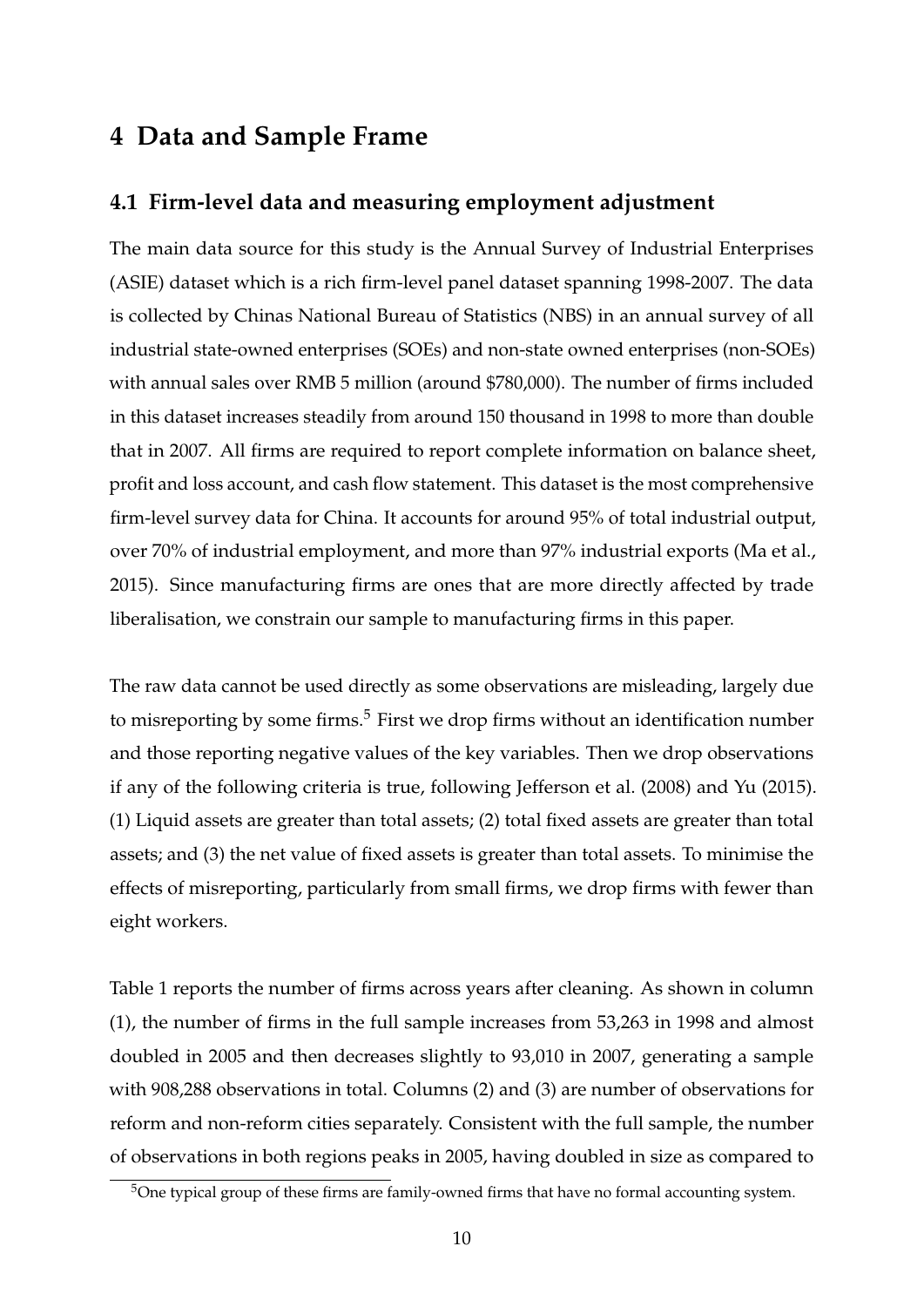|       | Full sample | Reform locations | Non-reform locations |
|-------|-------------|------------------|----------------------|
|       | (1)         | (2)              | (3)                  |
| 1998  | 53,263      | 15,764           | 37,499               |
| 1999  | 64,375      | 19,000           | 45,375               |
| 2000  | 71,005      | 22,136           | 48,869               |
| 2001  | 92,631      | 28,135           | 64,496               |
| 2002  | 104,046     | 30,032           | 74,014               |
| 2003  | 116,168     | 31,022           | 85,146               |
| 2004  | 107,661     | 30,706           | 76,955               |
| 2005  | 105,949     | 30,808           | 75,141               |
| 2006  | 100,180     | 29,908           | 70,272               |
| 2007  | 93,010      | 28,137           | 64,873               |
| Total | 908,288     | 265,648          | 642,640              |

Table 1: Number of Observations by Year (1998-2007)

the level of 1998, and then decreases slightly in the latter two years.<sup>6</sup> Due to the limited number of reform cities, the size of the reform sample is around half the size of the non-reform sample across years.

Our main outcome variable of interest is firm-level employment adjustment. To measure employment adjustment, we calculate the absolute year-to-year employment change divided by the average employment level over the two periods. As such, this variable treats both positive and negative employment adjustments in a symmetric manner. The measure is as follows:

$$
|EAR_{it}| = \frac{|E_{it} - E_{it-1}|}{(E_{it} + E_{it-1})/2}.
$$
\n(1)

*Notes:* This table reports the number of firms by year. Reform locations are cities where the hukou reform under concern was implemented by the end of 2005. Non-reform locations are cities where no hukou reform was implemented during the whole sample period (1998-2007). We exclude cities that implemented the hukou reform in 2006 and 2007 to allow at least two years for firms to adjust to the policy change.

 $6$ The decrease in the number of observations in 2006 and 2007 is attributed to the exclusion of cities where hukou reform was enforced in these two years.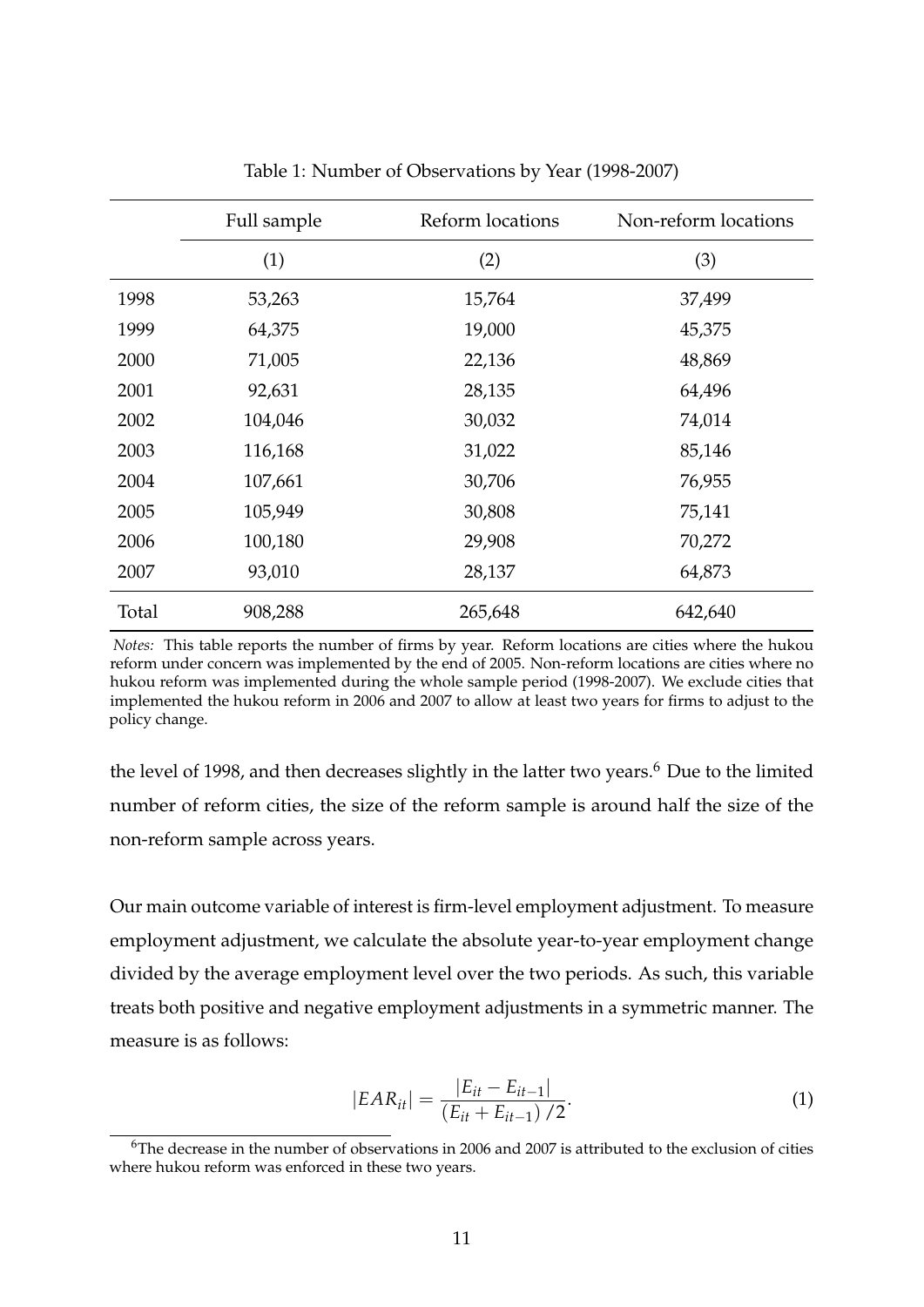where  $E_{it}$  is employment of firm *i* in year *t*. In contrast to the conventional employment growth rate, defined as the change in employment between period *t* − 1 and *t* divided by the employment in period  $t - 1$ , this adjustment measure is bounded between [0,2], where 2 corresponds to the employment adjustment rate for newly established firms, therefore minimising the effects of possible outliers. This is crucial for the Chinese data as it has a large amount of mis-records and may potentially have a strong outlier effect.

To calculate employment adjustments using this dataset, two concerns are worth noting. The first is that newly appearing firms cannot be identified necessarily as start-ups. Non-starting-up firms may enter the sample for the first time for several reasons: First, some non-SOEs may not have reached the threshold of RMB 5 million annual sales until year *t* when they were recorded for the first time. Second, some firms may have changed their identification number such that the newly appearing firms are not necessarily newly established ones. Finally, a small fraction of firms may not be recorded in all years because of misreporting. To identify new firms, we rely on a firms opening year following Dong and Xu (2009). Specifically, firms that entered for the first time and that are less than two years old are defined as start-ups. The corresponding employment adjustment rate is 2. All other newly entering firms are identified as continuing firms. For those firms, we set employment adjustment as missing since employment for the previous year is not available.

The second problem is that some firms re-entered the sample after disappearing for one or more years. We refer to them as discontinuous firms. During the gap years, they were not included in the survey either because of the lower-than-threshold annual sales or due to misreporting. Similar to the newly entering continuing firms, we set employment adjustments as missing. Therefore, our sample only includes continuing firms (with observations available in both  $t$  and  $t - 1$ ) and the real new firms.

## **4.2 City-level hukou reform**

To identify reform cities, we reviewed the reform documents and media reports and successfully identify 75 cities that implemented the hukou reform by 2007. Considering that we are interested in firms employment adjustment as a result of the hukou reform,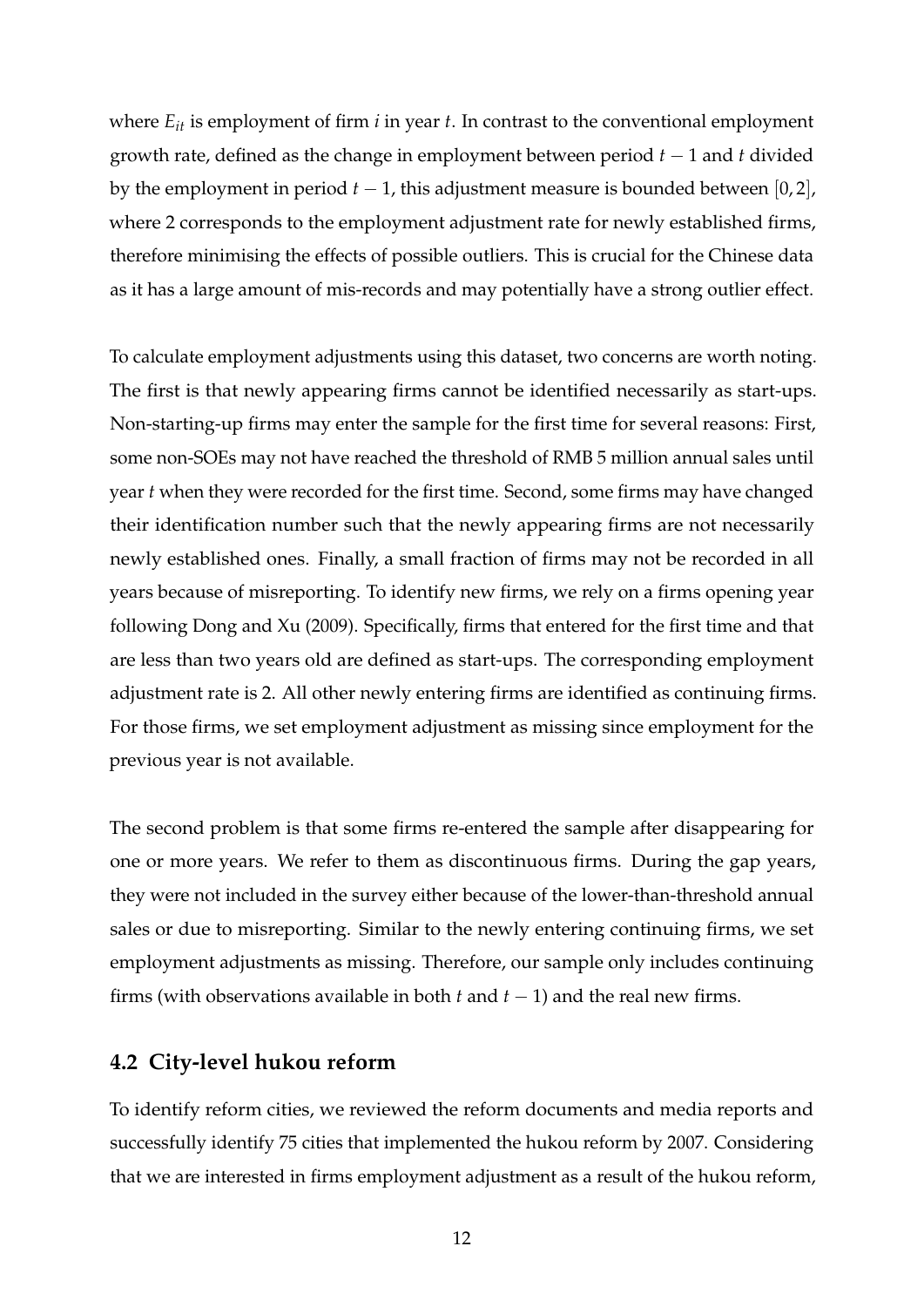we constrain our sample to firms that implemented the reform before the end of 2005 to have at least two observations both before and after the reform year. To leave at least two years for firms to adjust to the policy change, we only consider cities that started the reform before the end of 2005. This reduces the number of reform cities to  $66$ <sup>7</sup>. In 2001, only two cities launched the reform while the number of reform cities rises considerably to 10 in 2002, 23 in 2003, 21 in 2004 and 10 in 2005. A map of reform cities is present in Figure B.1 in the appendix.

#### **4.3 Measuring the extent of trade liberalisation**

To measure trade liberalisation, we rely on applied tariff data at the 8-digit level of the Harmonised System (HS) product classification obtained from the World Integrated Trade Solution (WITS) database. Specifically, we first map Chinas import tariff rates into Chinas Industrial Classification (CIC) at the 4-digit level using the concordance table provided by Brandt et al. (2017) to produce an industry weighted average output tariff. Given that imports of intermediate inputs subject to reduced tariff rates may affect firms employment adjustment differently from final goods imports, we also calculate input tariff rates. Following the literature (e.g. Amiti and Konings, 2007 and Amiti and Cameron, 2012), input tariff rates are calculated as the weighted average of final goods or output tariffs using industry input shares as weights:

$$
inputtar if f_{kt} = \sum_{j} \frac{input_{kj}^{2002}}{\sum_{j} input_{kj}^{2002}} \times outputtar if f_{jt}
$$
 (2)

where *input*<sup>2002</sup> *kj*  $\frac{1}{\sum_j^j}$  *input* $\frac{2002}{k_j}$  is the input share of industry *j* in the production of a good in industry *k* based on the China Input-Output (IO) table 2002. Due to the relatively more aggregated industry classification in the IO table, input tariff rates are at 3-digit CIC level.

Export tariff is measured as the weighted average tariff rates applied on Chinas exports using the export share to each destination market as weights. Specifically, it is constructed as follows:

 $7$ Zhengzhou implemented the reform in 2003 but canceled it one year later. We therefore eliminate this city from the sample.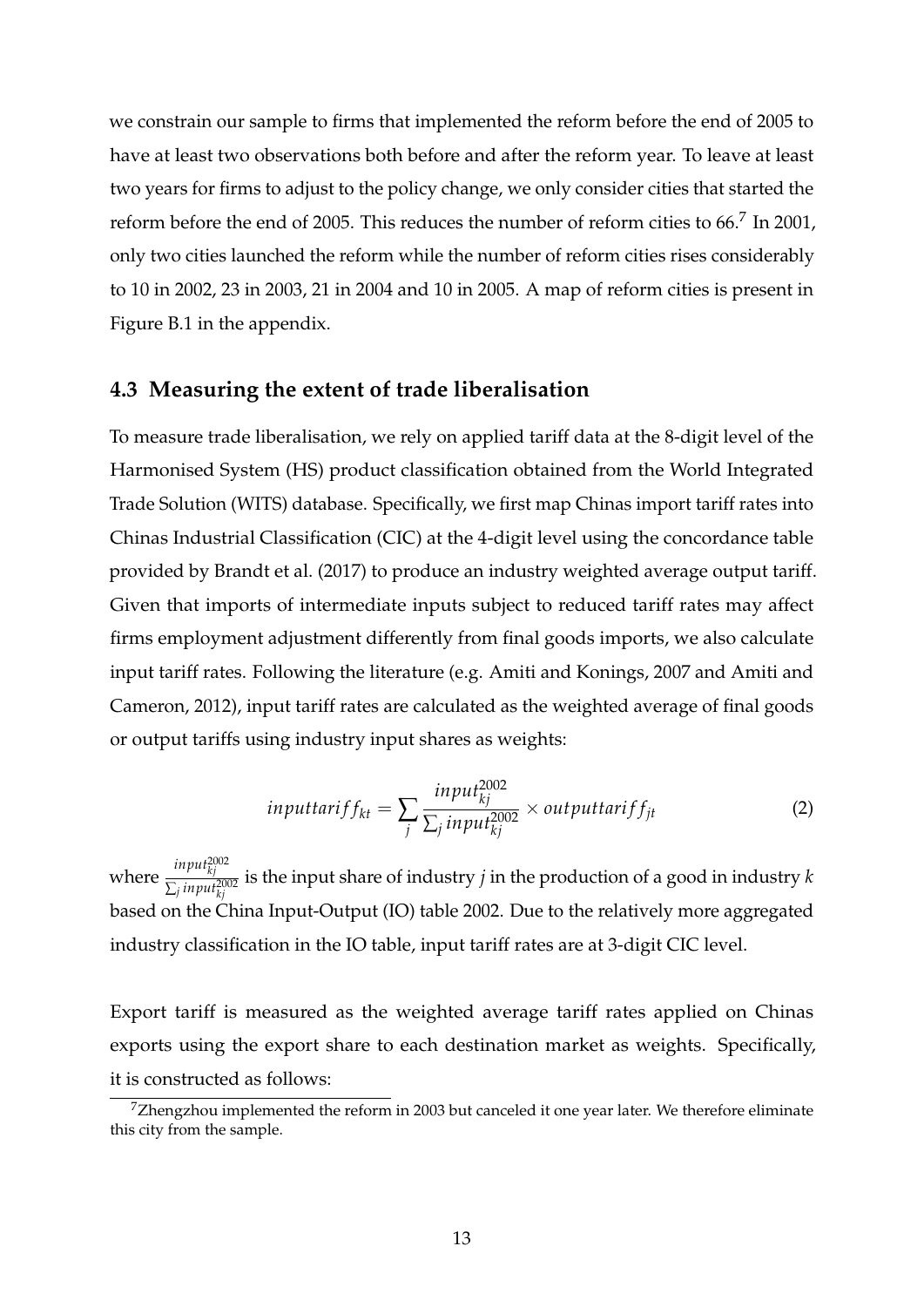$$
exporttar if f_{jt} = \sum_{m} \frac{export_{mj}^{96-98}}{\sum_{m} export_{mj}^{96-98}} \times tariff_{mt}
$$
 (3)

where *export<sup>96−98</sup>* is the average export share to destination *m* in total exports of  $\sum_{m}^{export_{mj}^{96-98}}$  is the average export share to destination *m* in total exports of industry *j* between 1996 and 1998. The use of the pre-sample export share is to avoid potential effects from factors that may affect the choice of export markets and firm's employment adjustment simultaneously. $8$  Similar to the output tariff rates, export tariff rates are obtained from the WITS databased at HS 8-digit level and then mapped to 4-digit CIC level. Figure 2(a) in the appendix shows the average tariff rates by type across years. Table C.1 shows the descriptive statistics of the above variables and the other variables used in the econometric modelling.

## **5 Empirical Strategy**

#### **5.1 Econometric specification**

We initially explore the causal effects of labour market flexibility resulting from the hukou reform on firms employment adjustment. We would like to compare the observed employment adjustment of a firm subject to the change in policy conditions with what would have happened to that same firm in the absence of the hukou reform. However, this counterfactual is not observable. The non-uniform nature of the hukou reform under investigation provides us a possibility, however, of adopting a difference-indifferences (DiD) approach. Specifically, we categorise firms located in reform cities as the treatment group and those located in non-reform cities as the control group. Given that the timing of the hukou reform varies across reform cities, we constrain control firms to those located in areas that were never exposed to the hukou reform during the entire sample period.

Our multiple-group multiple-period DiD framework is therefore as follows:

 ${}^{8}$ The use of the pre-sample export share as weights is based on the assumption that within-industry export structure across countries is relatively stable over the years. Considering that the export share to each country changed a lot during our sample period, particularly after China's WTO accession, we also use the time-varying export share as weights to check whether our results are sensitive to the choice of weights and the results are fairly robust.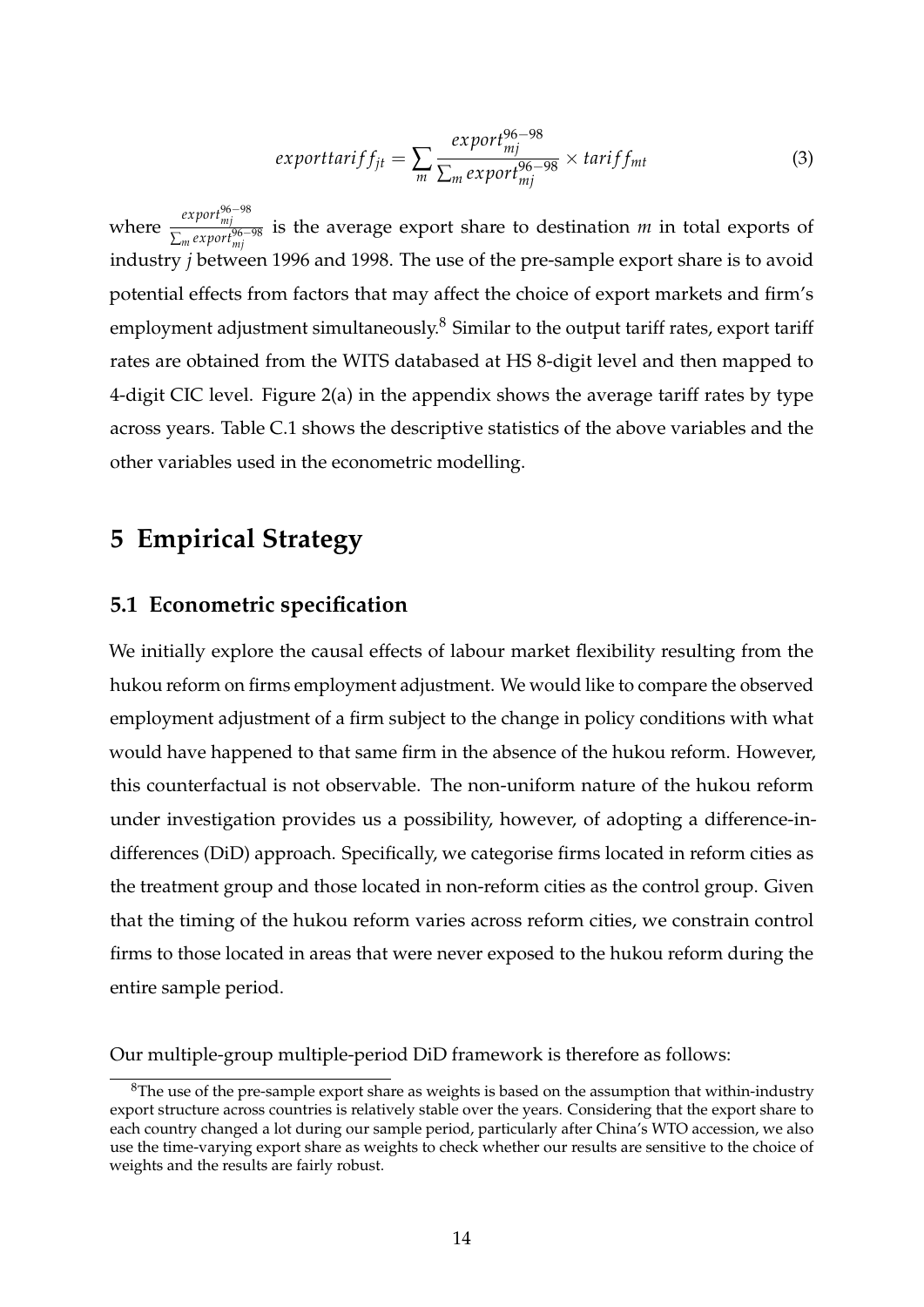$$
EAR_{ijct} = \alpha + \beta policy_{ct} + \mathbf{X}_{ijct} \gamma + \mathbf{Z}_{ct} \delta + \theta_i + \theta_j + \theta_t + \epsilon_{ijct}
$$
(4)

where *i* denotes firm, *j* denotes industry, *c* is city and *t* is year. *EARijct* is the firm-level employment adjustment rate as defined earlier in year *t*. *policyct* indicates whether the hukou reform policy is in force in city *c* in year *t*. It is equivalent to an interaction term between a reform location dummy that indicates reform cities and a reform year dummy that indicates post-reform years.  $\mathbf{X}_{ijct}$  and  $\mathbf{Z}_{ct}$  represent a set of firm-level and city-level control variables.  $\theta_i$  denotes firm fixed effects that control for unobserved time-invariant firm characteristics that may affect firm's employment adjustment. The hukou reform may also have heterogeneous effects across industries. For instance, firms in labour-intensive industries might react to the hukou reform more strongly compared to those in capital-intensive industries. We account for such industry-specific effects by including industry fixed effects, *θ<sup>j</sup>* . *θ<sup>t</sup>* is a year dummy controlling for the common shocks to all firms in a given each year, e.g. changes in the macroeconomic environment. Finally,  $\epsilon_{i\text{ict}}$  is the error term. To correct for possible correlations of firms within cities, we cluster our standard errors at the city level in all specifications. The main coefficient of interest is *β*2, which measures the mean shift in employment adjustment in reform regions following the implementation of the hukou reform relative to the adjustment in non-reform regions.

The coefficient of the policy variable in equation (4) captures the average effects of the hukou reform on firms employment adjustment in response to all potential shocks. Against the background of rapid trade liberalisation in China during our sample period, we are further interested in whether firms with differential labour market flexibility adjust their labour use differently in response to reduced trade barriers. To address this second research question, we augment our baseline specification as follows:

$$
E_{ijct} = \alpha + \beta_1 policy_{ct} + \beta_2 tariff_{j,t-1} + \beta_3 tariff_{j,t-1} \times policy_{ct}
$$
  
+ 
$$
\mathbf{X}_{ijct} \gamma + \mathbf{Z}_{ct} \delta + \theta_i + \theta_j + \theta_t + \epsilon_{ijct}
$$
 (5)

where *tarif f<sub>it−1</sub>* denotes the various types of tariff rates as defined earlier. The main purpose of lagging tariff rates by one year is to avoid potential reverse causality. All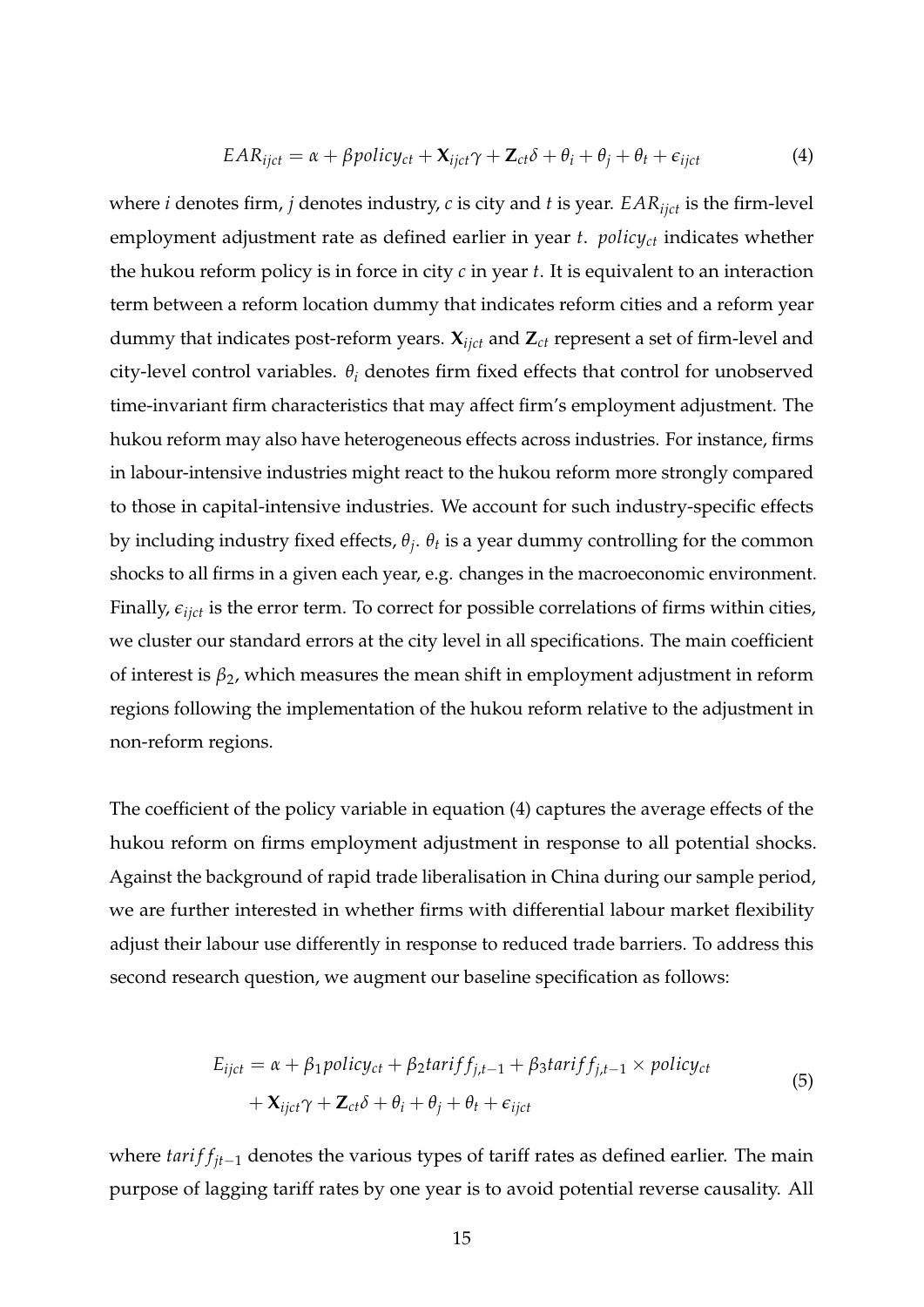other variables are defined in the same way as above. Our main variable of interest is the coefficient of the interaction term, *β*3, which measures the additional employment effects owing to the hukou reform following trade liberalisation.

## **5.2 Endogeneity of the hukou reform and identification strategy**

One crucial threat to identifying the causal relationship between hukou reform and employment adjustment is the potential non-randomness of the selection of reform cities. If the determinants of the hukou reform are correlated with firms' employment changes, then the reform is endogenous and the empirical estimates are spurious. It is likely that the hukou reform was implemented in cities with a greater need for the reform, for instance, due to more rapid economic growth that requires more workers. Indeed, several provincial capital cities that are often the most developed in their own province were among the first to implement the reform. In this case, firms may be adjusting their labour use not because of hukou reform but rather due to higher economic growth.

To address the endogeneity problem, we first include firm fixed effects in our regressions. Notice that since firms did not change their city location across years which means that firm fixed effects also control for all time-invariant determinants of the hukou reform at the city level, as city fixed effects do. $9$  City officials decided whether to implement the reform based on pre-reform characteristics. If those initial differences across cities are time-invariant, one does not need to worry about the endogeneity problem once city fixed effects are included.

However, since cities implemented the hukou reform in different years, the initial city characteristics that affect the decision to reform may be year-specific. In this case, the determinants of the hukou reform are not only city-specific but also timespecific. While city fixed effects could control for the former, the latter is still a problem. An alternative problem is that the effects of the pre-reform characteristics on firms employment adjustment may vary across years. This could be the case, for example, if cities with a higher initial economic growth rate attract more migrant workers, which in

 $9$ There are a small number of firms (0.57%) that changed their city location in our sample period. To reduce potential noise that violates the identification of a causal relationship due to city changes, we exclude those firms from our sample.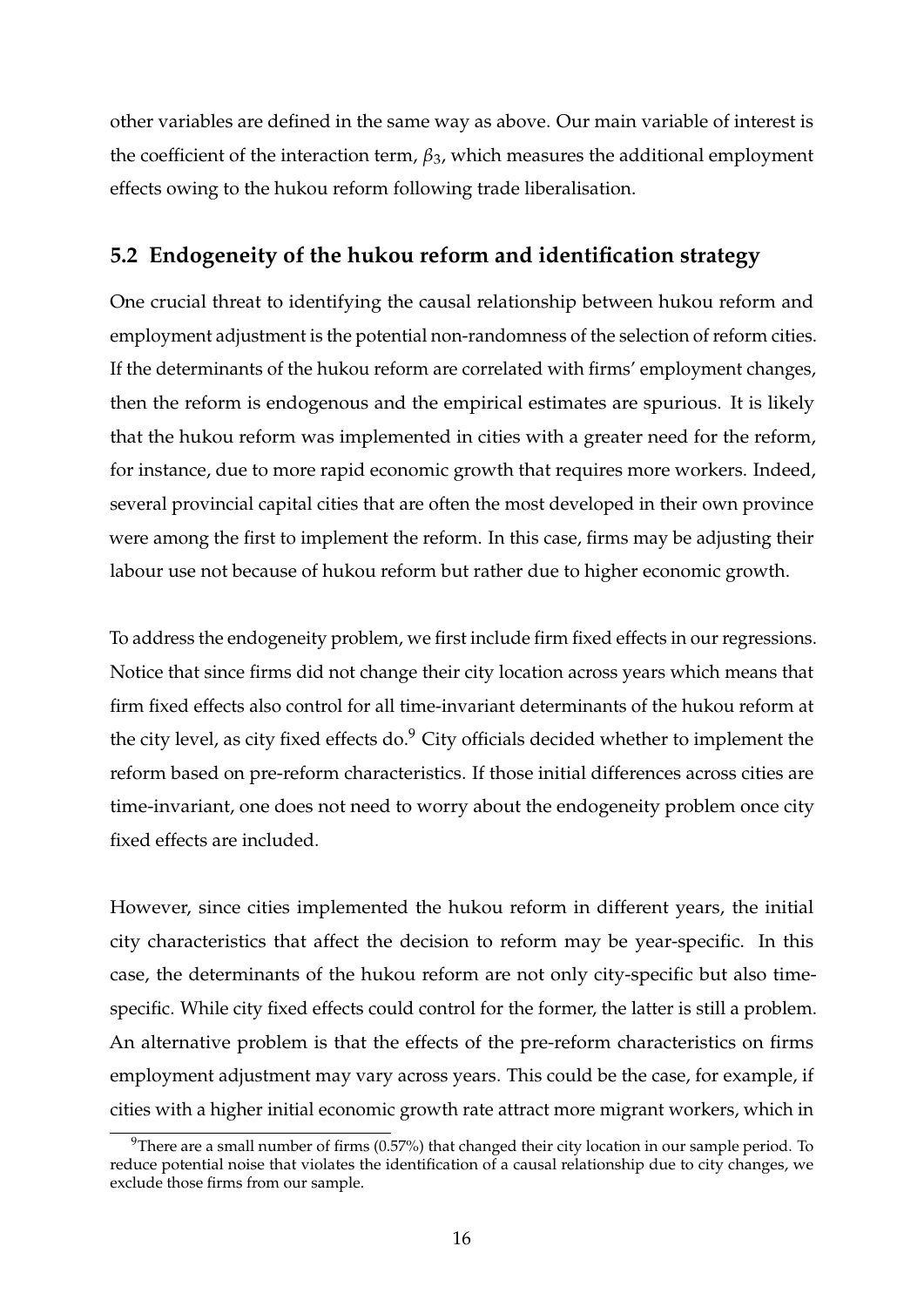turn promotes economic development and attracts more workers and therefore affects firms employment change. To account for these two possibilities, we further include a set of pre-reform city-level characteristics which we interact with year dummies. In fact, the decision to adopt the reform involves complicated discussions and there is no consensus in the literature on a clear set of determinants. We therefore consider several potential city-level factors, including the log of GDP per capita, the share of agriculture population in total population, the log of fiscal expenditure per capita, the share of industrial employment in total employment and the share of non-SOE employment. More details about the choice of determinants can be found in appendix A.

An alternative approach to deal with the potential non-random selection of reform cities is to use propensity score matching (PSM). The basic idea of matching is to select non-reform cities that are most similar to reform cities in terms of observable pre-reform characteristics. In practice, we use the same set of pre-reform city-level characteristics as stated above and run probit regressions, based on which we select non-reform cities that have the most similar probability to be treated as a reform one. By doing so, we construct a more comparable control group and therefore largely alleviate the selection problem. Details of the PSM are given in appendix A. The combination of PSM and DID can improve the quality of non-experimental evaluation studies (Blundell and Dias, 2000) and is effective when dealing with an endogenous programme placement (Todd, 2008).

Technically, the PSM approach addresses the same endogeneity problem as the specification using the full sample as well as controls for initial city-level conditions interacted with year dummies. However, because we have a much smaller number of reform cities than non-reform cities, PSM reduces the sample size substantially. Considering that PSM may be sensitive to the choice of a specific matching approach and to various parameter settings, we rely on the first specification as main results and use matching as a robustness check.

We use two additional ways to construct a more comparable control group and to test the robustness of our main identification strategy. First, since our preferred specification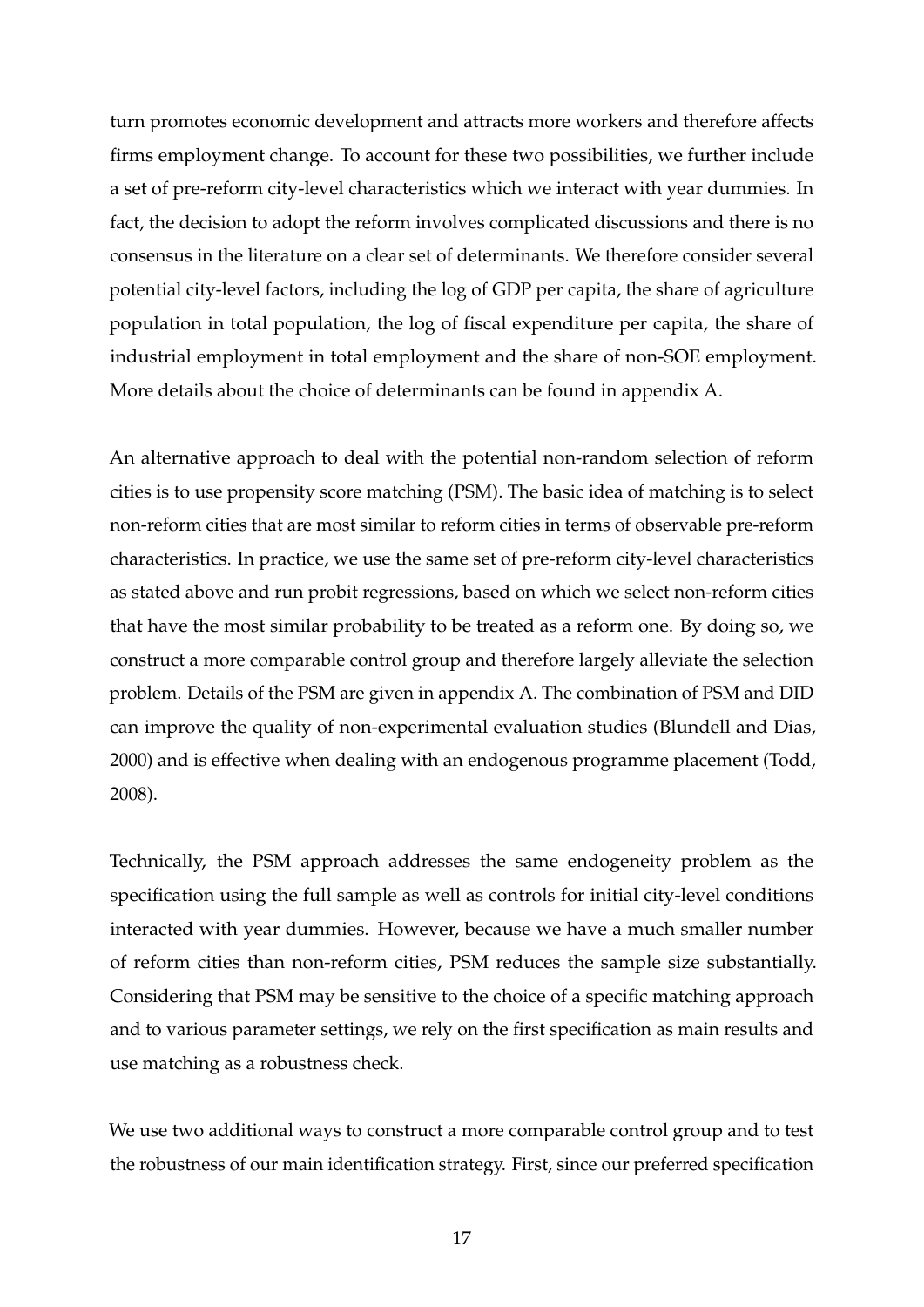relies on the full sample, one may worry that firms in the least developed far western non-reform cities are considerably different from those in reform regions. The inclusion of such firms may violate our identification. To alleviate this concern, we exclude firms in provinces where no reform was implemented in any city within the sample period. As such, treatment and control firms are all from reform provinces and are therefore more comparable. Second, we construct an alternative control group by exploiting the sequential implementation of the reform across reform cities. Specifically, we treat the early reform cities (i.e. those implementing the reform in 2001, 2002 and 2003) as treatment group and use the later reform cities (i.e. those implementing the reform in 2005, 2006 and 2007) as control group. Given that these control cities have also implemented the reform, the treatment and control groups are considerably similar and only differ in the timing of the reform.

We are less worried about the possible endogeneity of our measures of trade liberalisation. Regarding import tariff rates, the endogeneity problem arises when there are factors that affect both tariff rate reductions and firms employment changes simultaneously. This could be the case if politically powerful industries successfully lobby the government for more protections (Goldberg and Pavcnik, 2005; Amiti and Cameron, 2012). However, in the context of comprehensive tariff reforms as part of membership negotiations with the WTO there were constraints on the effectiveness of such lobbying (Brandt et al., 2017). We also consider export tariffs to be exogenous since tariff rates on Chinas exports are determined in the foreign markets.

## **6 Empirical Results**

### **6.1 Effects of the hukou reform on firms' employment adjustment**

#### **6.1.1 Baseline results**

We start by estimating equation (4) based on the full sample and the results are summarised in Table 2 (Panel A). In column (1), we use a simple specification that only controls for firm fixed effects and year fixed effects. Notice that firm-level fixed effects account for all time-invariant observable characteristics such as location of the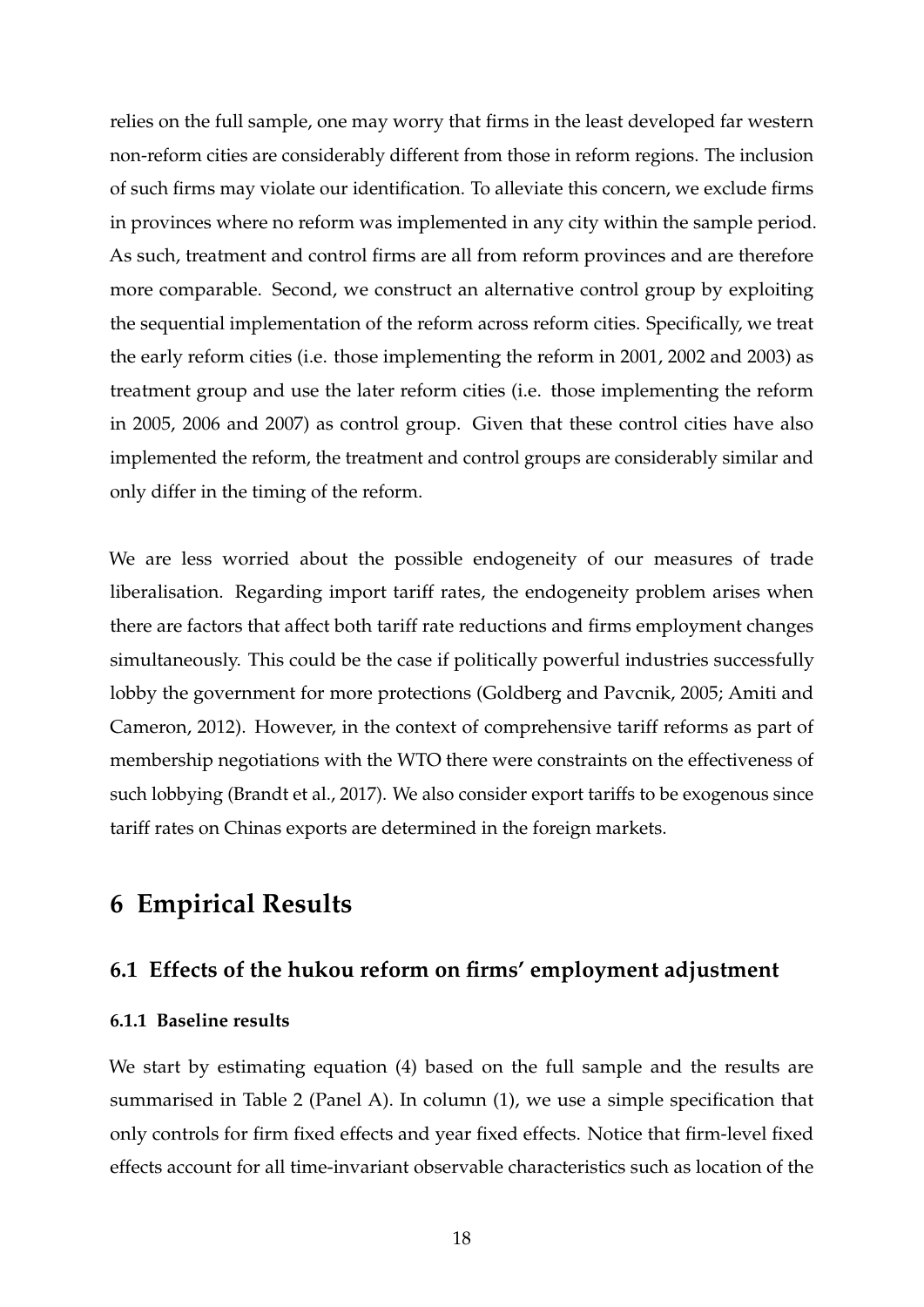firm, exporter status, as well as time-invariant unobservable factors that may affect firms employment adjustment. As discussed earlier, the inclusion of firm fixed effects also accounts for initial differences in city-level characteristics and therefore addresses the endogeneity of the hukou reform.

In column (2), we add firm-level characteristics. The log of sales is included to control for time-varying heterogeneity of firms such as changes in size or productivity growth. Following Nucci and Pozzolo (2010) and Dai and Xu (2017), we additionally control for firm-level mark-up. The mark-up is calculated as the ratio of sales over the difference between sales and profits. To account for variations in ownership and industry affiliation, we additionally include a full set of ownership and industry dummies in the regression. If a firm did not change ownership or industry affiliation, the firmlevel fixed effects can capture such time invariant factors. However, we find that a considerable number of firms did experience changes in ownership and industry, in line with Brandt et al. (2014). In column (3), we include the Herfindahl index as an additional city-level control variable. It captures the effects of competition across firms in the local market. We also include a set of initial city conditions interacted with year dummies. As discussed earlier, this controls for cross-city variations in pre-reform characteristics that potentially influence the selection of reform cities. The interaction with year dummies allows such effects to vary across time.

The results in Table 2 show that the coefficients of the policy variable in all specifications are positive and highly significant, indicating that the hukou reform broadly raised average employment adjustment rates. This also reflects that firms were constrained in adjusting employment in the non-reform locations, and by implication that firms in reform locations would have faced constraints on employment adjustment in the face of shocks in the absence of reform. Since we do not identify a specific source of shock that pushes firms to adjust, the DiD estimator is measuring the average effect of hukou reform on firms net employment adjustment arising from all types of shocks.

With increased labour supply at lower costs resulting from the hukou reform, it is likely that urban firms substitute the currently relatively expensive workers with cheaper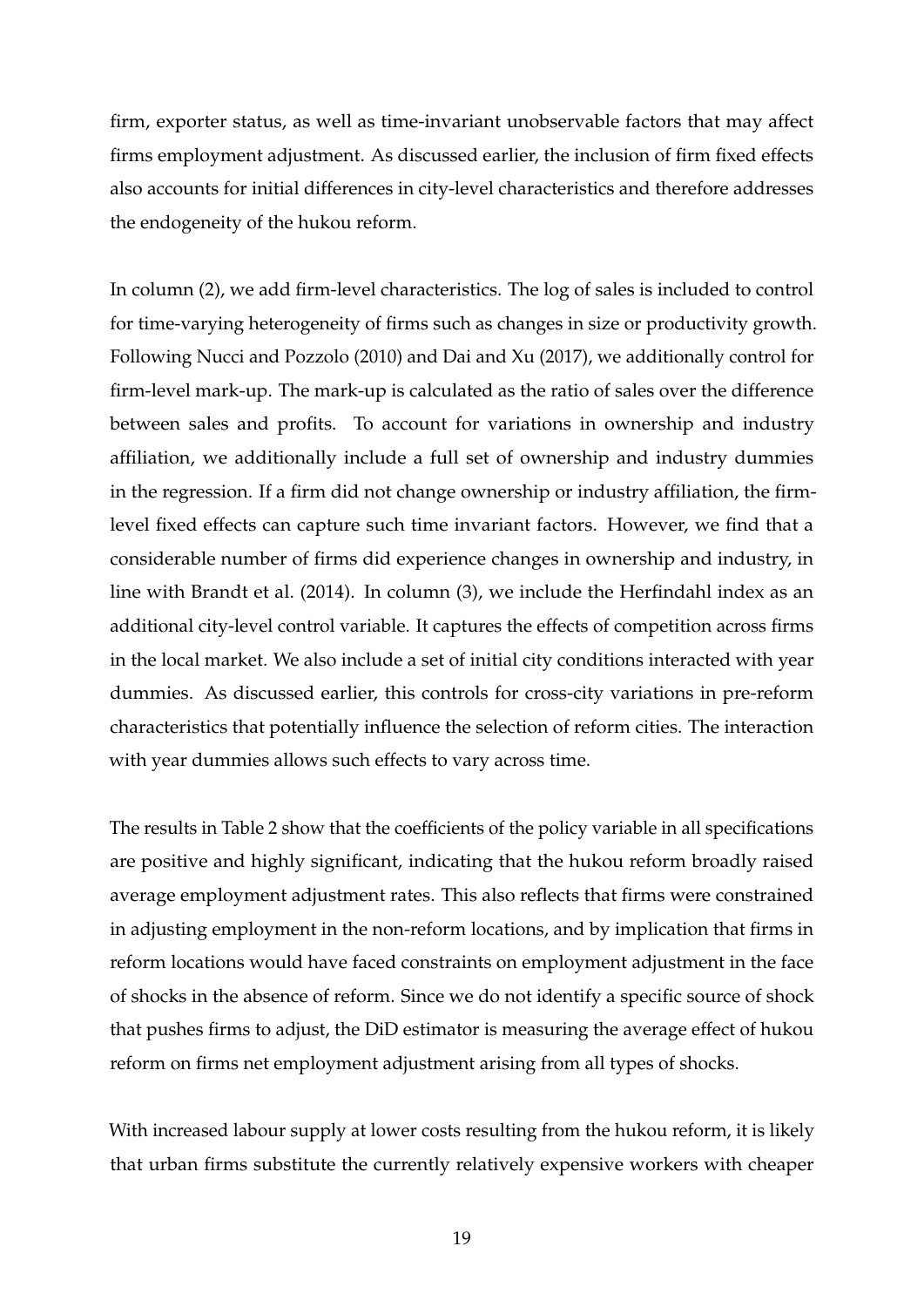|                             |                 | Panel A: Full sample   |                        |                 | Panel B: PSM matched sample |                        |
|-----------------------------|-----------------|------------------------|------------------------|-----------------|-----------------------------|------------------------|
|                             | <b>Baseline</b> | $+Firm$<br>controls    | $+City$<br>controls    | <b>Baseline</b> | $+Firm$<br>controls         | $+City$<br>controls    |
|                             | (1)             | (2)                    | (3)                    | (4)             | (5)                         | (6)                    |
| Policy                      | $0.037***$      | $0.046***$             | $0.052***$             | $0.049***$      | $0.049***$                  | $0.048***$             |
| ln(sale)                    | (3.182)         | (4.078)<br>$-0.080***$ | (4.277)<br>$-0.078***$ | (3.260)         | (3.267)<br>$-0.071***$      | (3.225)<br>$-0.071***$ |
| Markup                      |                 | (22.717)<br>0.004      | (22.761)<br>0.006      |                 | (16.471)<br>$-0.010$        | (16.455)<br>$-0.010$   |
| Herfindahl index            |                 | (0.525)                | (0.814)<br>0.029       |                 | (0.887)                     | (0.858)<br>0.095       |
|                             |                 |                        | (0.686)                |                 |                             | (1.513)                |
| Constant                    | $0.219***$      | $0.953***$             | $0.857***$             | $0.215***$      | $0.864***$                  | $0.860***$             |
|                             | (35.261)        | (20.068)               | (3.884)                | (23.786)        | (13.378)                    | (13.366)               |
| Firm FE                     | Yes             | Yes                    | Yes                    | Yes             | Yes                         | Yes                    |
| Year FE                     | Yes             | Yes                    | Yes                    | Yes             | <b>Yes</b>                  | Yes                    |
| <b>Industry FE</b>          | No              | Yes                    | Yes                    | N <sub>0</sub>  | Yes                         | Yes                    |
| Ownership FE                | No              | Yes                    | Yes                    | No              | Yes                         | Yes                    |
| Initial cond. $\times$ year | No              | No                     | Yes                    | No              | No                          | No                     |
| Observations                | 903,279         | 835,021                | 833,004                | 438,428         | 415,984                     | 415,984                |
| $R^2$                       | 0.034           | 0.049                  | 0.051                  | 0.031           | 0.045                       | 0.045                  |

Table 2: Hukou reform and firm-level employment adjustment: Baseline results

*Notes:* This table reports the DID estimation results based on the full sample (Panel A) and the PSM matched sample (Panel B), respectively. All specifications control for firm and year fixed effects. Column (2) and (5) control for firm-level characteristics, including logarithm of sale, markup, industry dummy, and ownership dummy. Column (3) and (6) further control for city-level characteristics, including Herfindahl index, and initial city conditions interacted with the year dummies. The initial city conditions include logarithm of local GDP per capita, share of agriculture population, employment share of non-SOEs, share of industrial employment and logarithm of local fiscal expenditures per capita. Robust standard errors are clustered at the city level in all specifications.

\*  $p \lt 0.1$ , \*\*  $p \lt 0.05$ , \*\*\*  $p \lt 0.01$ . Absolute *t* values in parentheses.

ones, which implies that job destruction and job creation occur simultaneously, or job turnover rates increase as in Cosar et al. (2016). However, given that the nature of our data does not allow us to investigate job destruction and creation, our estimates can be interpreted as a lower bound of the employment adjustments.

Regarding the control variables, our results show that sales are negatively associated with the employment adjustment rates. This implies that larger firms have a higher capability to absorb economic shocks and their production is more stable such that labour adjustment is slower or on a smaller scale. We do not find significant effects of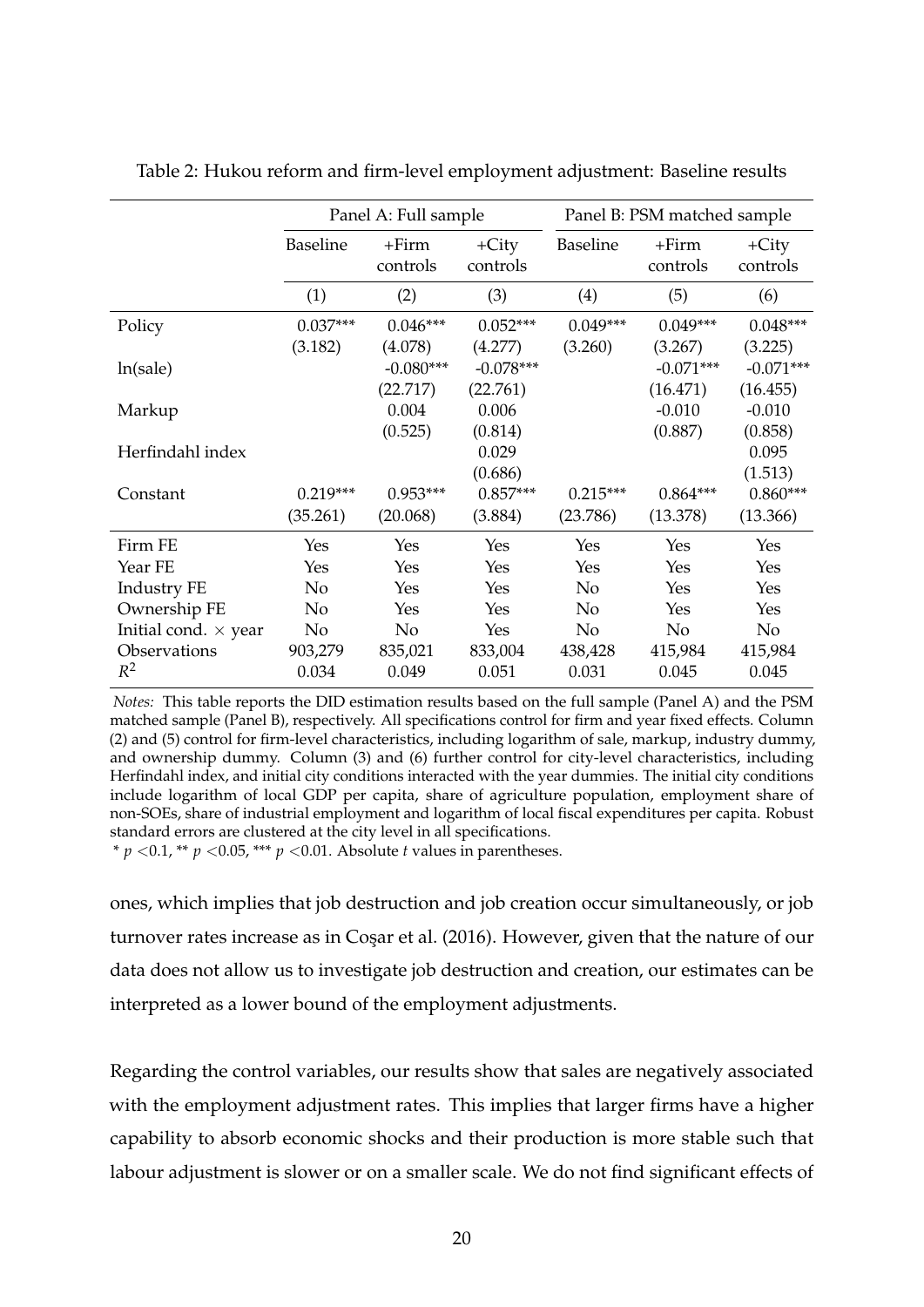firm-level mark-up and city-level Herfindahl index on firms employment adjustment.

Panel B shows regression results based on the PSM matched sample. It should be noted that different from column (3), we do not include initial city conditions interacted with year dummies in columns (4)-(6) as cities are matched based on prereform characteristics. By and large, the coefficient estimates of the policy variable are significantly positive in all specifications with a similar size as the estimates based on the full sample. This indicates that our preferred specification in column (3) successfully accounts for the selection problem of reform cities. Given that the sample size falls by over a half in the case of the matching methodology, we concentrate on the full sample results in the following discussions.

Our dependent variable measures the average employment adjustment within firms, including both positive and negative employment changes. To examine the source of the positive employment adjustment, we use employment growth rate as alternative dependent variable and replicate all regressions of Table 2. The results are set out in appendix Table C.2. We find that the coefficient of the policy variable is significantly positive in all specifications, indicating that hukou reform encouraged employment growth in general, with less negative than positive adjustment overall.

#### **6.1.2 Further identification checks**

A key identification assumption underlying our DiD approach is that the average trends in employment adjustments are parallel between reform and non-reform cities before the implementation of the hukou reform. If the timing of the hukou reform is correlated with pre-treatment differences in employment adjustments, the estimates obtained before would be biased. To test the plausibility of the common trend assumption, we augment equation (4) by including a set of leads and lags:

$$
EAR_{ijct} = \alpha + \sum_{m=1}^{4} \beta_m^+ D_{t+m} + \beta_0 D_{ct} + \sum_{n=1}^{4} \beta_n^- D_{c,t-n}
$$
  
+ 
$$
\mathbf{X}_{ict}\gamma + \mathbf{Z}_{ct}\delta + \theta_i + \theta_j + \theta_t + \epsilon_{ijct}
$$
 (6)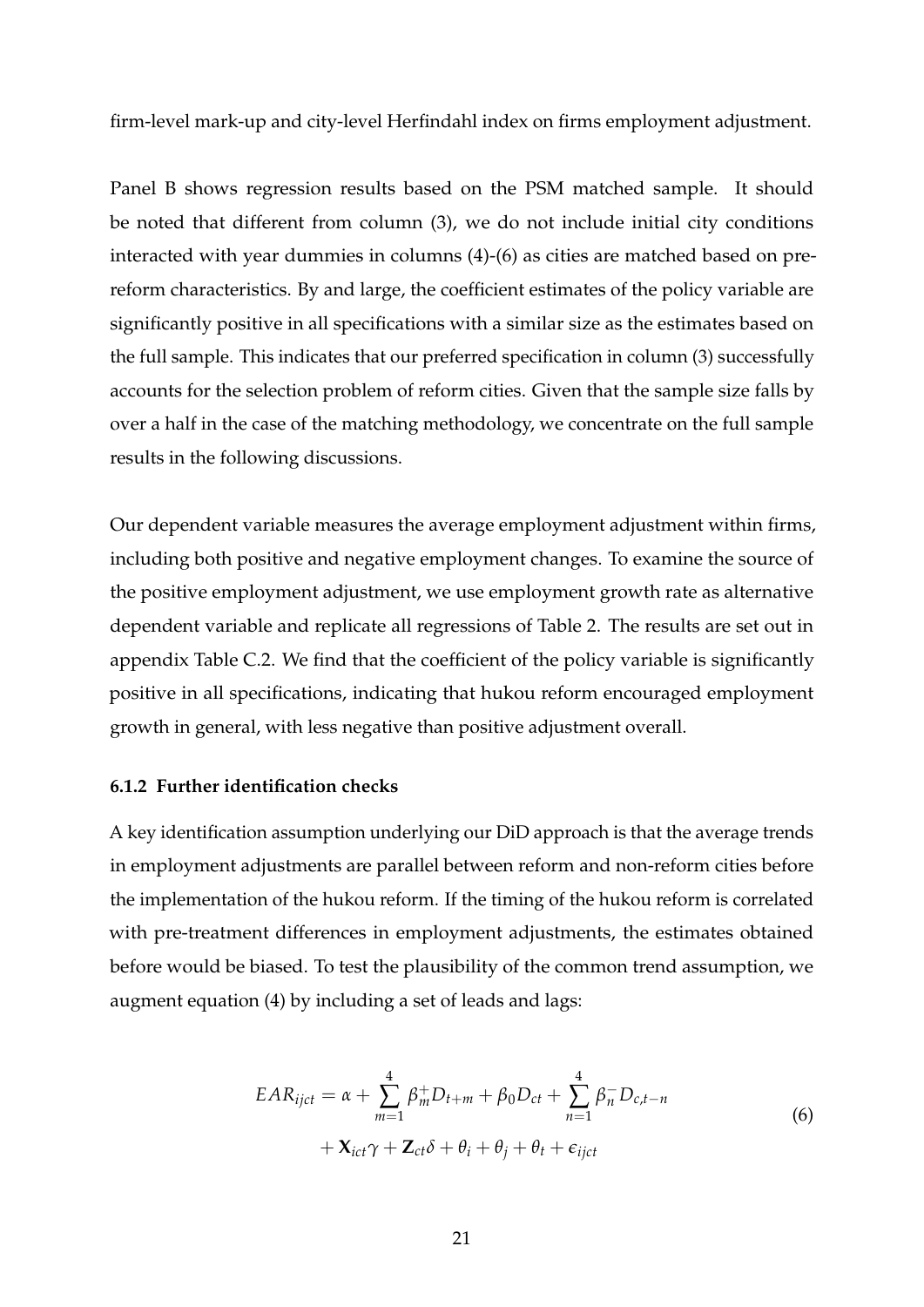where *Dct* is a dummy variable for the year of the hukou reform implementation for city *c*;  $D_{c,t+m}$  is a dummy variable for *m* years before the reform and  $D_{c,t-n}$  is a dummy variable for *n* years after the reform. In particular, *Dc*,*t*−<sup>4</sup> denotes 4 years or more after the reform. The coefficient of the leads  $\beta_m^+$  measures the pre-reform time trend of the difference in employment adjustment; and the coefficient of the lags  $\beta_n^-$  measures the lagged effects of the hukou reform. We run the regression by controlling for a full set of firm-level characteristics, year fixed effects and the initial city conditions interacting with the time trend. The estimated coefficients  $\hat{\beta}$  are displayed in Figure 2 with 95 percent confidence bands.



Figure 2: Time trend of employment adjustment around year of the hukou reform

Figure 2 shows that none of the coefficients of the pre-reform years and of the reform year are significantly different from zero. The positive effects of the hukou reform on employment adjustment are realised one year after the launch of the reform. The persistently rising coefficients indicate that the hukou reform had strong lagged effects which increased across years. The results show that firms in reform and non-reform regions did not differ much in employment adjustment prior to the hukou reform, which further confirms the validity of our identification strategy.

*Notes:* This figure shows the estimated coefficients and 95 percent confidence interval from a regression of the employment adjustment rate on a set of reform time dummies controlling for firm fixed effects, year fixed effects, firm characteristics and city characteristics.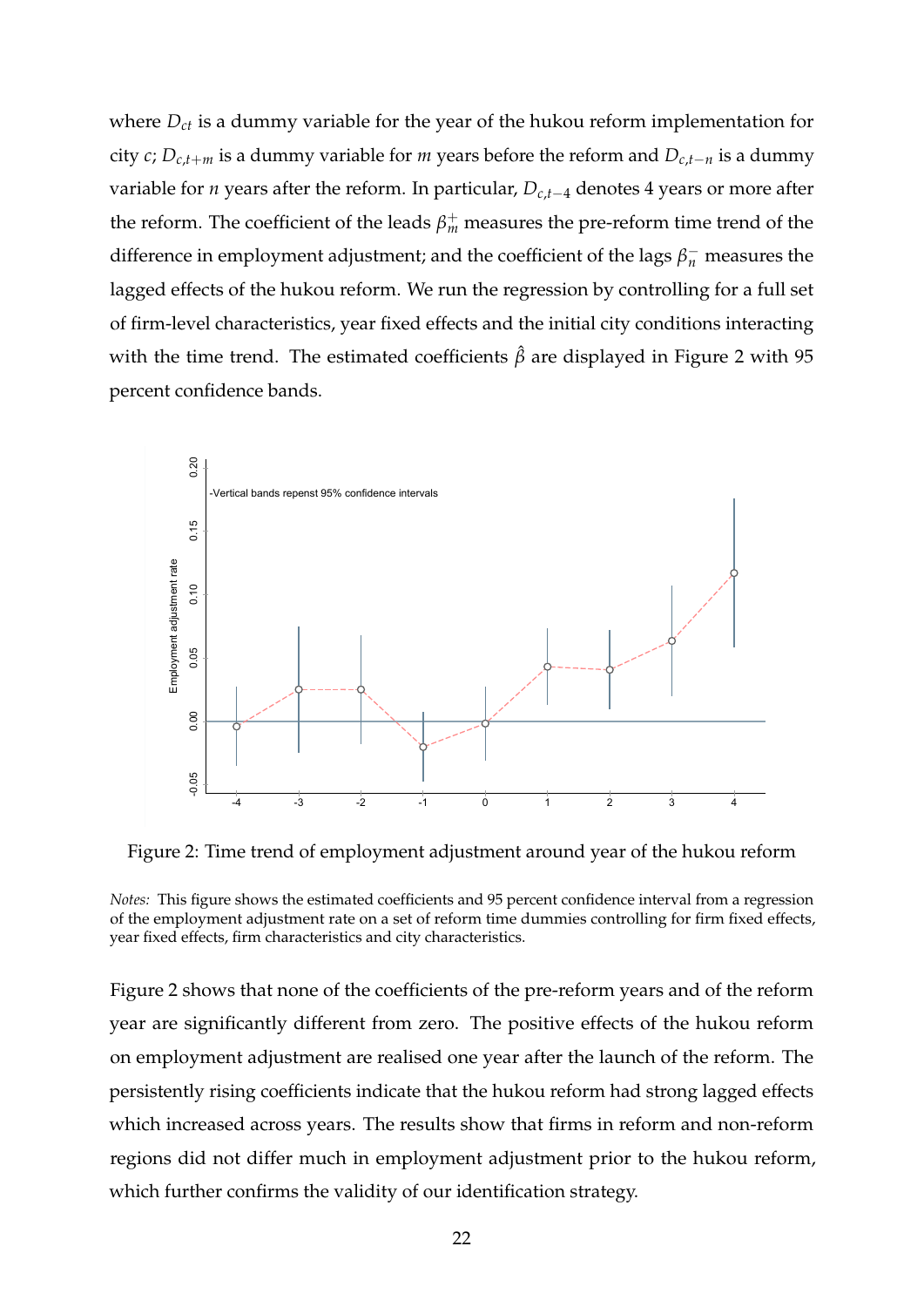An alternative approach to address the common trend assumption is to include cityspecific time trends (Angrist and Pischke, 2015). This allows the average employment adjustment rates to follow nonparallel linear time trends between reform and nonreform cities prior to the reform. The causal identification in this case comes from a sharp deviation from otherwise smooth trends. The city-specific time trend variable equals to zero in the year of the reform implementation, 1 in the year right after the reform and -1 in the year before the reform, and so on. It is set to zero for all nonreform cities.

We estimate equation (4) by additionally controlling for city-specific time trends. Table 4 shows the results. It is evident that after adjusting for the trend in employment adjustment, our main coefficient of interest, the policy variable, remains positive and statistically significant. This result supports the validity of our DiD approach.

|                             | (1)        | (2)            | (3)         |
|-----------------------------|------------|----------------|-------------|
| Policy                      | $0.043***$ | $0.040***$     | $0.038***$  |
|                             | (4.387)    | (4.133)        | (3.650)     |
| City time trend             | $-0.001$   | 0.002          | 0.004       |
|                             | (0.620)    | (0.677)        | (1.478)     |
| ln(sale)                    |            | $-0.080***$    | $-0.078***$ |
|                             |            | (22.721)       | (22.716)    |
| Markup                      |            | 0.003          | 0.006       |
|                             |            | (0.517)        | (0.797)     |
| Herfindahl index            |            |                | 0.023       |
|                             |            |                | (0.540)     |
| Constant                    | $0.216***$ | $0.957***$     | $0.872***$  |
|                             | (31.084)   | (20.048)       | (3.998)     |
| Firm FE                     | Yes        | Yes            | Yes         |
| Year FE                     | Yes        | Yes            | Yes         |
| <b>Industry FE</b>          | No         | Yes            | Yes         |
| Ownership FE                | No         | Yes            | Yes         |
| Initial cond. $\times$ year | No         | N <sub>o</sub> | Yes         |
| Observations                | 903,279    | 835,021        | 833,004     |
| $R^2$                       | 0.034      | 0.049          | 0.051       |

Table 3: Hukou reform and firm-level employment adjustment: Controlling for city time trend

*Notes:* This table reports the regression results that check the common trends assumption of the DiD approach by including city-specific time trends in all regressions. Control variables of each specification are the same as in Table 2. Robust standard errors are clustered at the city level in all specifications. \* *p* <0.1, \*\* *p* <0.05, \*\*\* *p* <0.01. Absolute *t* values in parentheses.

Finally, we perform a falsification test. We generate a random reform year between 1998 and 2007 (the first and last year of our sample period) that is different from the actual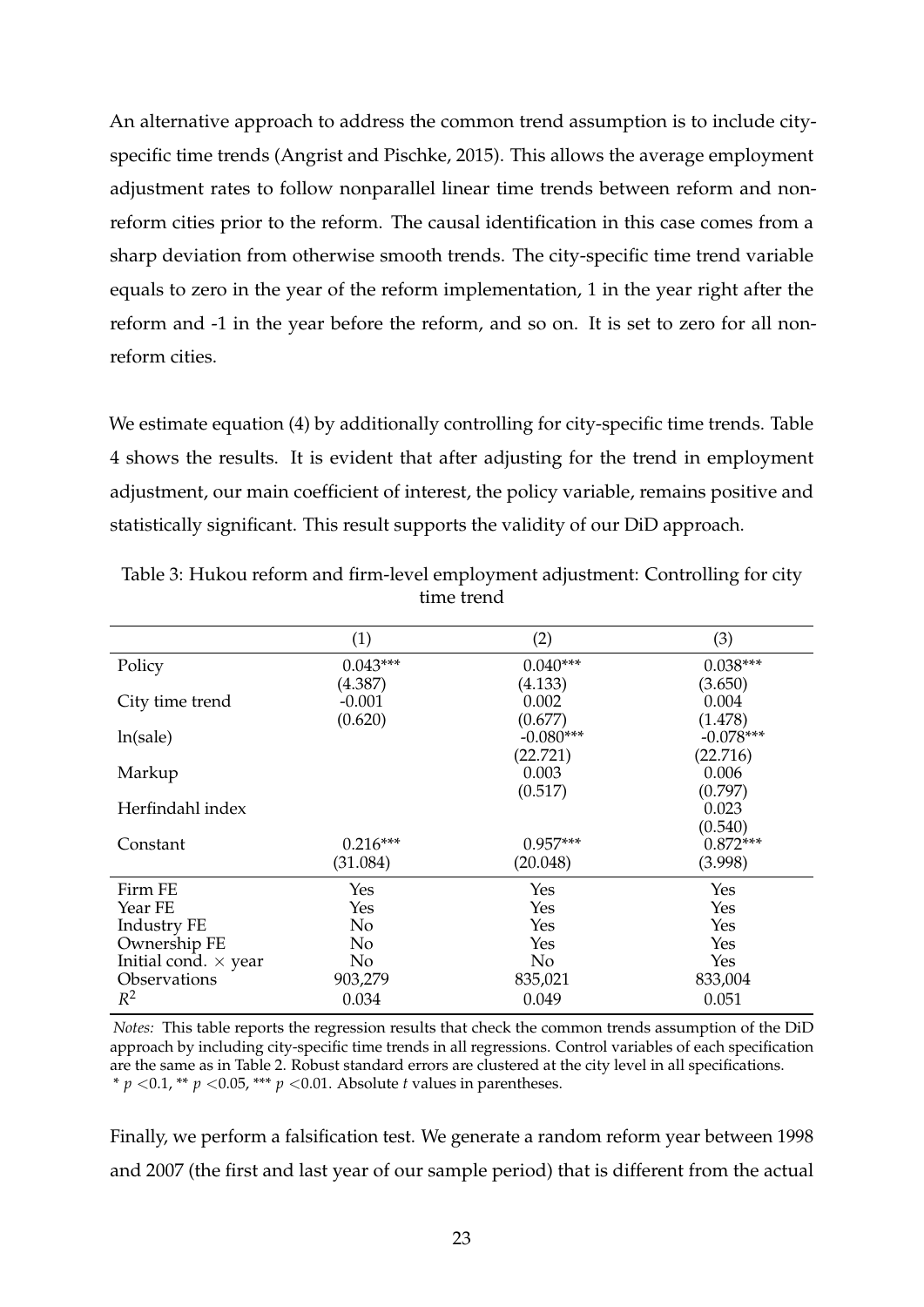reform year for each reform city, and we construct a placebo policy variable based on this random reform year. We then run equation (4) using the false policy variable and store the estimates. We repeat the exercise 500 times and the density of the simulated coefficients is shown in Figure 3. As expected, the simulated coefficients are centred around zero and the estimated coefficient of our true policy variable (column (3) in table 3) lies on the very end of the distribution with one out of the 500 false estimates being on the right. This exercise suggests that our main results are unlikely to be biased.



Figure 3: Density of the estimated coefficients with random reform years

*Notes:* This figure shows the density function of the 500 estimated coefficients from regressions of the employment adjustment rate on a placebo policy variable controlling for firm fixed effects, year fixed effects, firm characteristics, city characteristics and city time trend.

#### **6.1.3 Additional robustness checks**

In this section, we perform various robustness checks of our main findings on the effects of the hukou reform on firms employment adjustment. The first set of exercises deals with concerns about the comparability of treatment and control groups. In column (1) of Table 5, we drop provinces where no hukou reform was implemented in any city during our sample period. As such, we exclude non-reform cities that are considerably different from the reform ones, like those in the far west Xinjiang Uygur Autonomous Region and Tibet Autonomous Region. Another factor that may affect our results is that pilot hukou reforms were implemented before 2001 in selected towns and small cities. In fact, the pilot reform had limited effectiveness in encouraging rural-to-urban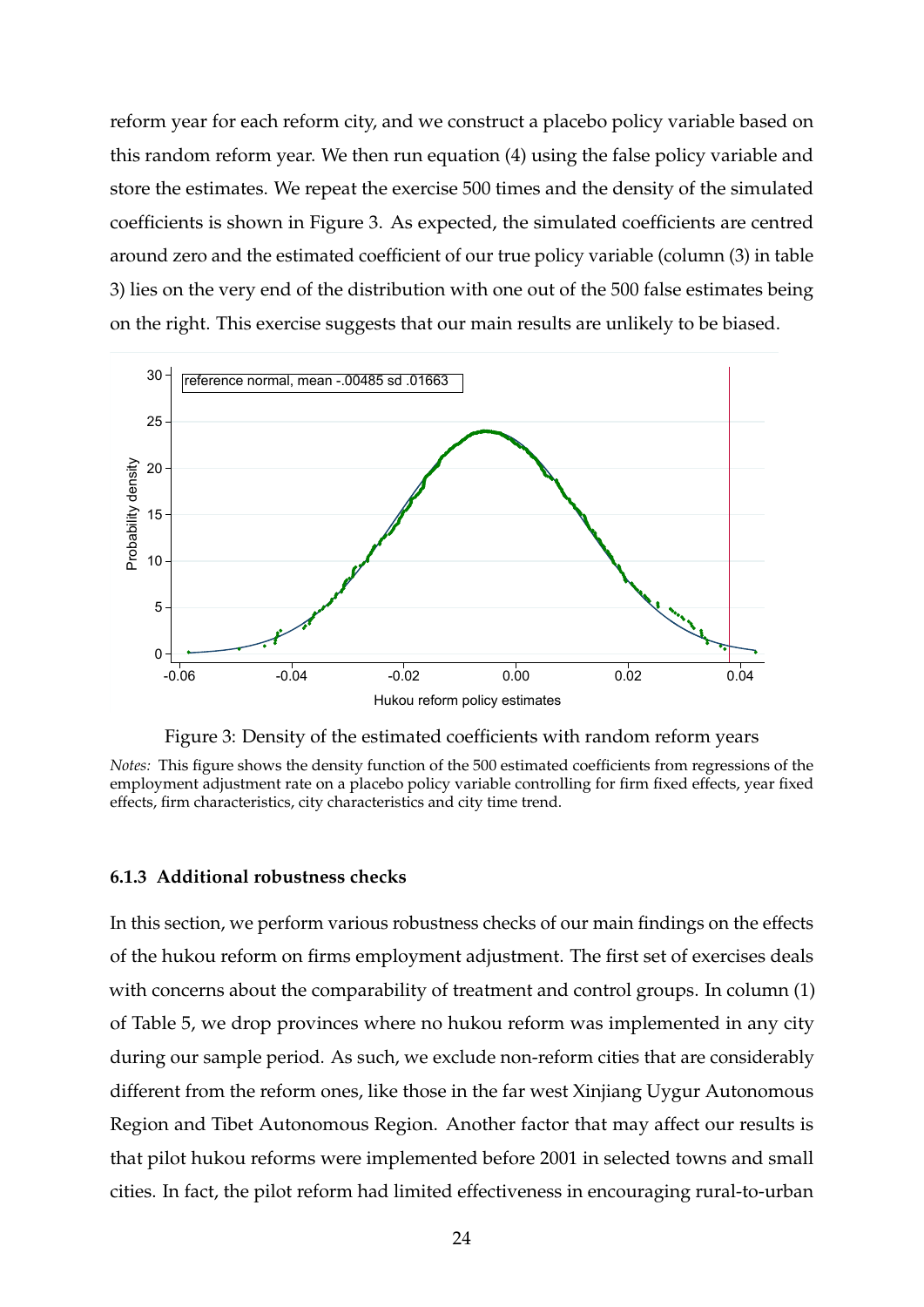migration as towns and small cities had limited attraction for rural workers. However, if the pilot reform had lagged effects on migration, our estimated policy effects may be affected by the pilot reforms. We therefore exclude cities where the pilot reform was enacted before 2001 and the result is reported in column (2). The regression results based on these two refined samples show that the coefficient of the policy variable remains positive and highly significant, revealing that our main findings are robust to these different specifications.

Another issue about our identification strategy is that other reforms that happened during our sample period might also affect firms employment. China implemented several reforms during the early 2000s, such as an SOE reform, a minimum wage reform, an exchange rate regime reform, etc. The policy variable in our empirical specification could hence capture a composite effect of all reforms rather than solely the hukou reform. Indeed, this is a problem only if other reforms were implemented in the same manner as the hukou reform, that is, with the same regional variation across reform and non-reform cities and time variations over pre- and post-reform years. The inclusion of city-level employment shares of SOEs in our main specification can capture the potential effects of the SOE reform. Here we further account for the minimum wage reform and the exchange rate regime reform.

The minimum wage regulations in China were non-binding before 2004, as the adjustment of the minimum wage level was infrequent and its coverage was limited (Huang et al., 2014; Poncet et al., 2014). A new Minimum Wage Rule was issued in 2004 that formalised the minimum wage system by increasing the minimum wage level, by extending the coverage, by setting regular adjustment intervals, and by increasing non-compliance penalties. In theory, a firms response to an increase in the minimum wage rate might be to deter hiring of new workers and may even lead to increase dismissals of of current workers. Incidentally, this might (in contrast to the effects of hukou reform) be expected to reduce employment adjustment and growth.

To remove the potential impact of this reform, we include city-level log of minimum wages in our regression. The regression result is reported in column (3). The significant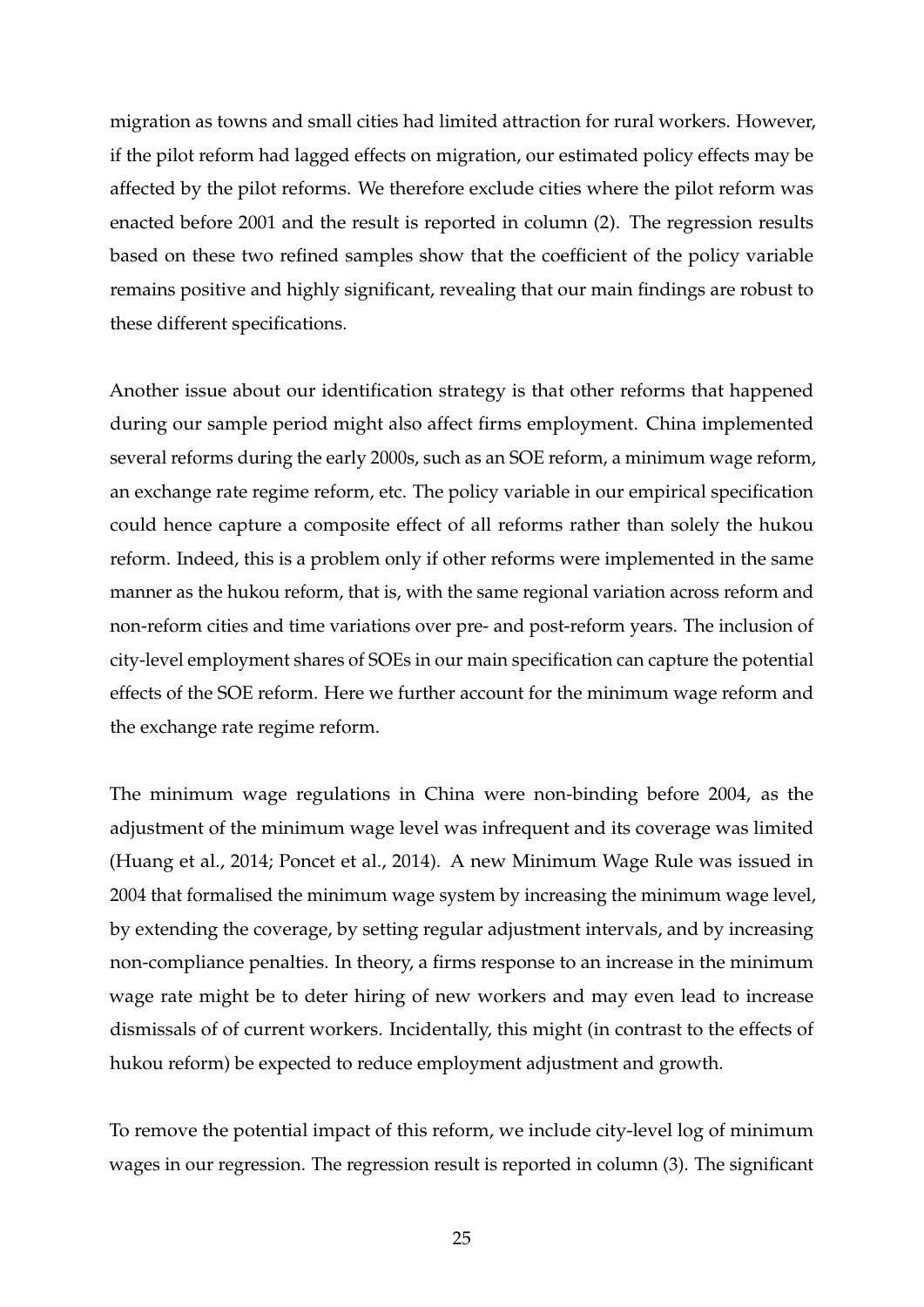positive coefficient indicates that firms in cities with a higher minimum wage level tend to experience higher employment adjustment. One potential explanation is that higher minimum wages indicate that economic conditions are better in those cities, where firms often have higher employment growth. Controlling for minimum wages, the coefficient of the policy variable is hardly affected.

Another reform that was implemented nationwide during our sample period was the exchange rate regime reform in 2005. Instead of pegging the RMB solely to the U.S. dollar pegging to a basket of currencies was introduced, with the nominal exchange rate of the RMB depreciating by more than 20% against the U.S. dollar. Theoretically, such a change stimulates imports and dampens exports, and potentially has a negative effect on employment. Although the exchange rate reform was introduced at the national level, firms in different industries could be affected differently (Almeida and Poole, 2017). While this reform should have limited direct effects on the identification of our policy variable, variations in the composition of industries across cities and years might introduce an omitted variable bias problem. To address this concern, however, we include the exchange rate variable into the regression as an additional regressor.<sup>10</sup> As shown in column (4), the exchange rate regime reform has insignificant effects on employment adjustment. More importantly, the DiD estimate remains robust.

To address this concern, we first construct trade-weighted industry-specific real exchange rates based on the bilateral exchange rates against the U.S. dollar, the Japanese Yen and the Hong Kong dollar taken from various issues of the China Statistical Yearbooks and industry-level bilateral trade from the UN Comtrade Database. Then we calculate city-level exposure to the exchange rates changes using the employment share of each industry within cities as the weights. We include the exchange rate variable into the regression as an additional regressor. As shown in column (5), the exchange rate regime reform has insignificant effects on employment adjustment. More importantly, the DiD estimator remains robust.

 $10$ To construct city-level exchange rates, we first construct trade-weighted, industry-specific real exchange rates based on the bilateral exchange rates against the U.S. dollar, the Japanese Yen and the Hong Kong dollar taken from various issues of the China Statistical Yearbooks and industry-level bilateral trade from the UN Comtrade Database. Then we calculate city-level exposure to the exchange rate changes using the employment share of each industry within cities as weights.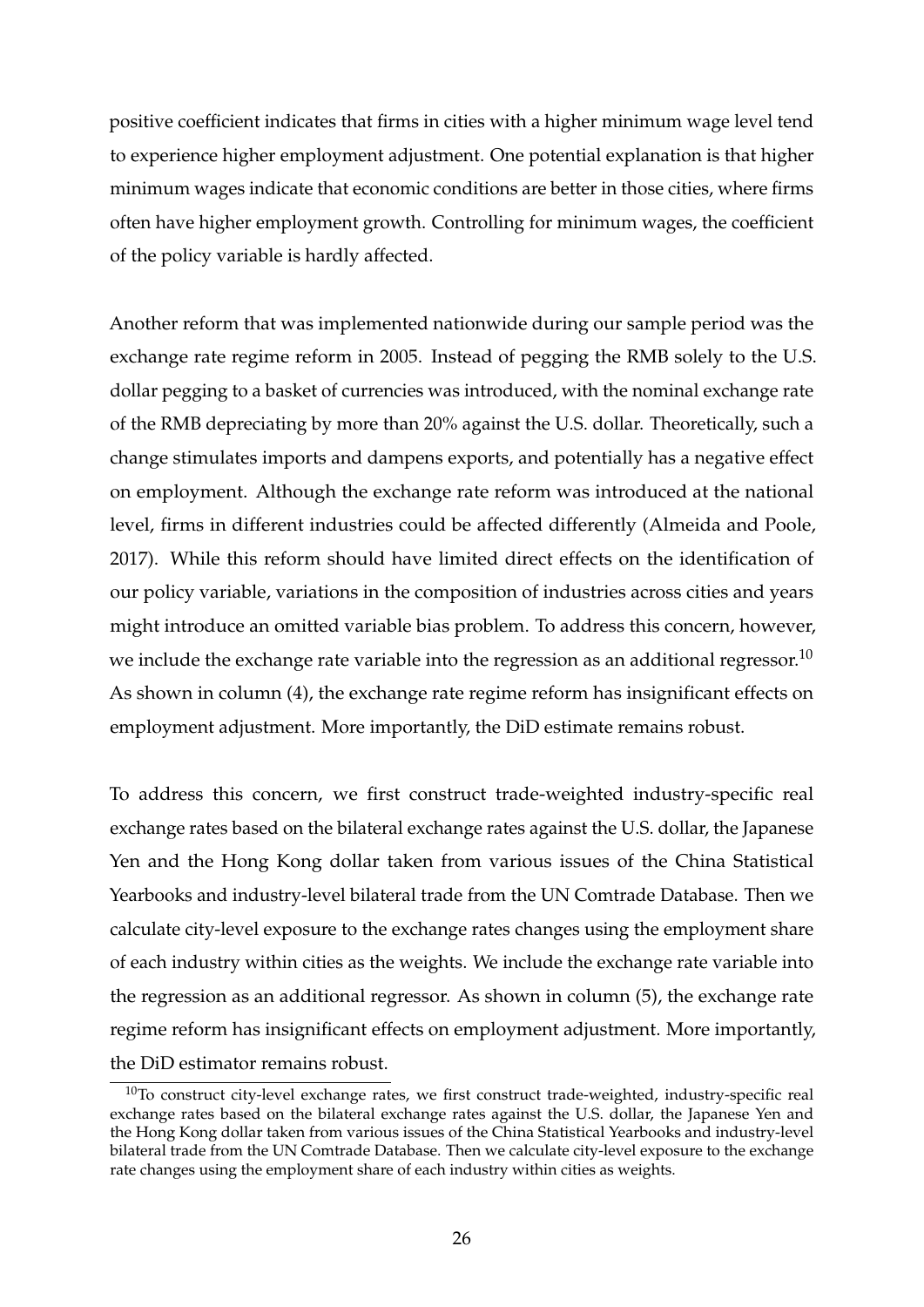| in a second that the company of the contract of the contract of the contract of the contract of the contract of the contract of the contract of the contract of the contract of the contract of the contract of the contract o<br>I |
|-------------------------------------------------------------------------------------------------------------------------------------------------------------------------------------------------------------------------------------|
|                                                                                                                                                                                                                                     |
|                                                                                                                                                                                                                                     |
| .                                                                                                                                                                                                                                   |
|                                                                                                                                                                                                                                     |
| $\frac{1}{2}$                                                                                                                                                                                                                       |
| ;                                                                                                                                                                                                                                   |
| ;<br>;<br>;                                                                                                                                                                                                                         |
| $\overline{\phantom{a}}$<br>١                                                                                                                                                                                                       |

|                                                        | Excl. NR provinces     | Excl. pilot ref. cities                                                                                                                                                                                                                                                                                                                 | Min. wages                                      | +Exch. rates                                     | Excl. villages                                                                                                                                         | Excl. towns                                         | 2-way cluster                                  |
|--------------------------------------------------------|------------------------|-----------------------------------------------------------------------------------------------------------------------------------------------------------------------------------------------------------------------------------------------------------------------------------------------------------------------------------------|-------------------------------------------------|--------------------------------------------------|--------------------------------------------------------------------------------------------------------------------------------------------------------|-----------------------------------------------------|------------------------------------------------|
|                                                        | Ξ                      | $\widehat{\mathfrak{Q}}$                                                                                                                                                                                                                                                                                                                | ලු                                              | $\bigoplus$                                      | ල                                                                                                                                                      | $\circledcirc$                                      | E                                              |
| Policy                                                 | $0.043***$<br>(3.870)  | $0.028***$<br>(3.032)                                                                                                                                                                                                                                                                                                                   | $0.036***$<br>(3.567)                           | $0.036***$<br>(3.573)                            | $0.037***$                                                                                                                                             | $0.032***$<br>(2.945)                               | $0.036***$<br>(3.559)                          |
| City time trend                                        | 0.002                  | 0.005                                                                                                                                                                                                                                                                                                                                   | 0.003                                           | 0.003                                            | $\binom{3.611}{0.003}$                                                                                                                                 | 0.001                                               | 0.003                                          |
| In(sale)                                               | $-0.075***$<br>(0.798) | $-0.078***$<br>(1.457)                                                                                                                                                                                                                                                                                                                  | $-0.079***$<br>(1.290)                          | $-0.079***$<br>(1.266)                           | $-0.079***$<br>(1.231)                                                                                                                                 | $-0.087***$<br>(0.318)                              | $-0.078***$<br>(1.288)                         |
|                                                        | 18.080)                | (20.036)                                                                                                                                                                                                                                                                                                                                | (22.724)                                        | (22.798)                                         | $(22.812)$<br>$0.005$                                                                                                                                  | (21.814)                                            | (19.302)                                       |
| Markup                                                 | (0.758)<br>0.007       | (1.075)<br>$-0.008$                                                                                                                                                                                                                                                                                                                     | 0.005                                           | 0.005                                            |                                                                                                                                                        | $0.023**$                                           | (0.796)<br>0.006                               |
| Herfindahl index                                       | 0.037                  | 0.038                                                                                                                                                                                                                                                                                                                                   |                                                 |                                                  |                                                                                                                                                        |                                                     |                                                |
| Minimum wages                                          | (0.633)                | (0.822)                                                                                                                                                                                                                                                                                                                                 | $(0.771)$<br>$0.027$<br>$(0.657)$<br>$0.063***$ | $(0.756)$<br>0.027<br>0.055)<br>0.064***         |                                                                                                                                                        | $(2.195)$<br>$-0.009$<br>$(0.233)$<br>$0.048**$     | $\overline{)0.026}$<br>$(0.622)$<br>$0.063***$ |
|                                                        |                        |                                                                                                                                                                                                                                                                                                                                         | (3.306)                                         |                                                  |                                                                                                                                                        |                                                     | (3.197)                                        |
| Exchange Rates                                         |                        |                                                                                                                                                                                                                                                                                                                                         |                                                 | $(3.377)$<br>$(0.021$<br>$(1.307)$<br>$0.722***$ | $\begin{smallmatrix} (0.732)\\ 0.029\\ 0.696)\\ (0.696)\\ (0.696)\\ (0.332)\\ (0.300)\\ (0.300)\\ (1.300)\\ (1.300)\\ (1.721^{**}\\ \end{smallmatrix}$ | $(2.284)$<br>0.011<br>0.706)<br>1.020***<br>(6.710) | $\begin{array}{c} 0.021 \\ 1.316 \end{array}$  |
| Constant                                               | $0.887***$             | $1.004**$                                                                                                                                                                                                                                                                                                                               | $0.796***$                                      |                                                  |                                                                                                                                                        |                                                     |                                                |
|                                                        | (15.830)               | (2.368)                                                                                                                                                                                                                                                                                                                                 | (3.593)                                         | (610.5)                                          | (3.003)                                                                                                                                                |                                                     |                                                |
| Firm FE                                                | Yes                    | Yes                                                                                                                                                                                                                                                                                                                                     |                                                 | es xx<br>XX                                      |                                                                                                                                                        | <b>ASSES</b>                                        |                                                |
| Year FE                                                | Yes                    | Yes                                                                                                                                                                                                                                                                                                                                     | <b>saxes</b>                                    |                                                  |                                                                                                                                                        |                                                     | <b>ASES</b>                                    |
| Industry FE                                            | Yes                    | Yes                                                                                                                                                                                                                                                                                                                                     |                                                 |                                                  |                                                                                                                                                        |                                                     |                                                |
| Ownership FE                                           | Yes                    | Yes                                                                                                                                                                                                                                                                                                                                     |                                                 |                                                  | <b>BERKA</b>                                                                                                                                           |                                                     |                                                |
| Initial cond. × year                                   | Yes                    | Yes                                                                                                                                                                                                                                                                                                                                     | Yes                                             | Yes                                              |                                                                                                                                                        | Yes                                                 | Yes                                            |
| Observations                                           | 634,668                | 562,624                                                                                                                                                                                                                                                                                                                                 | 832,640                                         | 832,640                                          | 821,725                                                                                                                                                | 240,319                                             | 837,125                                        |
| $R^2$                                                  | 0.054                  | 0.048                                                                                                                                                                                                                                                                                                                                   | 0.052                                           | 0.052                                            | 0.052                                                                                                                                                  | 0.052                                               | 0.426                                          |
|                                                        |                        | Notes: This table reports the results of various robustness checks. Column (1): firms in the non-reform provinces where no hukou reform was implemented in any                                                                                                                                                                          |                                                 |                                                  |                                                                                                                                                        |                                                     |                                                |
|                                                        |                        | city during the sample period are excluded. Column (2): firms in non-reform cities that implemented the pilot hukou reform before 2001 in towns are excluded                                                                                                                                                                            |                                                 |                                                  |                                                                                                                                                        |                                                     |                                                |
| from the control group. Column (3): city-level minimum |                        |                                                                                                                                                                                                                                                                                                                                         |                                                 |                                                  | wages (deflated to the 1998 level) are included in the regression. Column (4): city-level exposure to                                                  |                                                     |                                                |
|                                                        |                        | exchange rates is included as an additional control variable. City exchange rates are calculated as the weighted average industry-level exchange rates using the<br>initial employment share across industries within cities as weight. Industry-level exchange rates are calculated as the weight average level using trade share with |                                                 |                                                  |                                                                                                                                                        |                                                     |                                                |
|                                                        |                        |                                                                                                                                                                                                                                                                                                                                         |                                                 |                                                  |                                                                                                                                                        |                                                     |                                                |

each trade partner within industries as weight. Column (5) and (6): firms in the rural areas are excluded from the sample. Rural areas are identified following two criteria: a wide one (column 5) and a arrow one (column 6). Column (7): robust standard errors are clustered at the city level and the industry level. Robust criteria: a wide one (column 5) and a arrow one (column 6). Column (7): robust standard errors are clustered at the city level and the industry level. Robust each trade partner within industries as weight. Column (5) and (6): firms in the rural areas are excluded from the sample. Rural areas are identified following two <0.01. Absolute *t* values in parentheses. standard errors are clustered at the city level in columns (1)-(6).  ${<}0.05$ , \*\*\*  $\leqslant$  0.1,  $\approx$ \* *p*

*p*

*p*

initial employment share across industries within cities as weight. Industry-level exchange rates are calculated as the weight average level using trade share with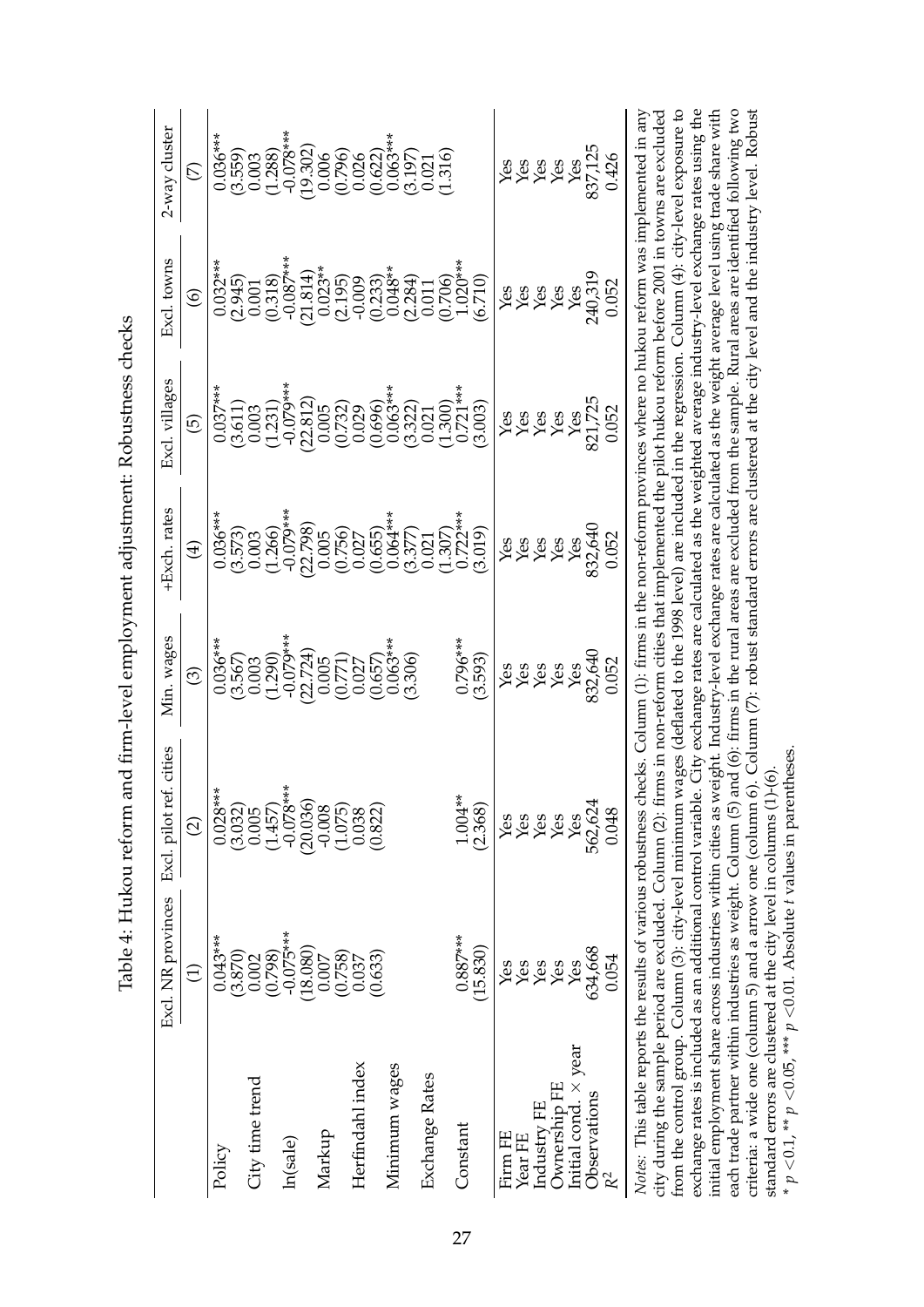In columns (5) and (6), we constrain our sample to the urban market as the hukou reform encouraged migration from rural to urban areas, which mainly affects urban firms. However, the data available does not allow us to precisely identify whether a firm is located in a rural or urban area. We rely on a firms name and the name of their administrative location. In column (6) we consider a narrow identification, that is, firms that have the Chinese characteristic "cun" or village in its name or in the location name are treated as rural firms. However, due to variations in Chinese ways of naming rural areas and the incomplete names of a large number of firms, this approach may well exclude some rural firms. In column (6) we consider a broader identification. That is, we additionally treat a town or "zhen" as a rural area. This approach, on the other hand, may incorrectly rule out some urban firms as some urban areas are named "zhen" in China. In fact, this approach reduces the sample size substantially. The regression results in columns (5) and (5), though not precisely defined, show that our main findings are robust.

Lastly, we cluster the standard errors at both city level and industry level in column (7) and the results hardly change.

#### **6.1.4 Heterogeneity issues**

The above findings provide evidence that the hukou reform enables firms to adjust employment more significantly than similar firms located in non-reform regions. In this section, we consider the heterogeneity of these results based on ownership, region and exporter status.

We start by splitting the full sample into three sub-samples based on a firms ownership, i.e. SOEs, private firms and foreign invested firms.<sup>11</sup> This exercise is motivated by the fact that there are often strong barriers for rural migrants to find a job in SOEs whereas private and foreign firms are the main receivers of rural workers. The regression results are set out in columns (1)-(3) in Table 5. The results show that all types of firms have

 $11$ If a firm changed its ownership during the sample period, we identify its ownership based on the total length of each type. We also run regressions based on firms without ownership change during the sample period and the results are fairly similar.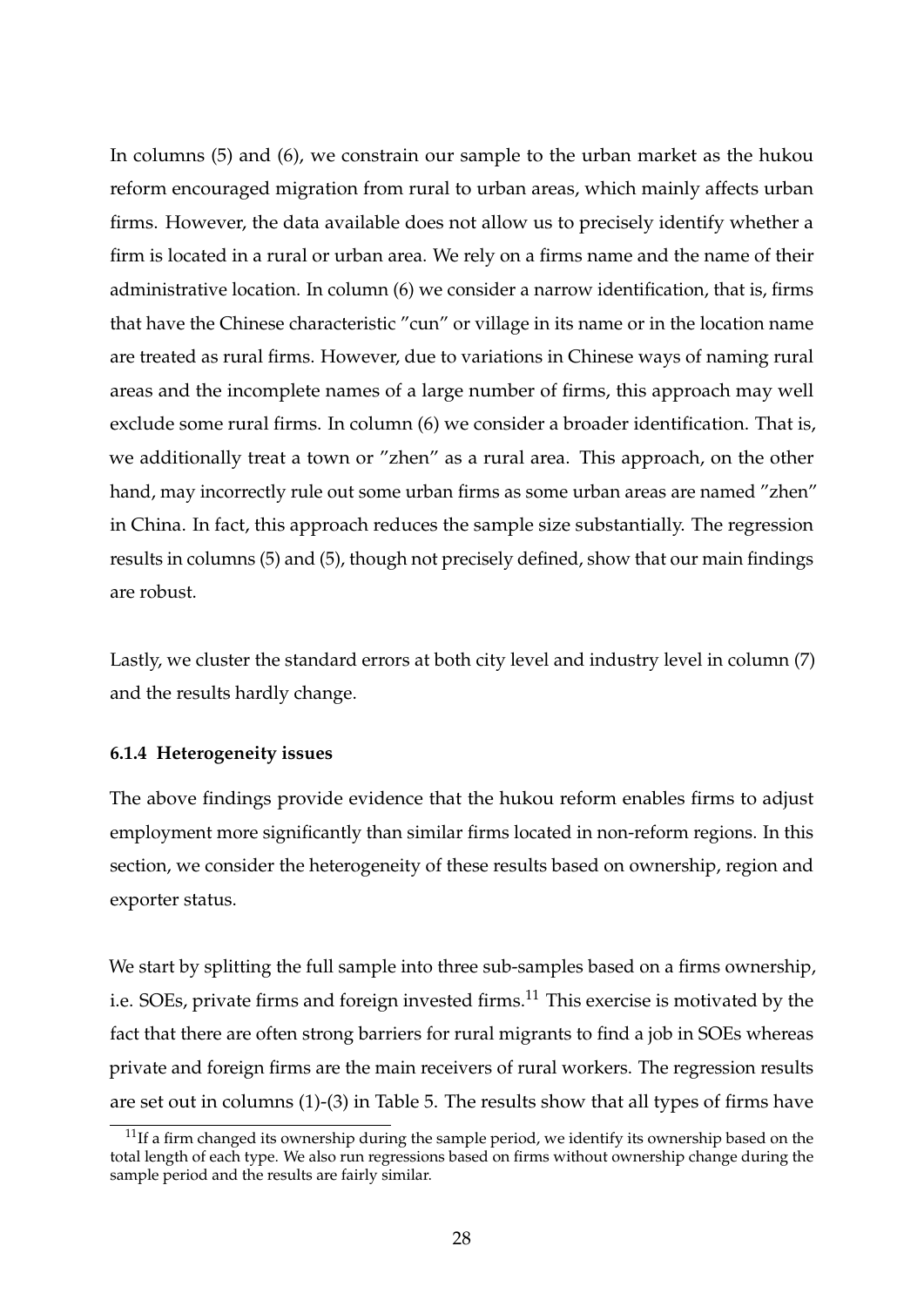positive employment adjustment following the hukou reform. However, private firms and foreign firms respond more strongly than SOEs, which confirms our expectation that the impact of the hukou reform on SOEs is limited.

Considering the large geographical area of China, firms in different regions may react differently to the hukou reform. Our sample of reform cities spans widely across China from the most developed coastal region to the less developed western region. This allows us to explore possible regional differences in the effects of the hukou reform. To this end, we split the full sample into eastern, central and western regions, with economic and social development levels decreasing from east to west. We repeat our regressions for these three subsamples separately and the results are reported in columns (4)-(6). The coefficient of the policy variable is only found to be significant in the eastern and the western regions while the impact of the hukou reform is insignificant in the central region. This implies that firms in the eastern and the western regions were more constrained by the hukou system before the reform. However, the reason for this may be different.<sup>12</sup> In the 2000s, there was a large scale of migration from the west to the east. Despite the large inflow of migrant workers, firms may still face labour shortages due to rapid growth. The hukou reform that encouraged migration from rural to urban areas within cities further enabled firms to adjust their labour use. However, labour shortage of western firms was not due to high growth, rather it was because of the outflow of workers.

The last two columns of Table 5 consider the difference between exporting and nonexporting firms. Following Almeida and Poole (2017), we define exporters as firms with positive exports in any of the sample years, and non-exporters as firms that never exported. The regression results show that the hukou reform has a positive impact on both exporters and non-exporters. However, non-exporters respond more strongly than exporters. It is well documented in the literature that exporters are usually more productive than non-exporters (Pavcnik, 2002; Melitz, 2003; Bernard et al., 2003). To achieve higher productivity, exporters tend to use more capital-intensive inputs and high-skilled workers, and on average, shed employment (Menezes-Filho and Muendler,

 $12$ Another potential explanation to the insignificant coefficient for the central region is the relatively smaller number of reform cities. Only 11 out of 74 reform cities are from the central region.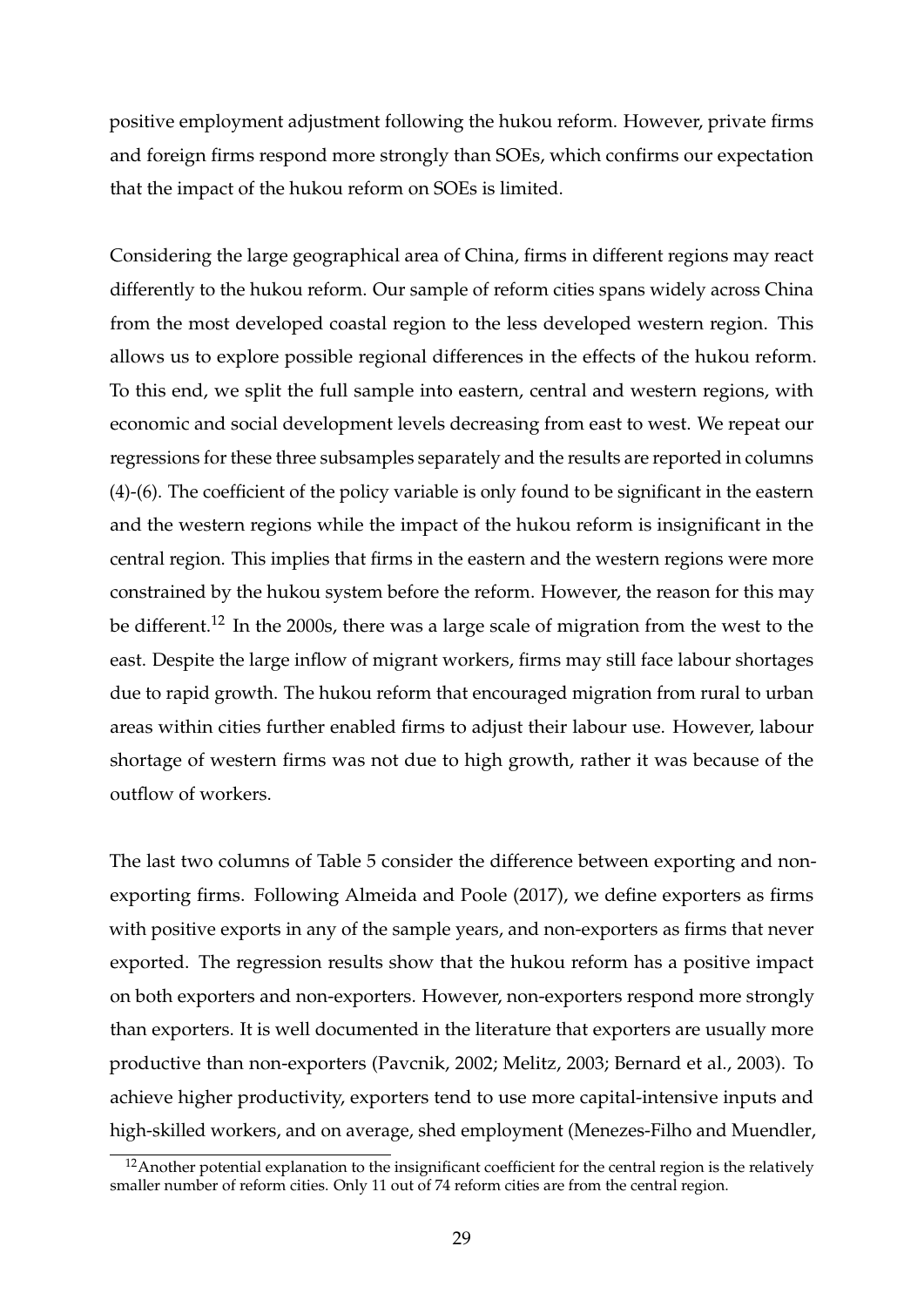| <br> <br>                                                                                                                                                                                                                                                                                                                                         |
|---------------------------------------------------------------------------------------------------------------------------------------------------------------------------------------------------------------------------------------------------------------------------------------------------------------------------------------------------|
| hister History History History Are And Annual American School Are Annual Area Millery History Are Are Are Are A<br>where the control of the control of the control of the control of the control of the control of the control of the control of the control of the control of the control of the control of the control of the control of the co |
|                                                                                                                                                                                                                                                                                                                                                   |
|                                                                                                                                                                                                                                                                                                                                                   |
|                                                                                                                                                                                                                                                                                                                                                   |
| )<br> <br>                                                                                                                                                                                                                                                                                                                                        |
|                                                                                                                                                                                                                                                                                                                                                   |
| $\frac{1}{2}$<br>$\overline{\phantom{a}}$<br>i                                                                                                                                                                                                                                                                                                    |

|                                                                                                                                                                                                                                                                                                                                                                                      |                        | Ownership                      |                                                |                                                | Region                                                                                                 |                                                                                                                                                                                                                                                                                                                                                              | Exporter status                                                                               |                                                            |
|--------------------------------------------------------------------------------------------------------------------------------------------------------------------------------------------------------------------------------------------------------------------------------------------------------------------------------------------------------------------------------------|------------------------|--------------------------------|------------------------------------------------|------------------------------------------------|--------------------------------------------------------------------------------------------------------|--------------------------------------------------------------------------------------------------------------------------------------------------------------------------------------------------------------------------------------------------------------------------------------------------------------------------------------------------------------|-----------------------------------------------------------------------------------------------|------------------------------------------------------------|
|                                                                                                                                                                                                                                                                                                                                                                                      | 5OE                    | Private<br>$\widehat{\Omega}$  | Foreign<br>ල                                   | East<br>$\bigoplus$                            | Centra<br>$\widehat{\mathfrak{G}}$                                                                     | West<br>$\odot$                                                                                                                                                                                                                                                                                                                                              | Exporter                                                                                      | Non-exporter<br><u>න</u>                                   |
| Policy                                                                                                                                                                                                                                                                                                                                                                               | $0.018*$<br>(1.801)    | $0.036***$<br>(3.203)          | $0.032***$<br>(2.910)                          | $0.029***$                                     | (1.510)<br>0.047                                                                                       | $0.059***$<br>(2.972)                                                                                                                                                                                                                                                                                                                                        | $0.027***$                                                                                    | $0.046***$                                                 |
| City time trend                                                                                                                                                                                                                                                                                                                                                                      | $-0.001$               | $0.006**$                      | 0.002                                          | $0.006*$<br>(2.636)                            | $-0.009$                                                                                               | $-0.000$                                                                                                                                                                                                                                                                                                                                                     | (2.661)<br>0.004                                                                              | (3.997)<br>0.002                                           |
| ln(sale)                                                                                                                                                                                                                                                                                                                                                                             | $-0.048***$<br>(0.670) | $-0.079***$<br>(1.978)         | $-0.092***$<br>(0.559)                         | $-0.071***$<br>(1.836)                         | $-0.096**$<br>(1.617)                                                                                  | $-0.101***$<br>(0.091)                                                                                                                                                                                                                                                                                                                                       | $-0.079***$<br>(1.251)                                                                        | $-0.079***$<br>(0.957)                                     |
|                                                                                                                                                                                                                                                                                                                                                                                      | 11.978)                | 17.096                         | 14.467                                         | (16.287)                                       |                                                                                                        |                                                                                                                                                                                                                                                                                                                                                              |                                                                                               |                                                            |
| Markup                                                                                                                                                                                                                                                                                                                                                                               | 0.012                  | 0.012                          | $-0.039***$                                    |                                                |                                                                                                        |                                                                                                                                                                                                                                                                                                                                                              | (17.372)                                                                                      | $(21.362)$<br>0.015*                                       |
| Herfindahl index                                                                                                                                                                                                                                                                                                                                                                     | $-0.083**$<br>(1.316)  | (1.270)<br>0.054               | $(3.100)$<br>$-0.072$<br>$(0.724)$<br>$-0.032$ | $(1.354)$<br>$(1.354)$<br>$0.055$              | $\begin{array}{c} (15.744)\\ 0.044**\\ (2.294)\\ 0.058\\ (1.057)\\ (1.057)\\ 0.078*** \end{array}$     | $[15.497] \atop [0.038** \atop [0.036** \atop [0.056] \hline \atop [0.056] \hline \atop [0.030] \hline \atop [0.030] \hline \atop [0.030] \hline \atop [0.030] \hline \atop [0.030] \hline \atop [0.030] \hline \atop [0.030] \hline \atop [0.030] \hline \atop [0.030] \hline \atop [0.030] \hline \atop [0.030] \hline \atop [0.030] \hline \atop [0.030]$ | $(0.808)$<br>0.097                                                                            | $(1.800)$<br>$-0.011$                                      |
| Minimum wages                                                                                                                                                                                                                                                                                                                                                                        | (2.135)<br>$-0.029$    | $0.110***$<br>(1.158)          |                                                | $(0.651)$<br>0.100**                           |                                                                                                        |                                                                                                                                                                                                                                                                                                                                                              | $\begin{array}{c} (1.296)\\ 0.058^{**}\\ 0.0587\\ 0.034\\ 0.144)\\ 0.692\\ 0.692 \end{array}$ | $(0.287)$<br>0.076***                                      |
|                                                                                                                                                                                                                                                                                                                                                                                      | (1.487)                | (4.944)                        | (0.743)                                        |                                                | (2.856)                                                                                                |                                                                                                                                                                                                                                                                                                                                                              |                                                                                               |                                                            |
| Exchange Rates                                                                                                                                                                                                                                                                                                                                                                       | $0.029***$             | 0.005                          | 0.047                                          |                                                |                                                                                                        | $\begin{array}{c} (0.882) \\ 0.007 \end{array}$                                                                                                                                                                                                                                                                                                              |                                                                                               | $\begin{array}{c} (3.614) \\ 0.013 \\ (1.060) \end{array}$ |
| Constant                                                                                                                                                                                                                                                                                                                                                                             | (2.683)<br>0.310       | $1.427***$<br>(0.298)          | $(1.293)$<br>$0.852*$                          | $(2.516)$<br>$(0.609)$<br>$(0.609)$<br>$0.478$ | $\begin{array}{c} 0.019 \\ (1.098) \\ 0.977*** \end{array}$                                            | $(0.496)$<br>1.228***                                                                                                                                                                                                                                                                                                                                        |                                                                                               | $0.692***$                                                 |
|                                                                                                                                                                                                                                                                                                                                                                                      | (1.223)                | (4.252)                        | (1.889)                                        | (1.217)                                        | (2.710)                                                                                                | (3.307)                                                                                                                                                                                                                                                                                                                                                      | (1.214)                                                                                       | (8.470)                                                    |
| Firm FE                                                                                                                                                                                                                                                                                                                                                                              | Yes                    | Yes                            | Yes                                            |                                                |                                                                                                        |                                                                                                                                                                                                                                                                                                                                                              |                                                                                               |                                                            |
| Year FE                                                                                                                                                                                                                                                                                                                                                                              |                        | Yes                            |                                                |                                                |                                                                                                        |                                                                                                                                                                                                                                                                                                                                                              |                                                                                               |                                                            |
| Industry FE                                                                                                                                                                                                                                                                                                                                                                          | yes<br>Yes             | Yes                            | <b>SES</b><br>SES                              | es<br>XX<br>XX<br>Xes                          | es a gas<br>A gas                                                                                      |                                                                                                                                                                                                                                                                                                                                                              | <b>ARSES</b>                                                                                  | <b>ARSES</b><br>ARSES                                      |
| Ownership FE                                                                                                                                                                                                                                                                                                                                                                         | $\overline{S}$         | $\mathop{\mathsf{S}}\nolimits$ |                                                |                                                |                                                                                                        |                                                                                                                                                                                                                                                                                                                                                              |                                                                                               |                                                            |
| Initial cond. $\times$ year                                                                                                                                                                                                                                                                                                                                                          | Yes                    | Yes                            |                                                | Yes                                            |                                                                                                        |                                                                                                                                                                                                                                                                                                                                                              |                                                                                               |                                                            |
| Observations                                                                                                                                                                                                                                                                                                                                                                         | 86,081                 | 551,309                        | 195,250                                        | 605,28                                         | 145,817                                                                                                |                                                                                                                                                                                                                                                                                                                                                              | 406,548                                                                                       | 426,092                                                    |
|                                                                                                                                                                                                                                                                                                                                                                                      | 0.056                  | 0.058                          | 0.061                                          | 0.051                                          | 0.064                                                                                                  | 0.073                                                                                                                                                                                                                                                                                                                                                        | 0.053                                                                                         | 0.053                                                      |
| Notes: This table reports various exercises that examine the heterogeneity of the results. Eastern, central and western regions are divided based on firms'<br>region includes Heilongjiang, Jilin, Shanxi, He'nan, Anhui, Hubei, Hu'nan, and Jiangxi, and western region includes Imer Mongolia, Guangxi, Chongqing,<br>geographical locations. Eastern region includes Liaoning, I |                        |                                |                                                |                                                | Beijing, Tianjin, Hebei, Shandong, Jiangsu, Shanghai, Zhejiang, Fujian, Guangdong, and Hainan. Central |                                                                                                                                                                                                                                                                                                                                                              |                                                                                               |                                                            |
| Sichuan, Guizhou, Yunnan, Tibet, Shaanxi, Gansu, Qinghai, Ningxia, and Xinjiang. A firm is defined as an exporter if it exported in any year of the sample period                                                                                                                                                                                                                    |                        |                                |                                                |                                                |                                                                                                        |                                                                                                                                                                                                                                                                                                                                                              |                                                                                               |                                                            |

and non-exporters are those that never exported. All specifications include firm fixed effects, year fixed effects and a full set of firm-level and city-level control

variables. Robust standard errors are clustered at the city level in all specifications.

<0.01. Absolute *t* values in parentheses.

\* *p*

 $\leqslant$  0.1,  $\approx$ 

*p*

 ${<}0.05$ , \*\*\*

*p*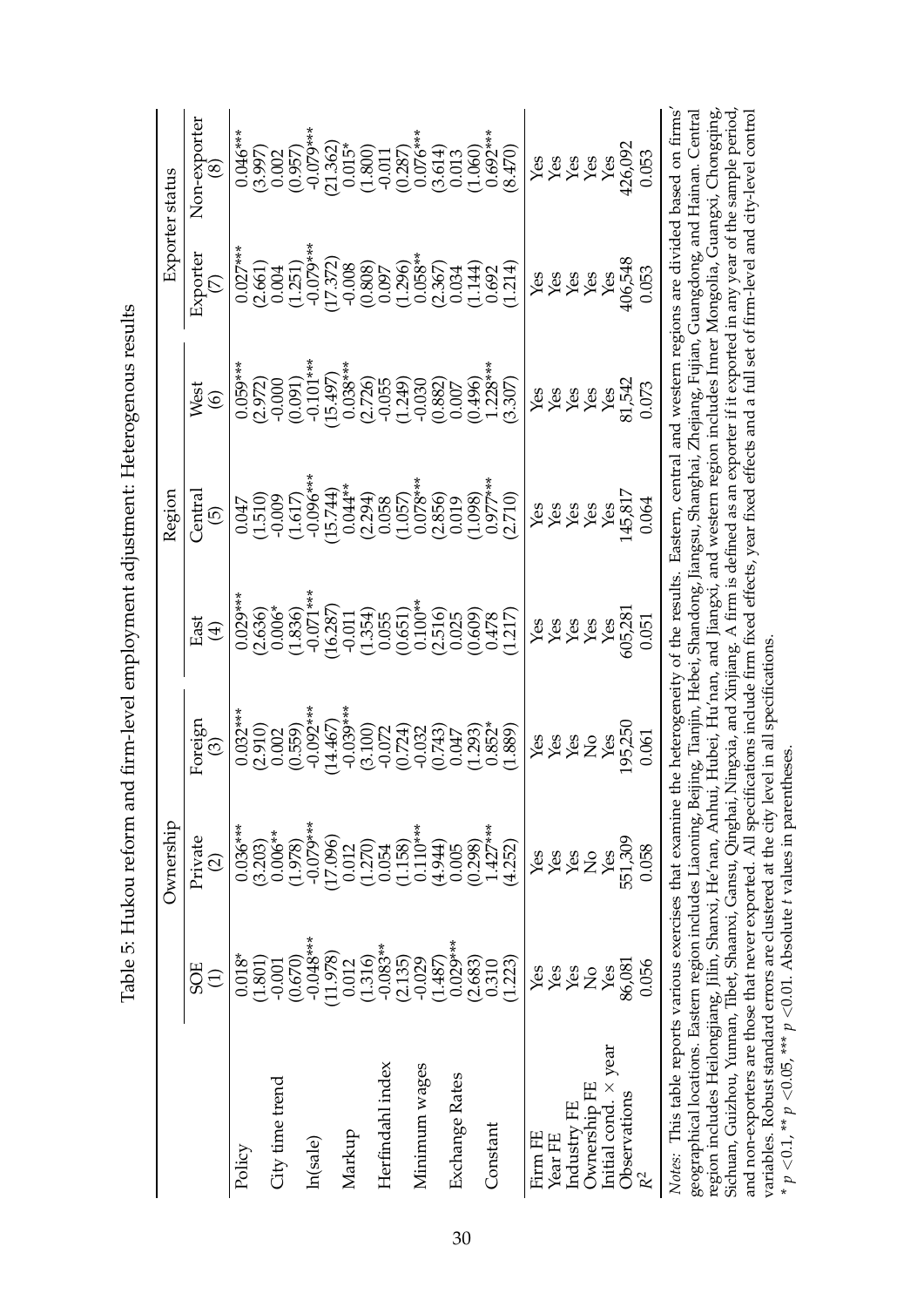2011). In which case, exporters were less sensitive to the hukou reform since this reform mainly induced the movement of relatively low-skilled rural workers into urban areas.

## **6.2 Effects of trade liberalisation in the presence of the hukou reform**

Our empirical results so far indicate that the hukou reform had a positive effect on firms employment adjustment. In this section, we evaluate the role of the hukou reform in shaping firms employment adjustment in response to trade shocks.

In theory, trade openness may affect firms through various channels. Import competition induced by lower import tariff rates may push firms to increase investment in more efficient technology or to lower costs through using cheaper inputs (Muendler, 2004). Reductions in the input tariff rates, in particular, may induce competition effects for similar local intermediate inputs producers. However, lower input tariff also enables firms to have access to more varieties of inputs of better quality or at lower prices, which improves firms production efficiency and triggers production expansion. Following Melitz (2003), with declines in trade costs and access to larger foreign markets, the most productive exporters expand, the less productive non-exporting firms shrink, while the least productive ones exit the market. Such adjustments result in a market share reallocation towards more productive firms.

It follows that the employment effect of trade liberalisation is ambiguous since the different channels may offset each other. Imported competition has a negative effect on employment if firms shrink production or lower costs by reducing employment in response to competition. However, if firms respond to competition by changing production strategy, e.g. investing more in technology upgrading, this may increase employment if production expands as a result of higher efficiency. The employment effects of intermediate input imports depend on the skill intensity of the imports and the substitutability between imported inputs and workers. Skill-intensive inputs may increase the demand for skilled workers and low-skill-intensive inputs may rise the demand for unskilled workers if inputs and workers with similar skill levels are complementary with each other in production. However, if imported inputs substitute with labour, the employment effect of lower input tariff rates will be negative. Amiti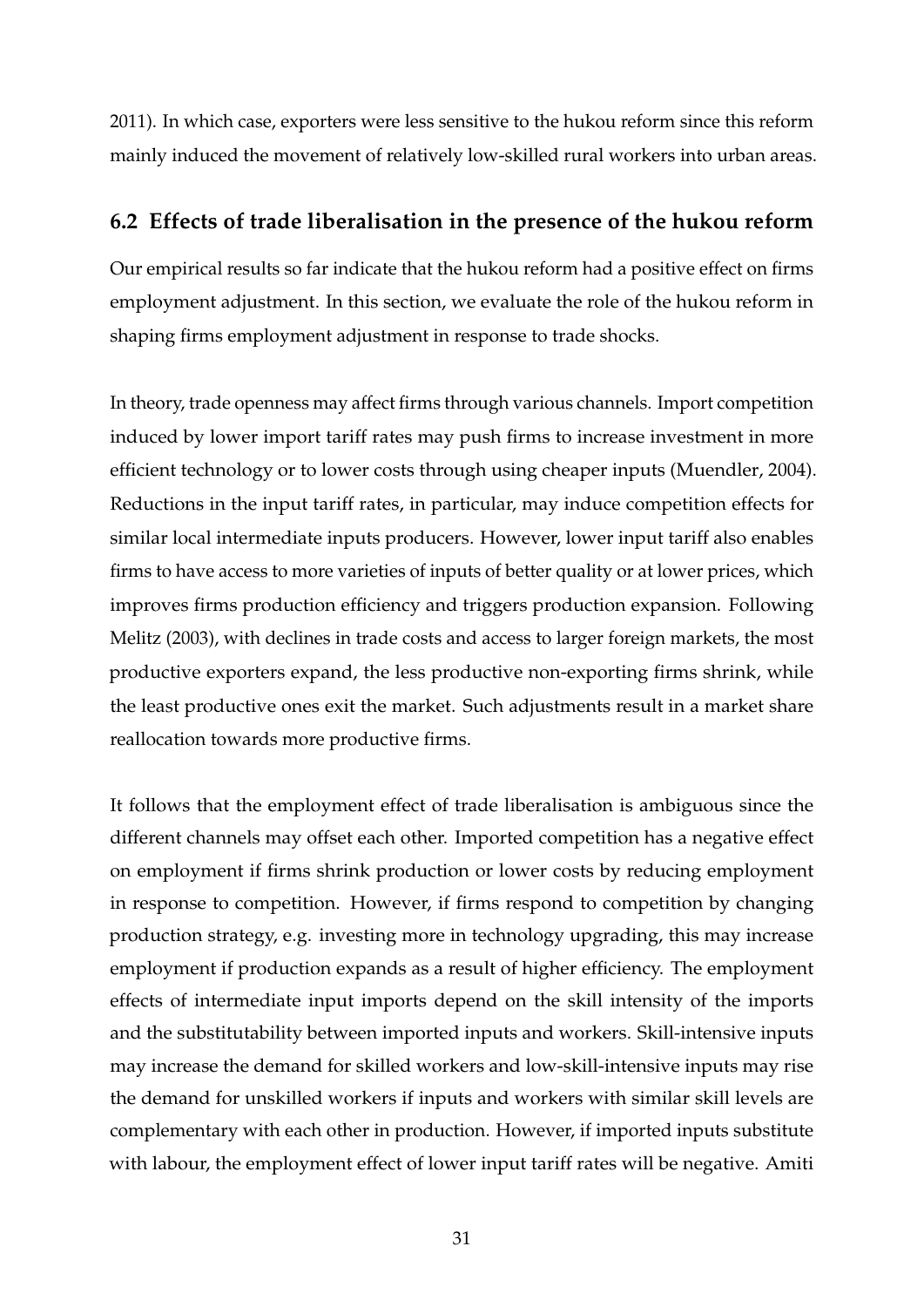and Cameron (2012) find that in Indonesia, imported intermediate inputs increased the demand for unskilled labour since domestic intermediate input production was relatively skill-intensive and lower tariff rates allowed firms to change from skillintensive production of inputs to imports.

Following Melitz (2003), access to larger export markets is often related to production expansion for the most productive exporters and hence a higher level of employment. However, for those less productive firms that shrink or even exit the market, we would expect a reduction in employment. In addition, to compete with local producers and exporters from other countries, firms also have greater pressure to lower production costs (Milner and Tandrayen, 2007). It follows that firms may reduce employment and invest more in technology.

To examine the employment effects of trade liberalisation and the role of labour market flexibility, we run regressions according to Equation (5). To avoid possible reverse causality, we lag tariff rates by one year, though this is not a big concern since a single firm can hardly affect tariff rates at the industry level. All specifications include a full set of control variables. The regression results are shown in Table 6.

We start from examining the impact of import tariff reductions. Column (1) considers the effects of the tariff rates on employment adjustment and column (2) adds the hukou reform by including the policy variable and its interactions with tariff rates. The coefficients of both output tariff and input tariff are positive, but with only the coefficient of the input tariff being statistically significant at the 5% level. The positive coefficient on the output tariff does not indicate increased import competition, rather firms in more protected sectors were subject to higher employment adjustment, or alternatively output tariff reduction is associated with lower employment adjustment. The reliance on tariffs to measure protection for final goods producers may be an issue here, since lower tariffs may result in pressures for higher non-tariff measures (NTMs). Imported intermediate goods are less likely to be subject to NTMs, however, and the taxing effect of import barriers is better captured therefore by our input tariffs measure. The significantly positive coefficient of input tariff rates shows therefore that input liberalisation in itself did not increase employment adjustment.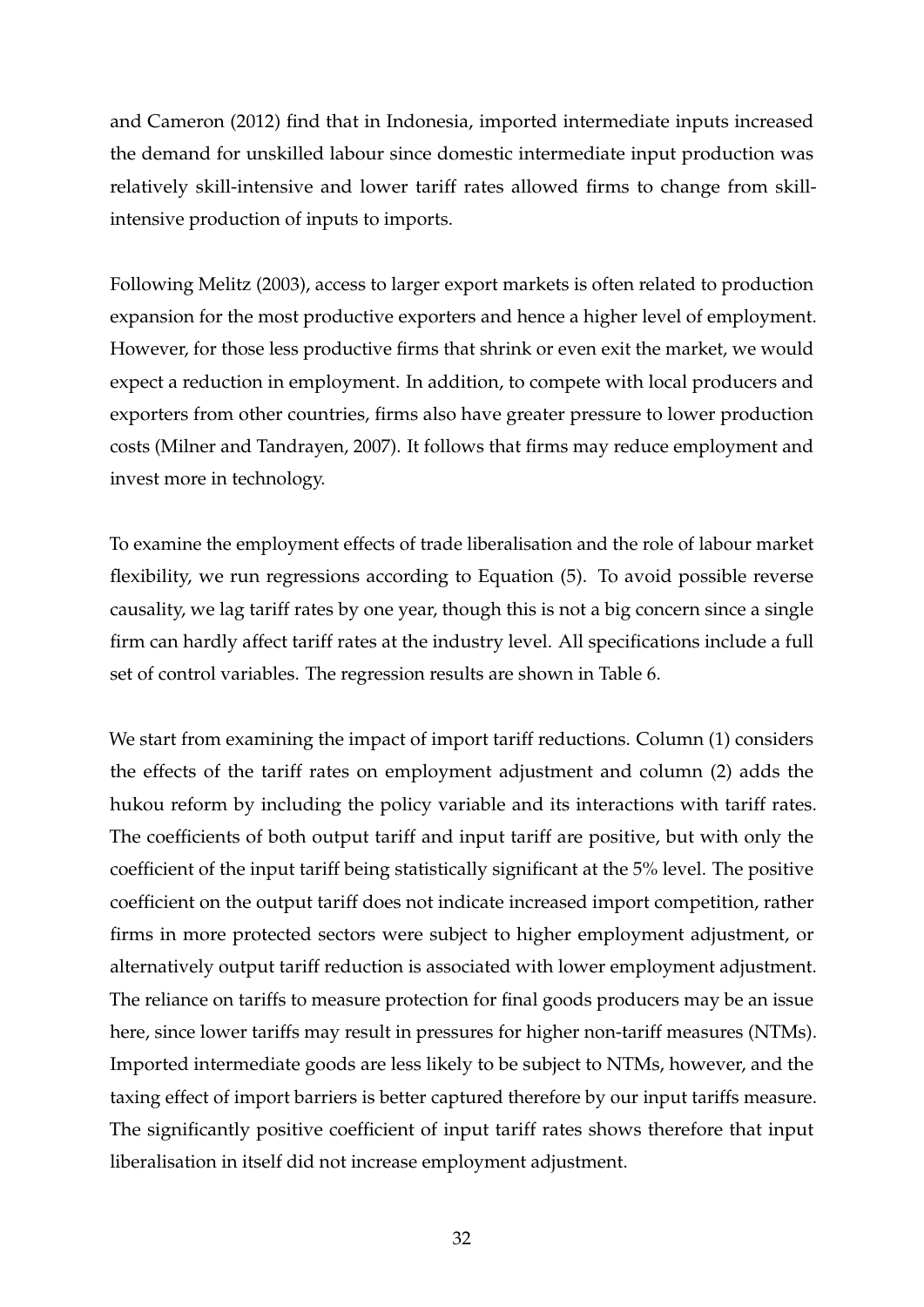|                             | A: Import tariffs |                  |            | B: Export tariffs |             | C: Both          |                        |
|-----------------------------|-------------------|------------------|------------|-------------------|-------------|------------------|------------------------|
|                             | Tariff            | Tariff<br>+hukou | Tariff     | Tariff<br>+hukou  | Exporters   | Tariff<br>+hukou | $+ Trade$<br>intensity |
|                             | (1)               | (2)              | (3)        | (4)               | (5)         | (6)              | (7)                    |
| Policy                      |                   | $0.070***$       |            | $0.043***$        | $0.039***$  | $0.070***$       | $0.069***$             |
|                             |                   | (4.147)          |            | (3.998)           | (3.450)     | (4.115)          | (4.032)                |
| Output tariff               | 0.000             | 0.000            |            |                   |             | $-0.000$         | 0.000                  |
|                             | (0.299)           | (0.174)          |            |                   |             | (0.041)          | (0.037)                |
| Input tariff                | $0.002**$         | $0.002*$         |            |                   |             | $0.002*$         | $0.002*$               |
|                             | (2.478)           | (1.841)          |            |                   |             | (1.885)          | (1.846)                |
| Export tariff               |                   |                  | $0.002***$ | $0.002***$        | $0.002*$    | $0.002**$        | $0.002**$              |
|                             |                   |                  | (2.992)    | (2.926)           | (1.912)     | (2.360)          | (2.365)                |
| Output tariff Policy        |                   | $-0.001***$      |            |                   |             | $-0.001***$      | $-0.001***$            |
|                             |                   | (2.801)          |            |                   |             | (2.703)          | (2.707)                |
| Input tariff Policy         |                   | $-0.002$         |            |                   |             | $-0.002$         | $-0.002$               |
|                             |                   | (1.511)          |            |                   |             | (1.424)          | (1.386)                |
| <b>Export tariff Policy</b> |                   |                  |            | $-0.002**$        | $-0.003***$ | $-0.000$         | $-0.000$               |
|                             |                   |                  |            | (2.354)           | (2.652)     | (0.132)          | (0.103)                |
| Import share                |                   |                  |            |                   |             |                  | 0.001                  |
|                             |                   |                  |            |                   |             |                  | (1.428)                |
| Export share                |                   |                  |            |                   |             |                  | 0.001                  |
|                             |                   |                  |            |                   |             |                  | (1.602)                |
| Observations                | 756,574           | 756,574          | 798,443    | 798,443           | 392,974     | 755,628          | 752,666                |
| $R^2$                       | 0.052             | 0.052            | 0.051      | 0.052             | 0.053       | 0.052            | 0.052                  |

Table 6: Trade liberalisation and firm-level employment adjustment with the presence of the hukou reform

*Notes:* This table shows the regression results of the effects of both import tariff rates and export tariff rates on firm's employment adjustment conditional on the hukou reform. All tariff rates are lagged by one year. All specifications include firm fixed effects, year fixed effects, city-time trend and a full set of firm-level and city-level control variables. Firm-level control variables include logarithm of sales, markup, industry and ownership dummies. City-level control variables include minimum wages, exposure to exchange rates, initial city conditions interacted with time trend, and the Herfindahl index. Robust standard errors are clustered at the city level in all specifications. \*  $p$  <0.1, \*\*  $p$  <0.05, \*\*\*  $p$  <0.01. Absolute  $t$  values in parentheses.

As shown in column (2), including the hukou reform does not alter the coefficients of the tariff rates. The coefficients of the interaction term, however, are negative and statistically significant in the case of output tariff rates. This implies that firms in hukou reform regions were different from those in non-reform regions in terms of employment adjustment following trade liberalisation. Specifically, with a reduction in import tariff rates, firms in reform locations tended to raise employment adjustment after the hukou reform whereas firms in the non-reform regions on average reduced their adjustment in labour use. This is consistent with hukou reform allowing low-skilled rural workers to move to urban areas and firms to cope with import competition by using cheaper labour.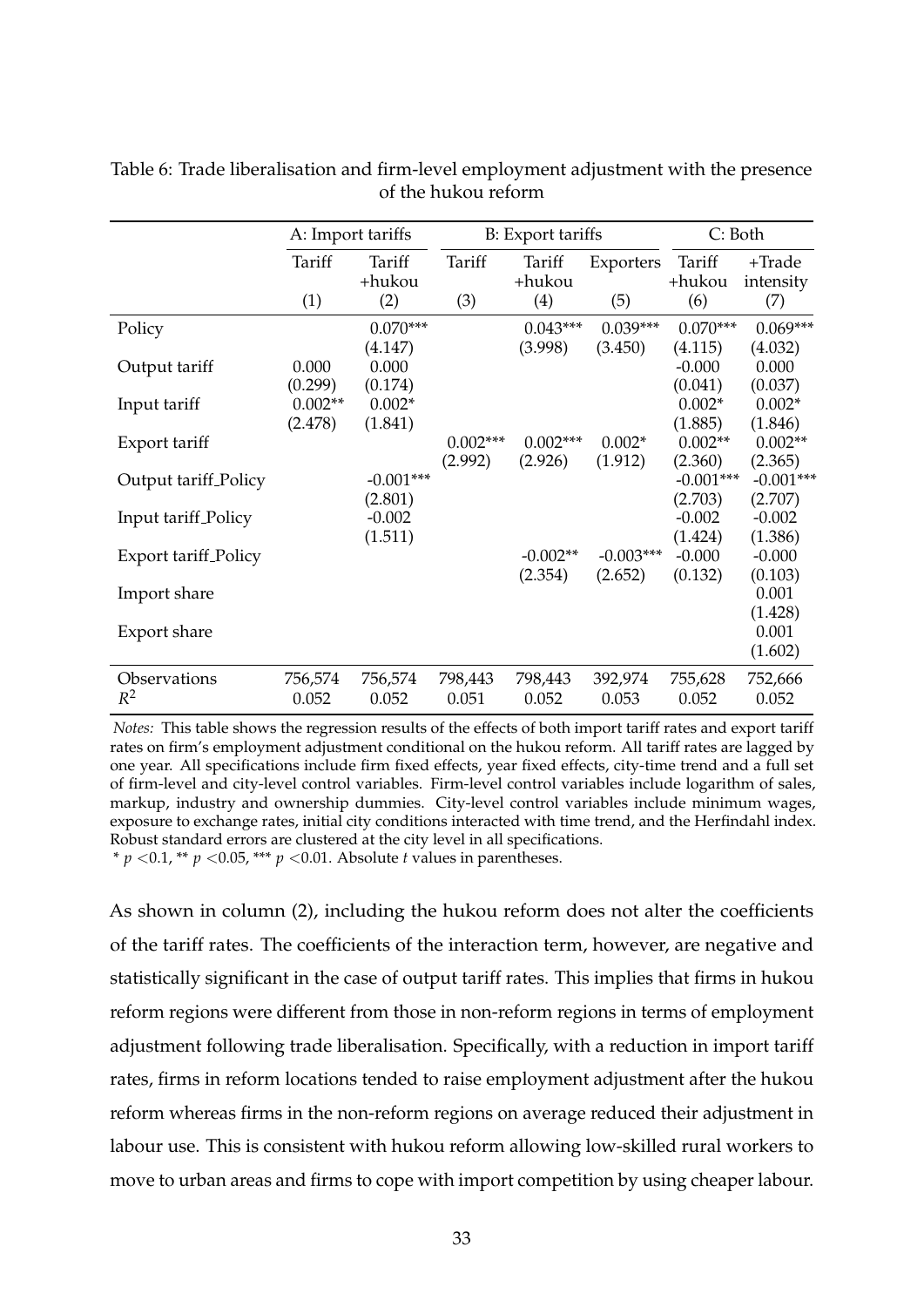Panel B of Table 6 deals with export tariff rates. Similar to the import tariffs, we start by examining the impact of tariff rates in China's export markets on firms' employment adjustment in column (3), and in column (4) we add the hukou reform. The coefficient of export tariff rates is positive and significant. This indicates that firms tend to increase (lower) employment adjustment with an increase (reduction) in tariff rates in export markets. The lower employment adjustment may result from a reduction in employment growth due to competition in the foreign markets. It is also possible that in order to export, firms increase the use of capital and mainly raise the demand for skilled labour while lowering the demand for unskilled labour. In column (4), we interact export tariff rates with the hukou reform policy variable. The coefficient of the interaction term is negative and significant at 5% level. This suggests that firms in the reform regions have higher average employment adjustment rate relative to firms in non-reform regions with lower tariff rates in the export market. This means that firms in the hukou reform region tend to use more cheap labour as a strategy to lower production costs.

One concern is that trade barrier reduction in export markets only affects exporters directly, while the impact on non-exporters is limited to indirect effects. In column (5) we report the regression result based on the sample of export firms only. The coefficient of the interaction term remains significantly negative and the coefficient is larger in absolute terms than for the full sample.

In panel C we consider both import tariff rates and export tariff rates simultaneously. While the coefficients of all interaction terms remain negative, the coefficient is only significant for the case of output tariffs. As the output tariff reduction mainly captures the competition effect, the significantly negative coefficient implies that the hukou reform allowed more flexible labour adjustment when firms face greater import competition. In column (7) we further control for measures of trade intensity. The coefficients of both import share and export share are insignificant. Despite the heterogenous effects of tariff rates, the coefficient of the policy variable remains positive and highly significant across all specifications. This further confirms the average positive effects of the hukou reform on firms employment adjustment.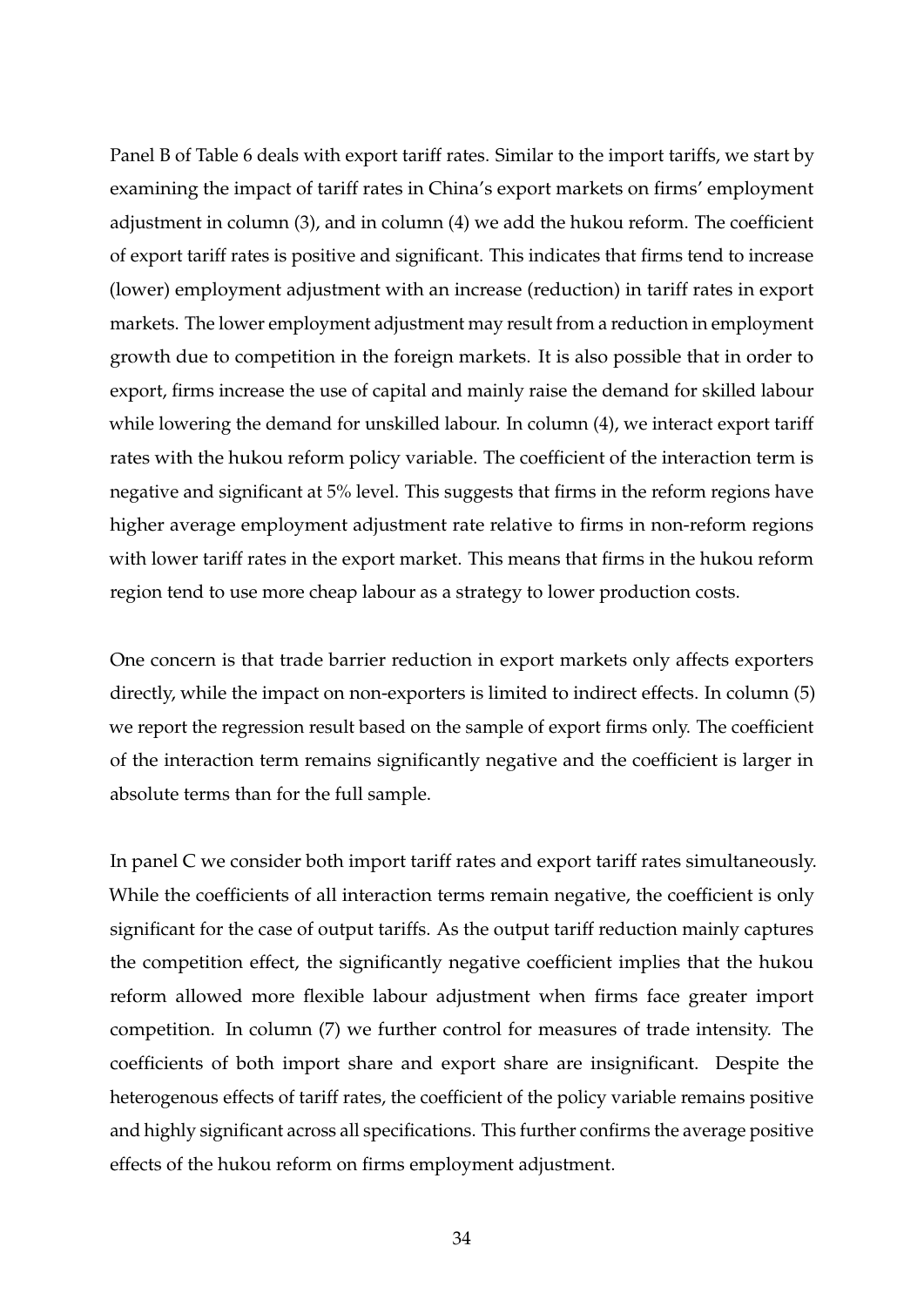Our main findings emphasise the role of labour market flexibility in shaping firms adjustment of labour in response to trade shocks. However, firms in labour-intensive and capital-intensive industries may react to lower trade costs with the presence of the hukou reform. In particular, we would expect that labour-intensive industries may take more advantage of the rising supply of cheap labour to cope with competition given their comparative advantage in labour use. Industries with a higher labour-capital ratio than the average are considered as labour-intensive ones and others are capital-intensive. We run regressions for the labour-intensive and capital-intensive industries separately and the results are present in Table 7.

The coefficients of the policy variable are positive and significant in both specifications, further confirming our earlier finding that more flexible labour market following the hukou reform is associated with higher employment adjustment. Comparing the magnitudes of the coefficients in column (1) and (2) shows that the average employment adjustment rate associated with the hukou reform is higher for labourintensive industries than capital-intensive ones. This further implies that labourintensive industries were constrained more by the hukou system in labour adjustment.

The coefficients of the policy variable are positive and significant in both specifications, further confirming our earlier finding that more flexible labour market following the hukou reform is associated with higher employment adjustment. Comparing the magnitudes of the coefficients in column (1) and (2) shows that the average employment adjustment rate associated with the hukou reform is higher for labourintensive industries than capital-intensive ones. This further implies that labourintensive industries were constrained more by the hukou system in labour adjustment. We find similar results regarding the relationship between tariff rates and employment adjustment for labour-intensive firms. That is, a reduction in both intermediate import tariffs and export tariffs is associated with lower employment adjustment, while the impact of output tariff rates is insignificant. The interaction terms, however, show that firms in the reform region tend to have higher employment adjustment than those in the non-reform region with a reduction in both output tariffs and input tariffs. Yet, such a differential effect is insignificant with decreased tariff rates in the export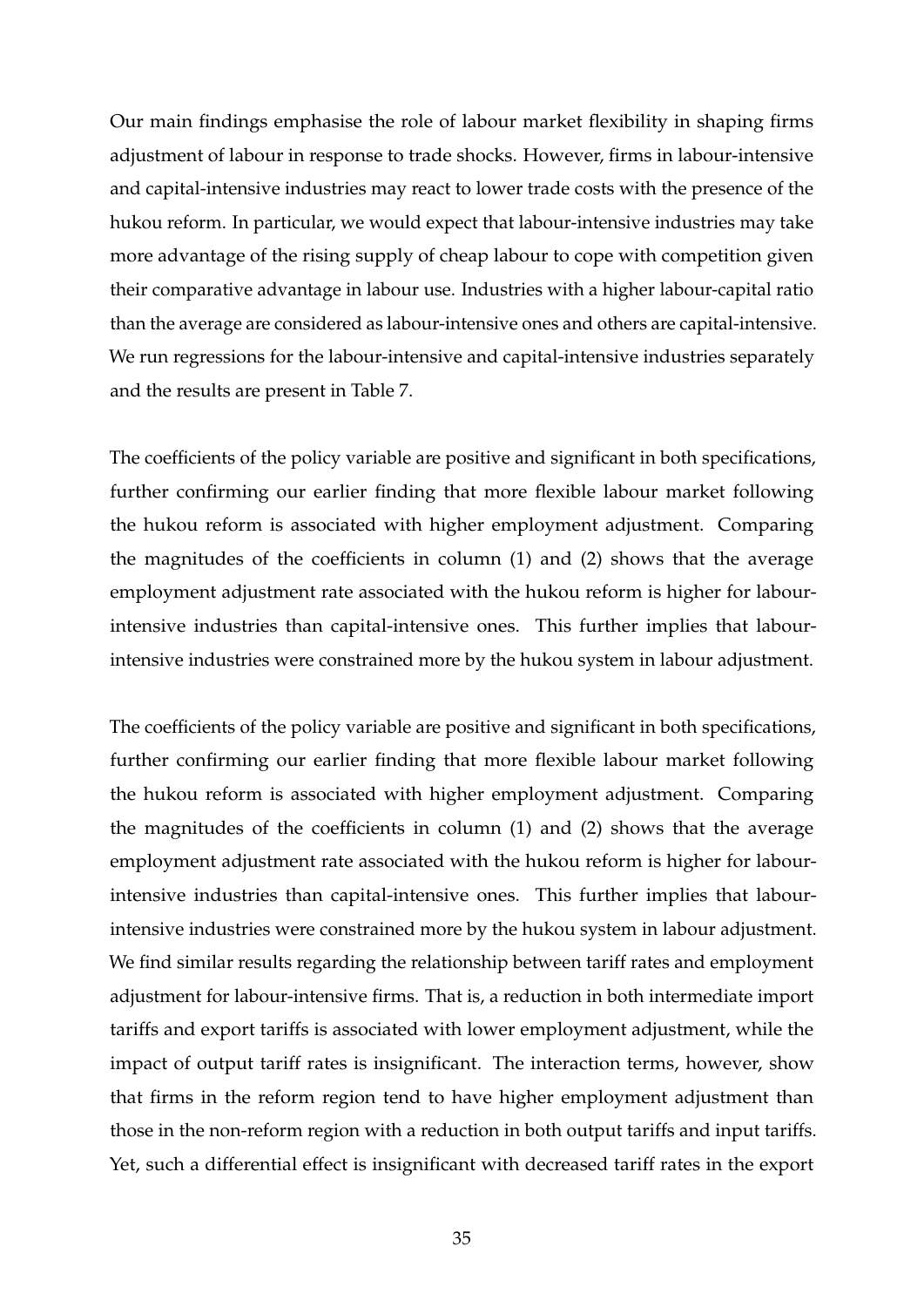|                             | Labour-intensive industry | Capital-intensive industry |
|-----------------------------|---------------------------|----------------------------|
|                             | (1)                       | (2)                        |
| Policy                      | $0.083***$                | $0.041***$                 |
|                             | (3.986)                   | (2.770)                    |
| Output tariff               | $-0.000$                  | $0.002**$                  |
|                             | (0.590)                   | (2.427)                    |
| Input tariff                | $0.003***$                | $-0.003*$                  |
|                             | (3.001)                   | (1.788)                    |
| Export tariff               | $0.001*$                  | 0.001                      |
|                             | (1.876)                   | (1.188)                    |
| Output tariff Policy        | $-0.001**$                | $-0.002$                   |
|                             | (2.239)                   | (1.078)                    |
| Input tariff Policy         | $-0.005**$                | 0.003                      |
|                             | (2.155)                   | (1.605)                    |
| <b>Export tariff Policy</b> | 0.001                     | $-0.005***$                |
|                             | (1.550)                   | (2.791)                    |
| Observations                | 638,938                   | 113,768                    |
| $R^2$                       | 0.050                     | 0.063                      |

Table 7: Hukou reform and firm-level employment adjustment: Labour intensity

*Notes:* This table shows regression results for labour-intensive and capital-intensive industries separately. Labour-intensive industries are defined as ones with a higher labour/capital ratio than the average of all industries. All tariff rates are lagged by one year. All specifications include firm fixed effects, year fixed effects, city-time trend, industry-level trade intensity and a full set of firm-level and city-level control variables. Firm-level control variables include logarithm of sales, markup, industry and ownership dummies. City-level control variables include minimum wages, exposure to exchange rates, initial city conditions interacted with time trend, and the Herfindahl index. Robust standard errors are clustered at the city level in all specifications.

\* *p* < 0.1, \*\* *p* < 0.05, \*\*\* *p* < 0.01. Absolute *t* values in parentheses.

market. In contrast, capital-intensive firms tend to reduce employment adjustment with a reduction in output tariffs whereas increase employment adjustment with a reduction in intermediate tariffs. The former might reflect the competition effects and the latter might be due to the complementarity between relatively capital-intensive intermediate inputs and labour. Conditional on the hukou reform, firms in the reform and non-reform regions do not show significant differences in employment adjustment with lower import tariff rates. However, lower export tariff rates are related to higher employment adjustment for firms in the reform region than those in the non-reform region. Considering that an expansion of export market is often related to more intensive competition, the positive relationship may indicate that capital-intensive firms take advantage of the cheap labour as an alternative strategy to raise competitiveness.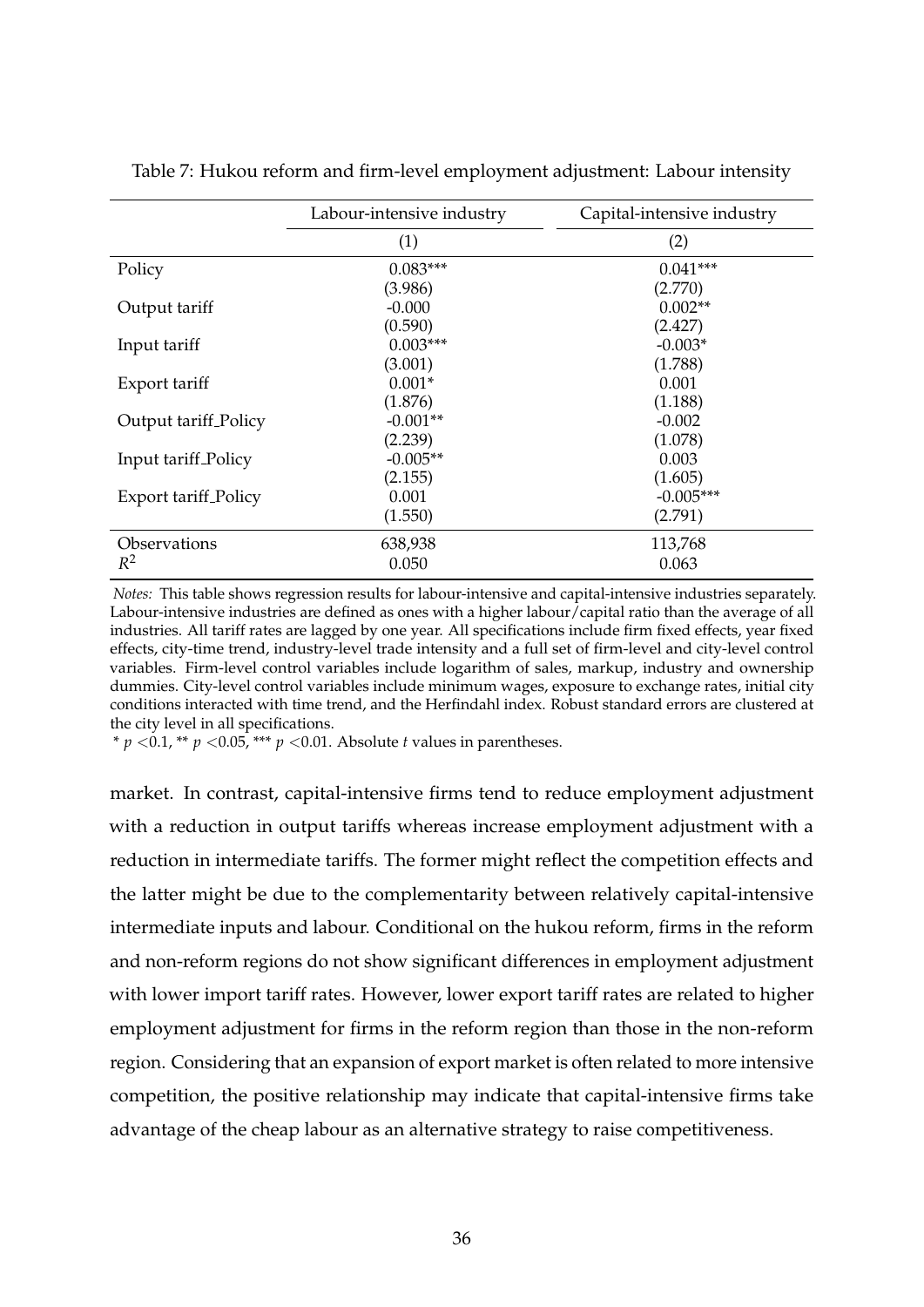By and large, we conclude that trade liberalisation has a negative effect on employment adjustment while labour market flexibility resulted from the hukou reform mitigates the negative effect by allowing firms to adjust along the employment margin more freely in response to trade shocks. The hukou reform mainly works through an imported competition channel for labour-intensive firms and through a foreign market competition for capital-intensive firms.

## **7 Conclusion**

The recent literature on resource misallocation implies that a country suffers from productivity and output losses if resources are allocated inefficiently. One important source of misallocation comes from factor market distortions. In particular, in an economy with distorted factor markets, firms do not determine optimally their use of production inputs. This paper adds to the literature by empirically examining how a reduction in labour market distortions affects employment adjustment of firms in China, and thus sheds lights on understanding the mechanisms through which factor market distortions affect resource misallocation. China presents an especially interesting case due to its historically highly rigid labour market where distortions arise from the hukou system that restrict the free movement of workers across the country and the hukou reform initiated in 2001 that reduced barriers to mobility. This paper also provides the first empirical evidence of the impact of the hukou reform on firms in China.

In this paper, we use a rich panel of firm-level data of Chinese manufacturing firms and data on a set of cities that implemented hukou reform between 1998 and 2007. Our identification of a causal relationship between the hukou reform and firms employment adjustment relies on the non-uniform implementation of the reform across cities, which provides a useful source of variation that allows us to use a difference-in-differences approach, and the information on the pre-reform market structures. Our main findings indicate that labour market flexibility induced by the hukou reform is positively associated with employment adjustment at the firm level. Such positive effects occur along both the intensive margin for existing firms and the extensive margin by making it easier for new firms to enter the market. We also find that firms in reform regions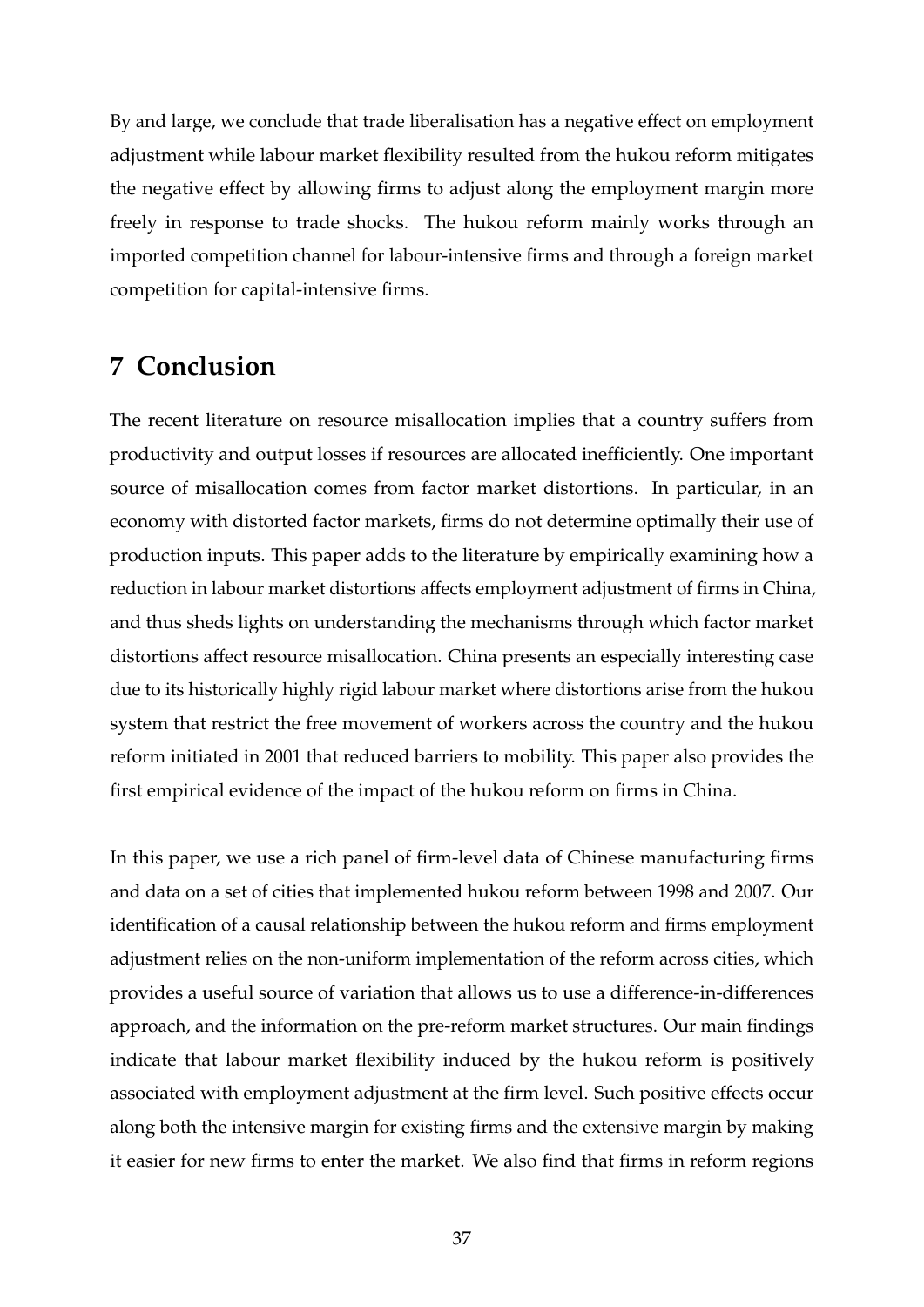responded more strongly in terms of employment adjustment to reduced trade costs than those in non-reform regions. This highlights the fact that labour market conditions play an important role in shaping firms responses to shocks.

These findings offer important policy implications. Though some regions have attempted to remove barriers to labour movement in recent years, the Chinese labour market is still far from being flexible due to various additional constraints from the hukou system and the imperfect social welfare system. The positive association between the hukou reform and firms employment adjustment implies that many firms which continue to be subject to constrained labour mobility imposed by the hukou system are likely to have non-optimal factor mixes and lower productivity. Consequently, higher output levels could be achieved if those barriers were eliminated. Our findings also point to the potential benefits of labour market reforms in other countries that experience policy and other constraints that reduce the geographical mobility of labour.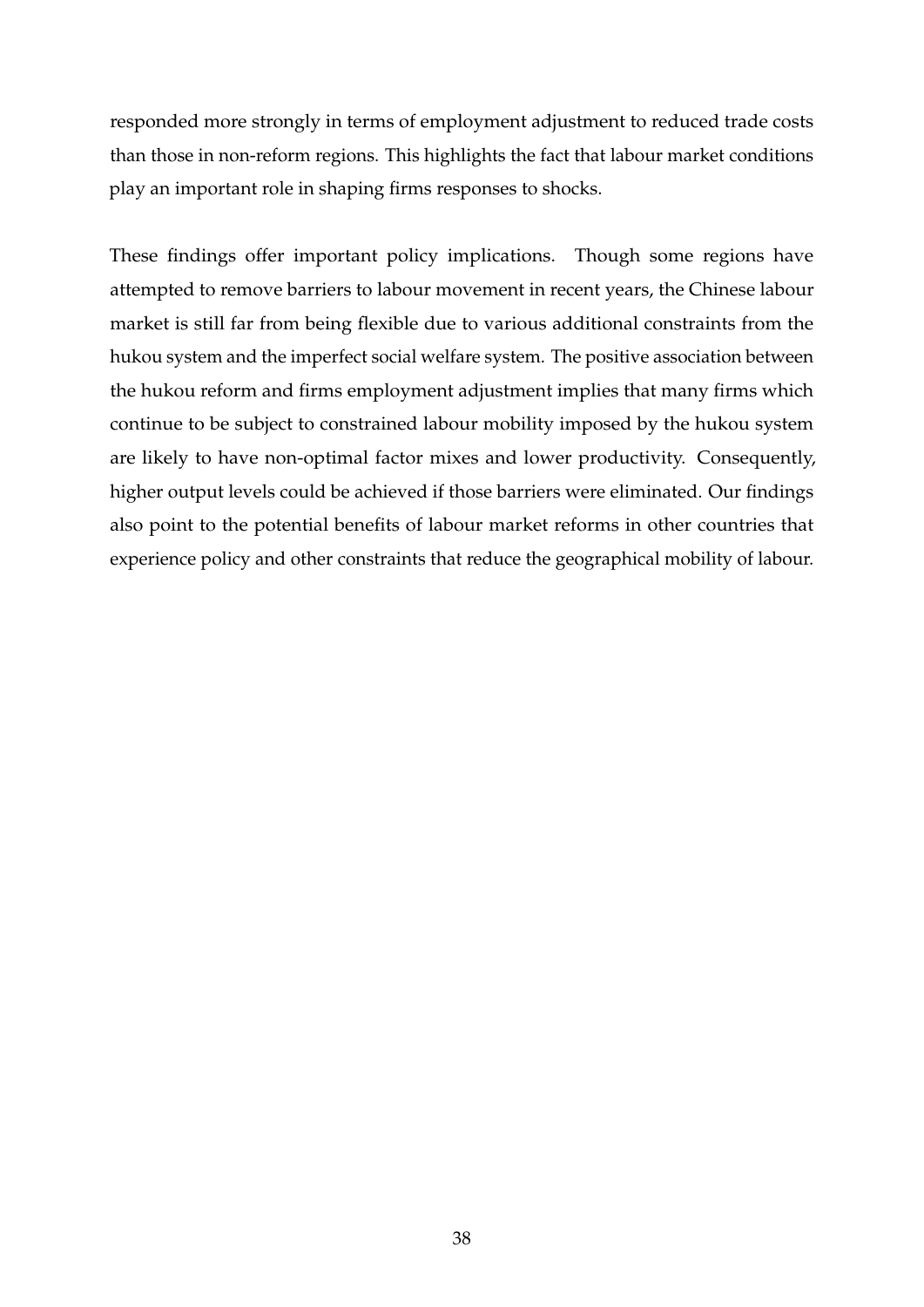# **References**

- **Almeida, Rita and Pedro Carneiro**, "Enforcement of Labor Regulation and Firm Size," *Journal of Comparative Economics*, March 2009, *37* (1), 28–46.
- **Almeida, Rita K. and Jennifer P. Poole**, "Trade and Labor Reallocation with Heterogeneous Enforcement of Labor Regulations," *Journal of Development Economics*, 2017, *126* (C), 154–166.
- **Amin, Mohammad**, "Labor Regulation and Employment in India's Retail Stores," *Journal of Comparative Economics*, 2009, *37* (1), 47–61.
- **Amiti, Mary and Jozef Konings**, "Trade Liberalization, Intermediate Inputs, and Productivity: Evidence from Indonesia," *American Economic Review*, 2007, *97* (5), 1611–1638.
- **Amiti, Mary and Lisa Cameron**, "Trade Liberalization and the Wage Skill Premium: Evidence from Indonesia," *Journal of International Economics*, 2012, *87* (2), 277–287.
- Angrist, Joshua D. and Jörn-Steffen Pischke, *Mastering 'Metrics: The Path from Cause to Effect*, Princeton University Press, 2015.
- Artuç, Erhan, Shubham Chaudhuri, and John McLaren, "Trade Shocks and Labor Adjustment: A Structural Empirical Approach," *American Economic Review*, June 2010, *100* (3), 1008–45.
- **Autor, David H., David Dorn, and Gordon H. Hanson**, "The China Syndrome: Local Labor Market Effects of Import Competition in the United States," *American Economic Review*, October 2013, *103* (6), 2121–68.
- **Autor, David H., William R. Kerr, and Adriana D. Kugler**, "Does Employment Protection Reduce Productivity? Evidence from US States," *Economic Journal*, 06 2007, *117* (521), 189–217.
- **Bernard, Andrew B., Jonathan Eaton, J. Bradford Jensen, and Samuel Kortum**, "Plants and Productivity in International Trade," *American Economic Review*, September 2003, *93* (4), 1268–1290.
- **Bloom, Nicholas, Mirko Draca, and John Van Reenen**, "Trade Induced Technical Change? The Impact of Chinese Imports on Innovation, IT and Productivity," *The Review of Economic Studies*, 2016, *83* (1), 87–117.
- **Blundell, Richard and Monica Costa Dias**, "Evaluation Methods for Non-Experimental Data," *Fiscal Studies*, January 2000, *21* (4), 427–468.
- **Brandt, Loren, Johannes Van Biesebroeck, and Yifan Zhang**, "Creative Accounting or Creative Destruction? Firm-level Productivity Growth in Chinese Manufacturing," *Journal of Development Economics*, 2012, *97* (2), 339–351.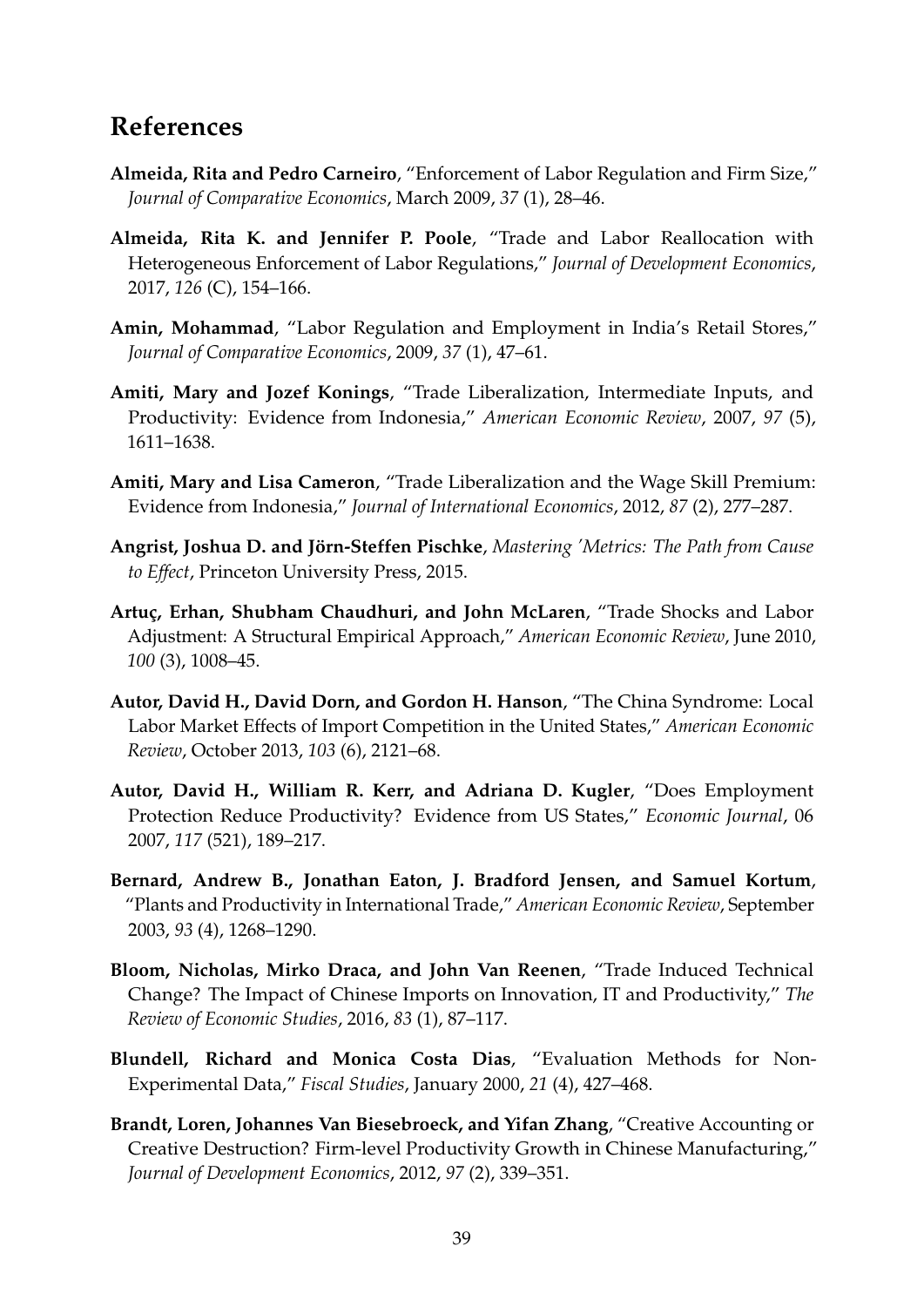- **Brandt, Loren, Johannes Van Biesebroeck, and Yifan Zhang**, "Challenges of Working with the Chinese NBS Firm-level Data," *China Economic Review*, 2014, *30* (C), 339–352.
- **Brandt, Loren, Johannes Van Biesebroeck, Luhang Wang, and Yifan Zhang**, "WTO Accession and Performance of Chinese Manufacturing Firms," *American Economic Review*, September 2017, *107* (9), 2784–2820.
- **Brandt, Loren, Trevor Tombe, and Xiadong Zhu**, "Factor Market Distortions Across Time, Space, and Sectors in China," *Review of Economic Dynamics*, 2013, *16* (1), 39–58.
- **Co¸sar, A. Kerem**, "Adjusting to Trade Liberalization : Reallocation and Labor Market Policies," Technical Report, University of Chicago Booth School of Business 2013.
- **Co¸sar, A Kerem, Nezih Guner, and James Tybout**, "Firm Dynamics, Job Turnover, and Wage Distributions in an Open Economy," *American Economic Review*, March 2016, *106* (3), 625–63.
- **Dai, Mi and Jianwei Xu**, "Firm-specific Exchange Rate Shocks and Employment Adjustment: Evidence from China," *Journal of International Economics*, 2017, *108*  $(C)$ , 54–66.
- **Dauth, Wolfgang, Sebastian Findeisen, and Jens Suedekum**, "The Rise of the East and The Far East: German Labor Markets and Trade Integration," *Journal of the European Economic Association*, December 2014, *12* (6), 1643–1675.
- **Davis, Steven J and John C Haltiwanger**, "Gross Job Creation, Gross Job Destruction, and Employment Reallocation," *The Quarterly Journal of Economics*, August 1992, *107* (3), 819–63.
- **Dix-Carneiro, Rafael**, "Trade Liberalization and Labor Market Dynamics," *Econometrica*, 2014, *82* (3), 825–885.
- **Dong, Xiaoyuan and Lixin Colin Xu**, "Labor Restructuring in China: Toward a Functioning Labor Market," *Journal of Comparative Economics*, June 2009, *37* (2), 287– 305.
- **Eslava, Marcela, John Haltiwanger, Adriana Kugler, and Maurice Kugler**, "Factor Adjustments after Deregulation: Panel Evidence from Colombian Plants," *The Review of Economics and Statistics*, 2010, *92* (2), 378–391.
- **Gilbert, John and Thomas Wahl**, "Labor Market Distortions and China's WTO Accession Package: An Applied General Equilibrium Assessment," *Journal of Comparative Economics*, December 2003, *31* (4), 774–794.
- **Goldberg, Pinelopi Koujianou and Nina Pavcnik**, "Trade, Wages, and the Political Economy of Trade Protection: Evidence from the Colombian Trade Reforms," *Journal of International Economics*, May 2005, *66* (1), 75–105.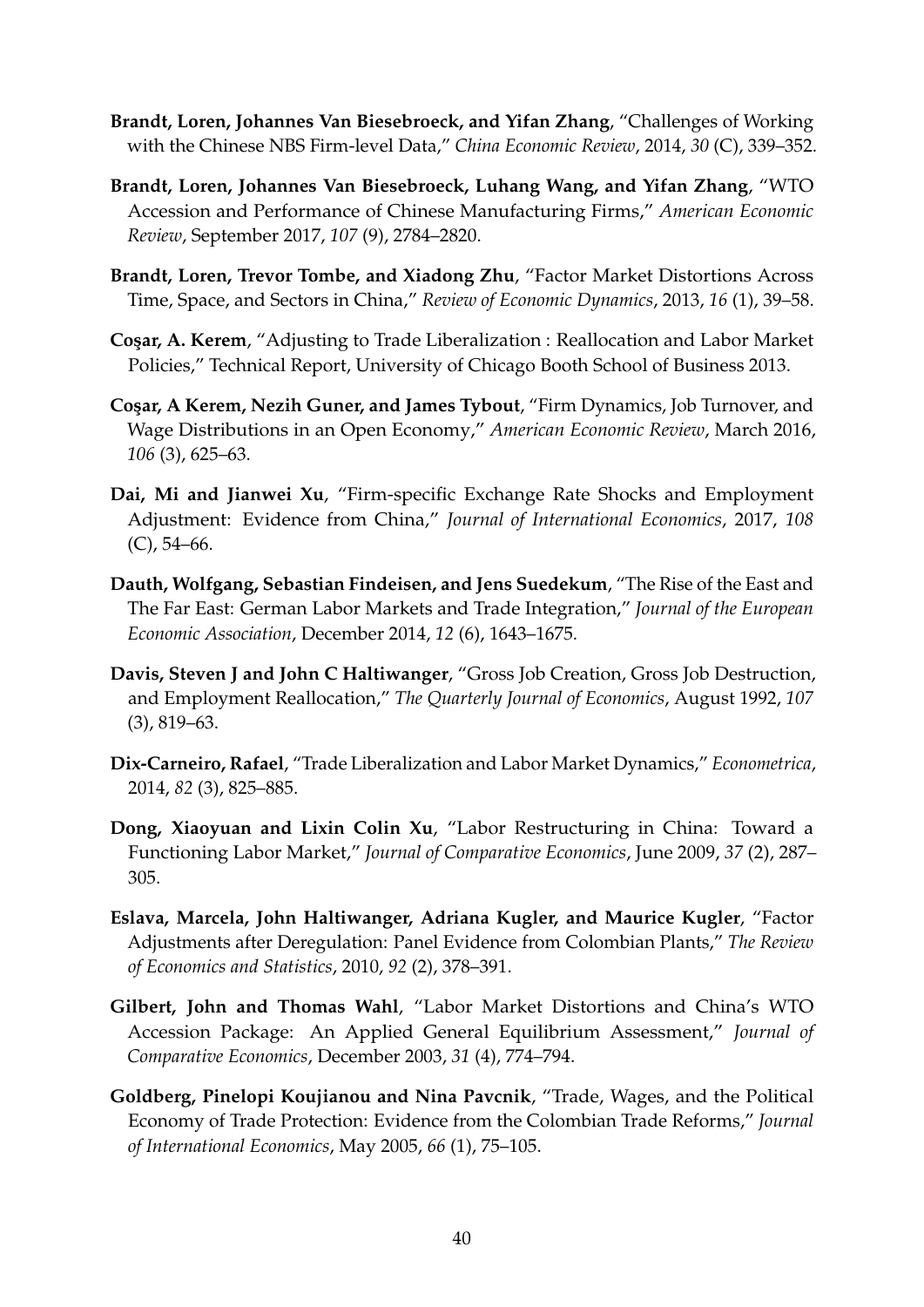- **Goldsmith, Raymond W.**, "A Perpetual Inventory of National Wealth," in "Studies in Income and Wealth, Volume 14" NBER Chapters, National Bureau of Economic Research, Inc, October 1951, pp. 5–74.
- **Hasan, Rana**, "The Impact of Trade and Labor Market Regulations on Employment and Wages: Evidence from Developing Countries," Economics Study Area Working Papers 32, East-West Center, Economics Study Area August 2001.
- **Hasan, Rana, Devashish Mitra, and K.V. Ramaswamy**, "Trade Reforms, Labor Regulations, and Labor-demand Elasticities: Empirical Evidence from India," *The Review of Economics and Statistics*, August 2007, *89* (3), 466–481.
- **Hertel, Thomas and Fan Zhai**, "Labor Market Distortions, Rural-Urban Inequality and the Opening of China's Economy," *Economic Modelling*, January 2006, *23* (1), 76–109.
- **Hsieh, Chang-Tai and Peter J Klenow**, "Misallocation and Manufacturing TFP in China and India," *The Quarterly Journal of Economics*, 2009, *124* (4), 1403–1448.
- **Huang, Yi, Prakash Loungani, and Gewei Wang**, "Minimum Wages and Firm Employment: Evidence from China," IMF Working Paper WP/14/184 2014.
- **Itskhoki, Oleg and Elhanan Helpman**, "Trade Liberalization and Labor Market Dynamics with Heterogeneous Firms," Working Paper, Harvard University OpenScholar 2015.
- **Jefferson, Gary H., Thomas G. Rawski, and Yifan**, "Productivity Growth and Convergence across China's Industrial Economy," *China Economic Quaterly*, 2008, *7*, 809–826.
- **Kambourov, Gueorgui**, "Labour Market Regulations and the Sectoral Reallocation of Workers: The Case of Trade Reforms," *Review of Economic Studies*, 2009, *76* (4), 1321–1358.
- **Kaplan, David S.**, "Job Creation and Labor Reform in Latin America," *Journal of Comparative Economics*, March 2009, *37* (1), 91–105.
- **Ma, Hong, Xue Qiao, and Yuan Xu**, "Job Creation and Job Destruction in China during 1998-2007," *Journal of Comparative Economics*, 2015, *43* (4), 1085–1100.
- **Melitz, Marc J.**, "The Impact of Trade on Intra-industry Reallocations and Aggregate Industry Productivity," *Econometrica*, November 2003, *71* (6), 1695–1725.
- **Menezes-Filho, Na´ercio Aquino and Marc-Andreas Muendler**, "Labor Reallocation in Response to Trade Reform," NBER Working Papers 17372, National Bureau of Economic Research, Inc August 2011.
- **Meng, Xin**, "Labor Market Outcomes and Reforms in China," *Journal of Economic Perspectives*, Fall 2012, *26* (4), 75–102.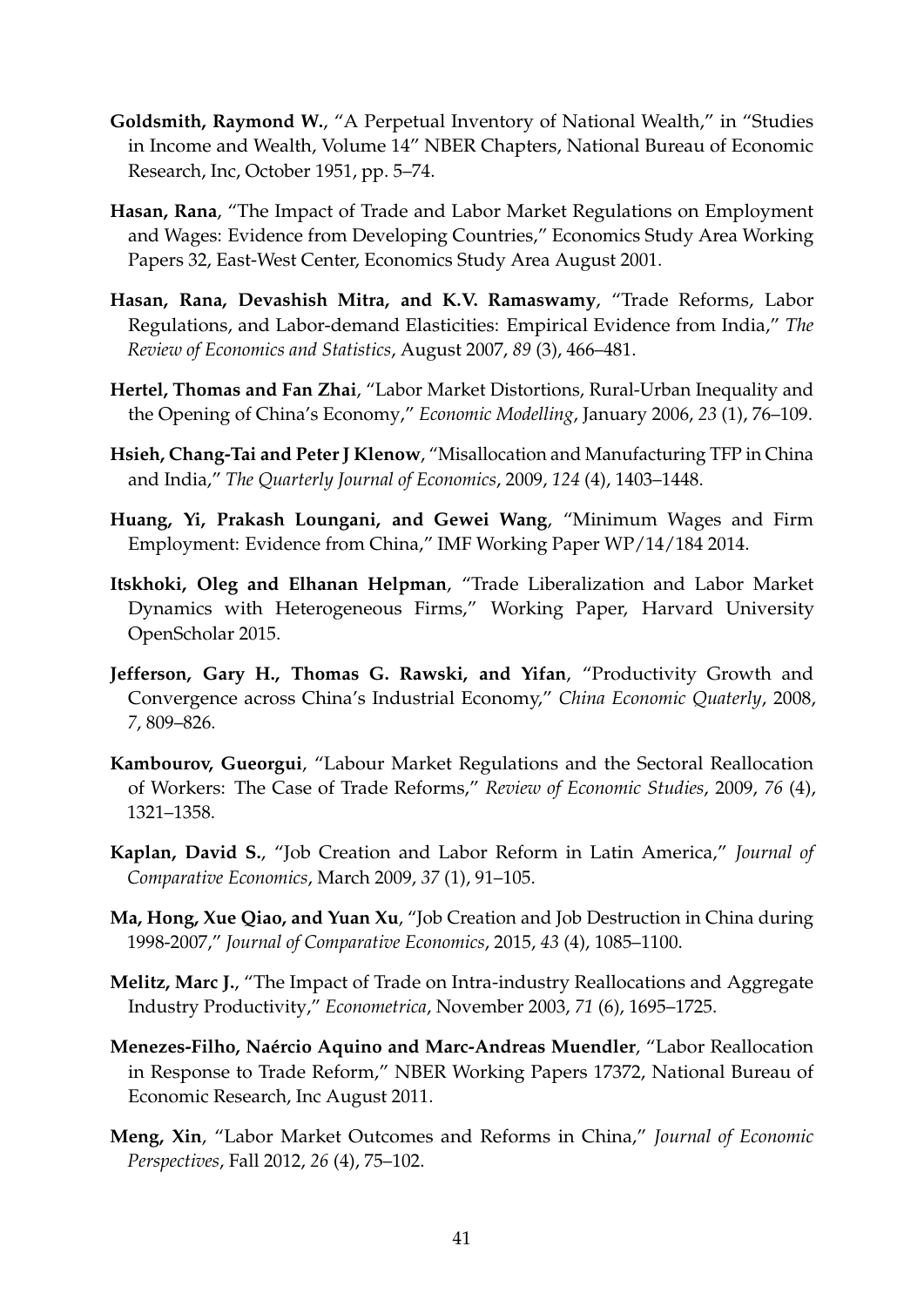- **Milner, Chris and Verena Tandrayen**, "The Impact of Exporting and Export Destination on Manufacturing Wages: Evidence for Sub-Saharan Africa," *Review of Development Economics*, 02 2007, *11* (1), 13–30.
- **Mion, Giordano and Linke Zhu**, "Import Competition from and Offshoring to China: A Curse or Blessing for Firms?," *Journal of International Economics*, 2013, *89* (1), 202–215.
- **Montagna, Catia and Antonella Nocco**, "Unionization, International Integration, and Selection," *Canadian Journal of Economics*, February 2013, *46* (1), 23–45.
- **Mouelhi, Rim Ben Ayed**, "Impact of Trade Liberalization on Firm's Labour Demand by Skill: The Case of Tunisian Manufacturing," *Labour Economics*, June 2007, *14* (3), 539–563.
- **Muendler, Marc-Andreas**, "Trade, Technology, and Productivity: A Study of Brazilian Manufacturers, 1986-1998," CESifo Working Paper Series 1148, CESifo Group Munich 2004.
- **Nucci, Francesco and Alberto Franco Pozzolo**, "The Exchange Rate, Employment and Hours: What Firm-Level Data Say," *Journal of International Economics*, November 2010, *82* (2), 112–123.
- **Pavcnik, Nina**, "Trade Liberalization, Exit, and Productivity Improvements: Evidence from Chilean Plants," *Review of Economic Studies*, 2002, *69* (1), 245–276.
- **Poncet, Sandra, Florian Mayneris, and Tao Zhang**, "The Cleansing Effect of Minimum Wage: Minimum Wage Rules, Firm Dynamics and Aggregate Productivity in China," Working Papers 2014-16, CEPII research center September 2014.
- **Restuccia, Diego and Richard Rogerson**, "Misallocation and Productivity," *Review of Economic Dynamics*, January 2013, *16* (1), 1–10.
- **Selwaness, Iréne and Chahir Zaki**, "On the Interaction between Trade Reforms and Labor Market Regulation: Evidence from the MENA Countries' Labor Markets," ERF Working Paper No. 970 November 2015.
- **Todd, Petra E.**, "Evaluating Social Programs with Endogenous Program Placement and Selection of the Treated," in T. Paul Schultz and John A. Strauss, eds., *Handbook of Development Economics*, Vol. 4, Elsevier, January 2008, chapter 60.
- **Utar, Hale and Luis B. Torres Ruiz**, "International Competition and Industrial Evolution: Evidence from the Impact of Chinese Competition on Mexican Maquiladoras," *Journal of Development Economics*, 2013, *105* (C), 267–287.
- **Whalley, John and Shunming Zhang**, "A Numerical Simulation Analysis of (Hukou) Labour Mobility Restrictions in China," *Journal of Development Economics*, July 2007, *83* (2), 392–410.
- **Xu, Kai**, "Barriers to Labor Mobility and International Trade: The Case of China," *China Economic Review*, 2014, *29* (C), 107–125.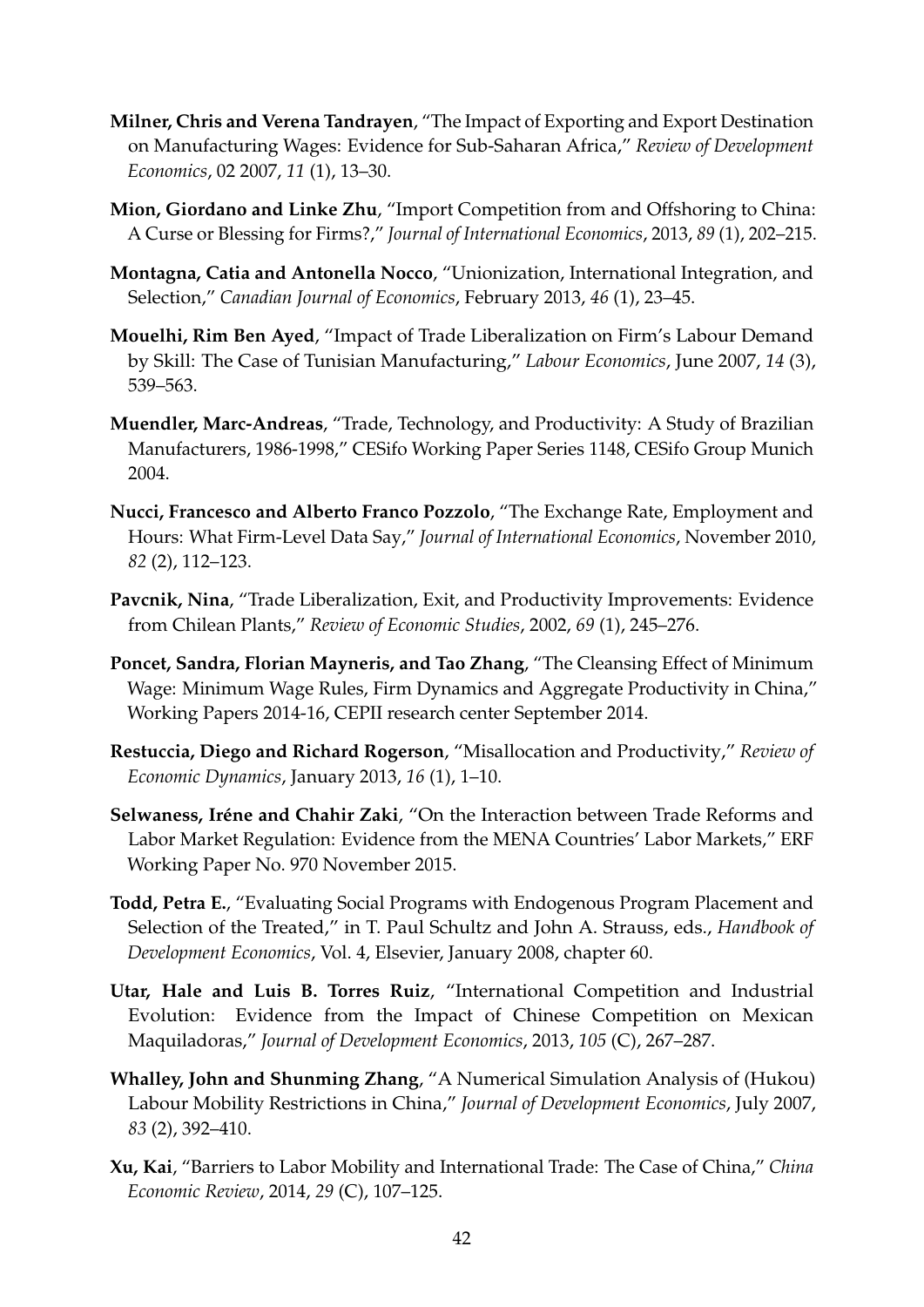- **Yu, Miaojie**, "Processing Trade, Tariff Reductions and Firm Productivity: Evidence from Chinese Firms," *Economic Journal*, 06 2015, *125* (585), 943–988.
- **Zhao, Yaohui**, "Labor Migration and Earnings Differences: The Case of Rural China," *Economic Development and Cultural Change*, 1999, *47* (4), 767–82.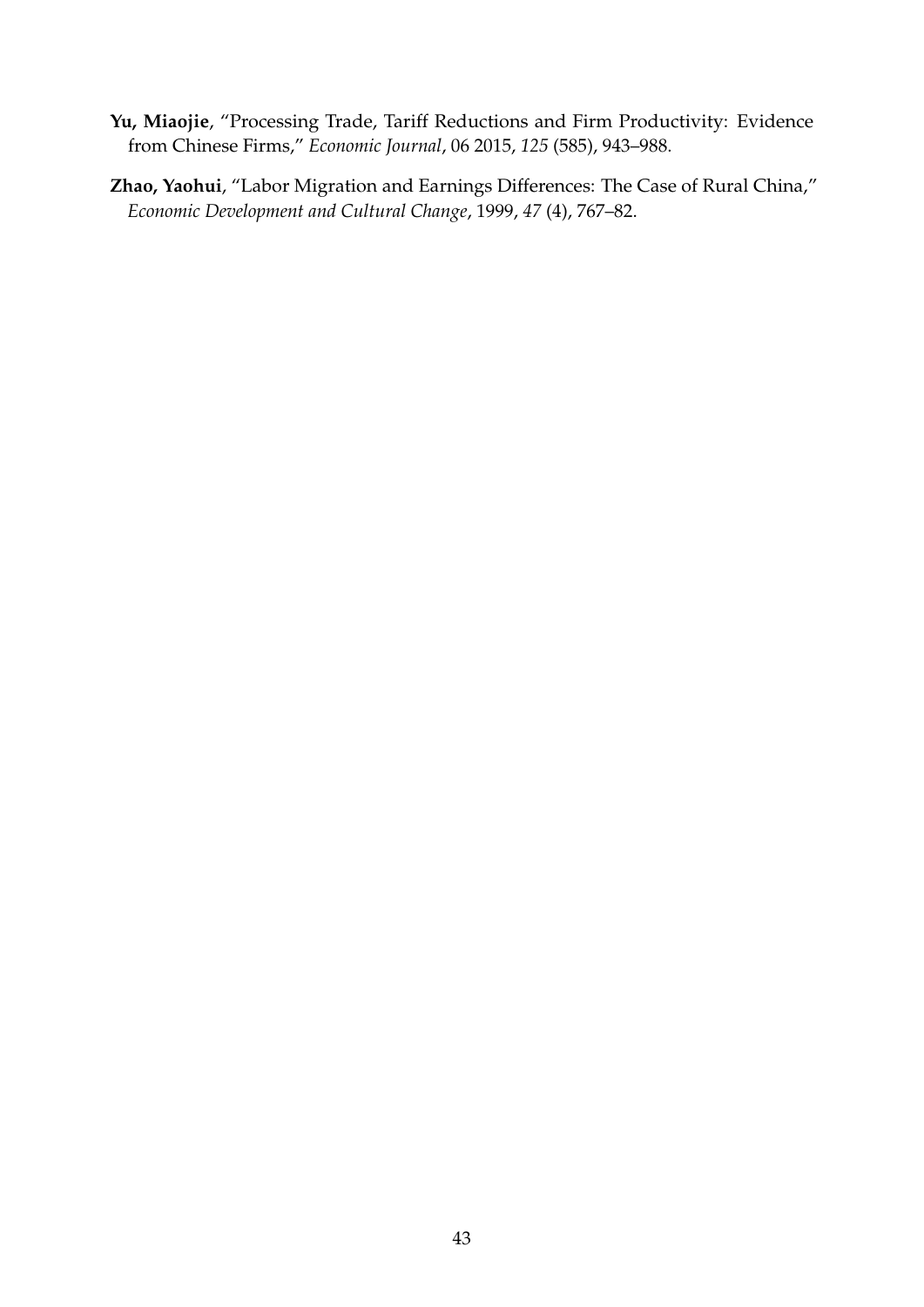# **A Propensity score matching and the determinants of the hukou reform**

The basic idea of matching is to select non-reform cities that are most similar to those reform cities based on the propensity score. The propensity score is the *ex ante* probability of being treated conditional on a set of pre-treatment characteristics. To estimate the propensity score, we run the following probit model:

$$
P(city_{ct} = 1) = F(\mathbf{X}_{c,t-1})
$$
\n<sup>(7)</sup>

where *cityct* is an indicator variable that equals to 1 for reform cities and 0 otherwise, and *P*(*city*<sub>*ct*</sub> = 1) is the probability of being selected as a reform city. *F*( $\mathbf{X}_{c,t-1}$ ) is the normal cumulative distribution function of a set of lagged covariates **X***c*,*t*−1. There is no conclusive evidence on the choice of the covariates. Basically, **X***c*,*t*−<sup>1</sup> should explain why a city is selected as a hukou reform city. The official reform guideline document indicates that cities with a need for workers but without a corresponding capacity to accommodate immigrants should be cautious of implementing the reform. Thus, the determinants of the hukou reform should at least include both the demand side and the capacity side. Specifically, we consider local GDP per capita, the share of non-SOEs, agricultural population share and industrial employment share to capture the demand side and local fiscal expenditure per capita to capture the capacity side.

Matching is performed based on the predicted probability, i.e. the propensity score, such that each reform city is matched with a non-reform city that has the closest probability. In other words, the matched counterpart city *cnr* for reform city *c<sup>r</sup>* is selected by minimising  $|P_{rt} - P_{nrt}|$ , where  $P_{rt}$  and  $P_{nrt}$  are the estimated propensity score for city  $c_r$  and  $c_{nr}$ .

One crucial assumption of the propensity score matching is the common support condition. It means that cities with the same pre-reform characteristics have a positive probability to be selected as a reform or a non-reform city. To satisfy this condition, all treated cities with a propensity score higher than the maximum or lower than the minimum score of the non-reform cities are dropped.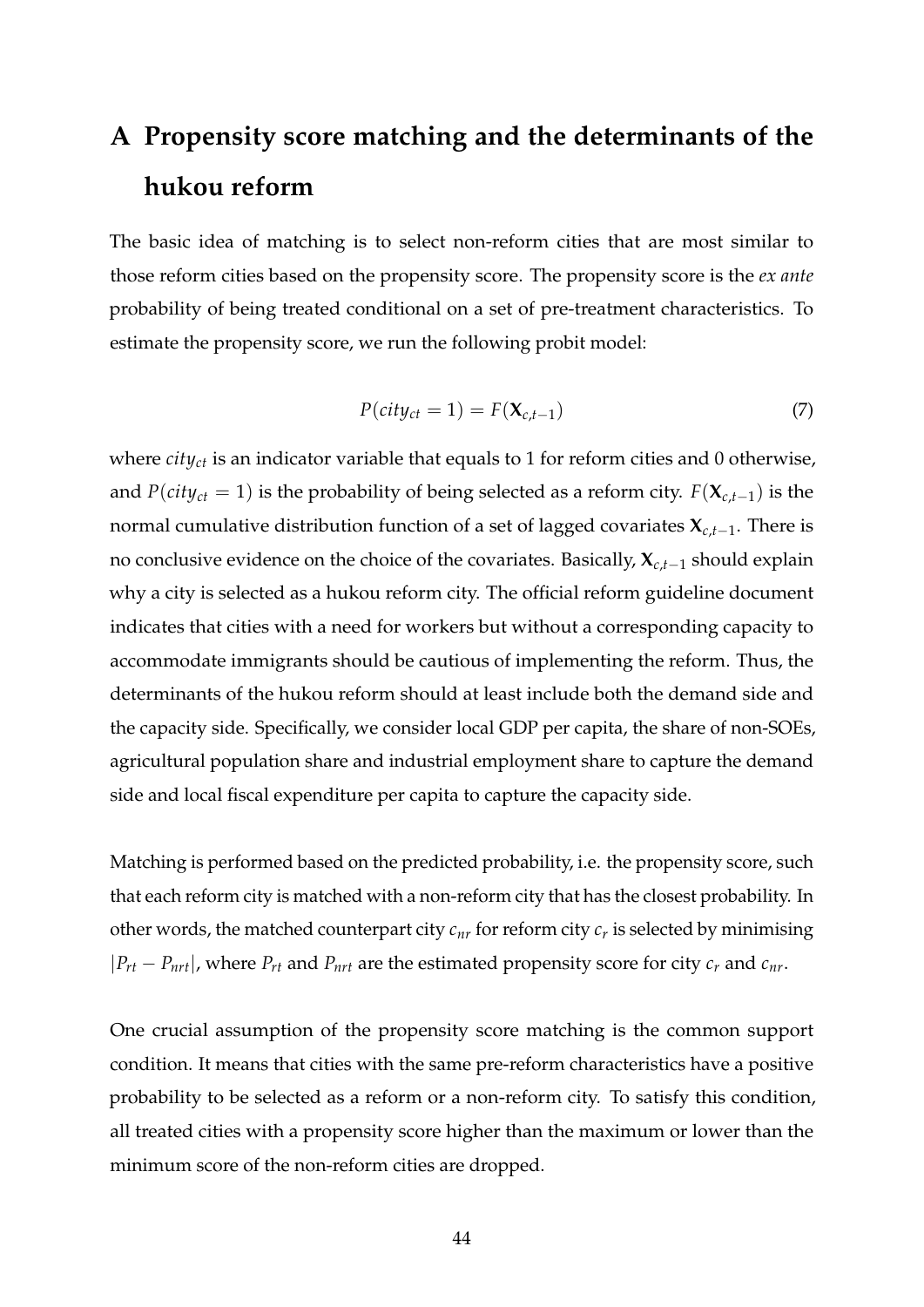Since the timing of the hukou reform varied across cities, we do the matching year by year. For example, we treat cities that implemented the reform in 2003 as the treatment group and all other non-reform cities as the control group, and match non-reform cities for the 2003 cohort. To avoid potential impact of the timing on the selection of control cities, we put the matched ones back and do matching for other cohorts.<sup>13</sup> As such, a non-reform city could be matched more than once, which guarantees that we select the best matchings.

|                             | Cohort 2002                      | Cohort 2003                    | Cohort 2004                 | Cohort 2005                     | All                             |
|-----------------------------|----------------------------------|--------------------------------|-----------------------------|---------------------------------|---------------------------------|
|                             | (1)                              | (2)                            | (3)                         | (4)                             |                                 |
| GDP per capita              | $0.179***$                       | $0.116***$                     | 0.078                       | $0.047*$                        | $0.226***$                      |
| Agr. population share       | (3.668)<br>$0.006***$<br>(4.019) | (3.003)<br>$0.002*$<br>(1.797) | (1.507)<br>0.000<br>(0.272) | (1.956)<br>$0.002**$<br>(2.413) | (4.418)<br>$0.004**$<br>(2.120) |
| Non-SOE share               |                                  | $0.003***$                     | 0.001                       |                                 | $0.003***$                      |
| Industrial employment share | 0.001<br>(1.008)                 | (3.304)<br>0.001               | (1.596)<br>0.209            | 0.000<br>(0.217)<br>$0.002***$  | (2.906)                         |
| Fiscal expenditure          | 0.039<br>(0.224)                 | (0.644)                        | (1.180)                     | (3.171)                         | 0.004<br>(0.981)                |
|                             | $0.072***$<br>(2.938)            | $0.110***$<br>(2.594)          | 0.042<br>(0.986)            | 0.005<br>(0.406)                | $0.107**$<br>(2.118)            |
| Observations                | 262                              | 266                            | 266                         | 248                             | 315                             |

Table A.1: Determinants of the hukou reform: Probit regressions

*Notes:* This table shows the regression results of probit regressions:  $reform_{ct} = \alpha + \beta X_{c,t-1} + \varepsilon_{ct}$  where *reform<sub>ct</sub>* is a binary variable indicating whether a city is a reform city in year *t*,  $X_{c,t-1}$  is a vector of pre-reform city characteristics in year *t* − 1, and *εct* is the error term. Cohort 2002 includes cities that implemented the hukou reform in 2001 and 2002 and all non-reform cities. Cohorts 2003 to 2005 include cities that launched the hukou reform in that year and all non-reform cities. The regression is run for each cohort separately. All non-reform cities are included in all specifications. \*  $p$  <0.1, \*\*  $p$  <0.05, \*\*\*  $p$  <0.01. Absolute  $t$  values in parentheses.

Table A.1 shows the probit regression results that examine the determinants of the hukou reform. Cities with a higher level of GDP per capita and a high proportion of agriculture population are more likely to implement the hukou reform. The coefficient of the share of non-SOEs employment is positive and significant only for the 2003 cohort, indicating that a higher share of non-SOEs is associated with a higher probability of the reform. This is true given that migrant workers are usually not allowed to work in SOEs.

<sup>&</sup>lt;sup>13</sup>Considering that only two cities implemented the reform in 2001, we combine these two cities with the 2002 cohort and run regressions based on the city-level characteristics of 2000.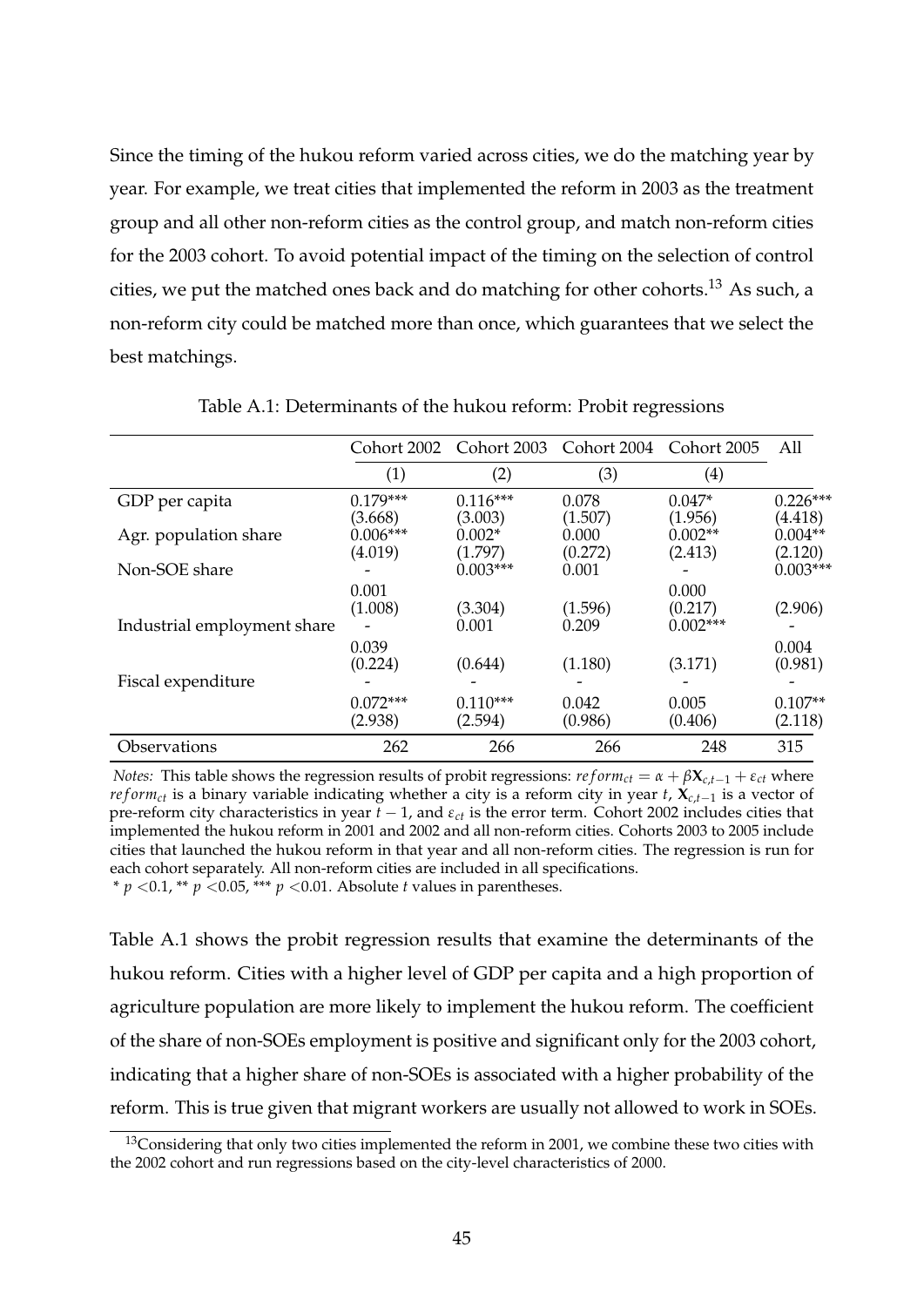Cities with a higher share of industrial employment tend to be more likely to reform. We use fiscal expenditure per capita to capture fiscal pressure of the local government since hukou reform is costly and potentially involves higher fiscal expenditure on the immigrants. As expected, the estimated coefficients are negative and largely significant. This implies that cities that have high fiscal pressure are less motivated to reform the hukou system.

Based on the probit model regressions, we match reform and non-reform cities according to the propensity score. Table A.2 shows the number of cities and the number of firmlevel observations for the treatment and the control groups before and after matching. We include all non-reform cities as the control group in the matching for each group of reform cities. While this promises the best matching between reform and non-reform cities, it reduces the number of control cities as a non-reform city could be matched more than once. We eventually have 41 non-reform cities that are matched with 50 reform cities. The corresponding number of firm-level observations reduces to 151,741 for the treatment group and 106,983 for the control group.

|                     | Before matching |         | After matching |         |
|---------------------|-----------------|---------|----------------|---------|
|                     | Treatment       | Control | Treatment      | Control |
| No. of cities       | 66              | 263     | 50             | 41      |
| No. of observations | 265,648         | 642,640 | 151,741        | 106,983 |

Table A.2: Number of cities and observations before and after matching

Table A.3 shows the mean difference in key city-level characteristics between reform and non-reform cities before and after matching. It is clear that after matching reform and non-reform cities have no systematic difference in observed characteristics. In other words, the matched reform and non-reform cities have similar probability to be selected as a reform city.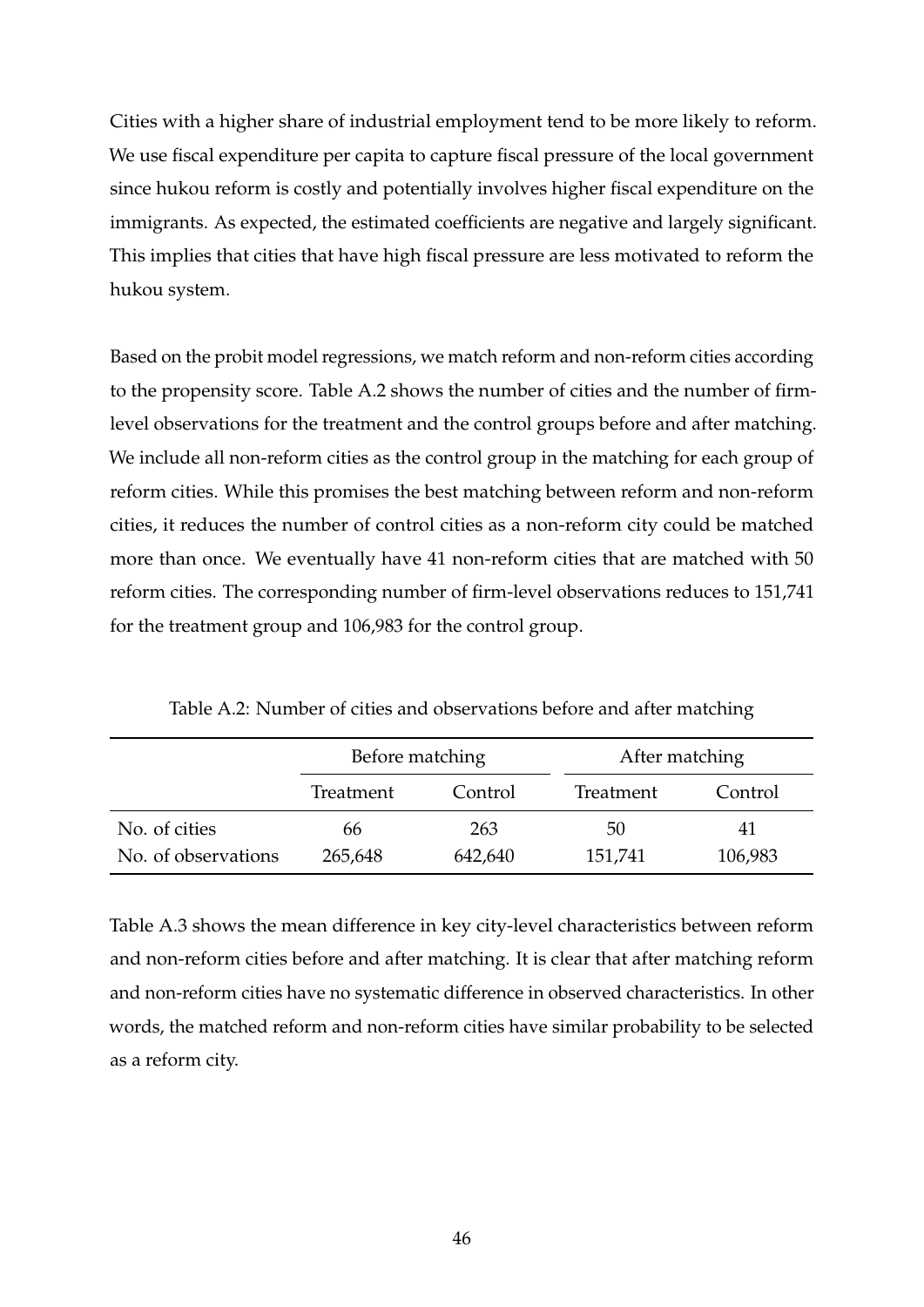|                          | Cohort 2002                           |                                                        | Cohort 2003 |                                                                        | Cohort 2004              |                                                                                                                                                                                                                                  | Cohort 2005                                                |                                                                              |
|--------------------------|---------------------------------------|--------------------------------------------------------|-------------|------------------------------------------------------------------------|--------------------------|----------------------------------------------------------------------------------------------------------------------------------------------------------------------------------------------------------------------------------|------------------------------------------------------------|------------------------------------------------------------------------------|
|                          | <b>Before</b>                         | After                                                  | Before      | After                                                                  | <b>Before</b>            | After                                                                                                                                                                                                                            | Before                                                     | After                                                                        |
|                          | $\ominus$                             | $\widehat{\infty}$                                     | $\odot$     | $\bigoplus$                                                            | $\widehat{\mathfrak{G}}$ | $\circledcirc$                                                                                                                                                                                                                   | $\mathfrak{S}$                                             | $\circledast$                                                                |
| GDP per capita           | $-0.48**$                             | $-0.24$                                                |             |                                                                        |                          |                                                                                                                                                                                                                                  |                                                            |                                                                              |
|                          | $(2.50)$<br>$-23.03***$               |                                                        |             |                                                                        |                          |                                                                                                                                                                                                                                  |                                                            |                                                                              |
| Non-SOE share            |                                       |                                                        |             |                                                                        |                          |                                                                                                                                                                                                                                  |                                                            |                                                                              |
|                          |                                       | นี้รู้อีลิยิลันอีลิยัยยัง<br>นี้รู้อีลิยิลันอีลิยัยยัง |             |                                                                        |                          |                                                                                                                                                                                                                                  |                                                            |                                                                              |
| Jrban-rural income diff. |                                       |                                                        |             |                                                                        |                          |                                                                                                                                                                                                                                  |                                                            |                                                                              |
|                          |                                       |                                                        |             |                                                                        |                          |                                                                                                                                                                                                                                  |                                                            |                                                                              |
| Agr. population share    |                                       |                                                        |             |                                                                        |                          |                                                                                                                                                                                                                                  |                                                            |                                                                              |
|                          |                                       |                                                        |             |                                                                        |                          |                                                                                                                                                                                                                                  |                                                            |                                                                              |
| Jnemployment rate        |                                       |                                                        |             |                                                                        |                          |                                                                                                                                                                                                                                  |                                                            |                                                                              |
|                          |                                       |                                                        |             |                                                                        |                          |                                                                                                                                                                                                                                  |                                                            |                                                                              |
| Transportation           |                                       |                                                        |             |                                                                        |                          |                                                                                                                                                                                                                                  |                                                            |                                                                              |
|                          |                                       |                                                        |             |                                                                        |                          |                                                                                                                                                                                                                                  |                                                            |                                                                              |
| Fiscal expenditure       |                                       |                                                        |             |                                                                        |                          |                                                                                                                                                                                                                                  |                                                            |                                                                              |
|                          | s)<br>8450 069941300<br>8450 06941300 |                                                        |             |                                                                        |                          |                                                                                                                                                                                                                                  |                                                            |                                                                              |
| Population density       |                                       |                                                        |             |                                                                        |                          |                                                                                                                                                                                                                                  |                                                            |                                                                              |
|                          | (141)                                 | (0.41)                                                 |             | edederecedereced<br>2020 - Stadistic Segion<br>2020 - Stadistic Segion |                          | condicion de l'angles de l'angles de l'angles de l'angles de l'angles de l'angles de l'angles de l'angles de l<br>Contre de la propone de la propone de la propone de la propone de la propone de la propone de la propone de la | signed<br>Signed Control Control<br>Signed Control Control | 8 สิงสรรคร สิริสต์อินดี สี<br>8 สิงสรรคร สิริสต์อินดี สี<br>8 สิงสต์อินดี สี |
| <b>Observations</b>      | 275                                   | $\frac{8}{1}$                                          | 285         | R                                                                      | 284                      | 34                                                                                                                                                                                                                               | 274                                                        | $\overline{c}$                                                               |
|                          |                                       |                                                        |             |                                                                        |                          |                                                                                                                                                                                                                                  |                                                            |                                                                              |

Table A.3: Mean differences of key variables between reform and non-reform cities before and after matching Table A.3: Mean differences of key variables between reform and non-reform cities before and after matching

\* *p*

 $\overset{\ast}{\sim}$ 

*p*

 ${<}0.05$ , \*\*\*

*p*

<0.01. Absolute *t* values in parentheses.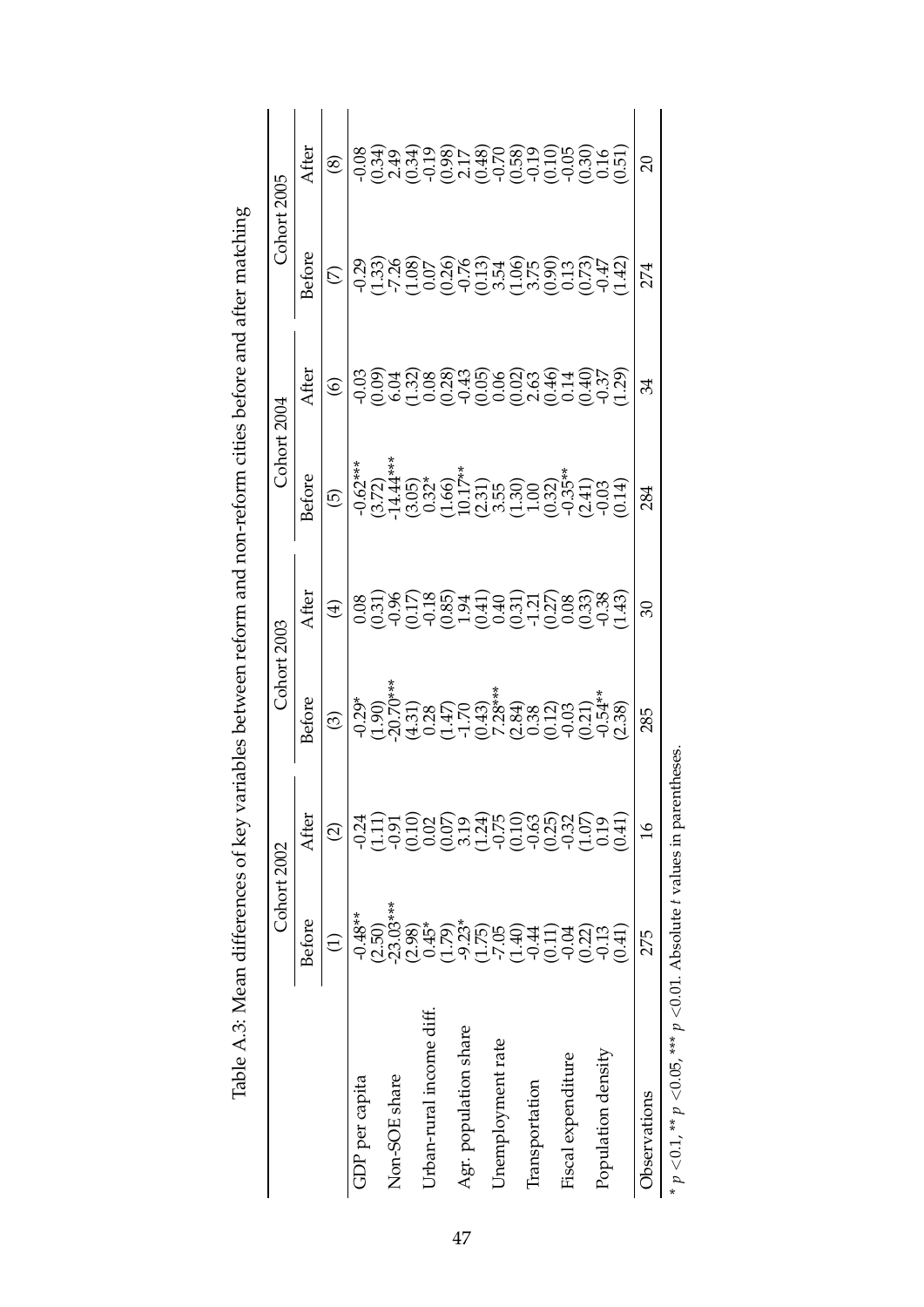# **B Figures**



Figure B.1: Map of Hukou Reform Cities

*Notes:* This map shows all cities that implemented the hukou reform between 2001and 2005. Excluded cities are those that launched the hukou reform in 2006 and 2007.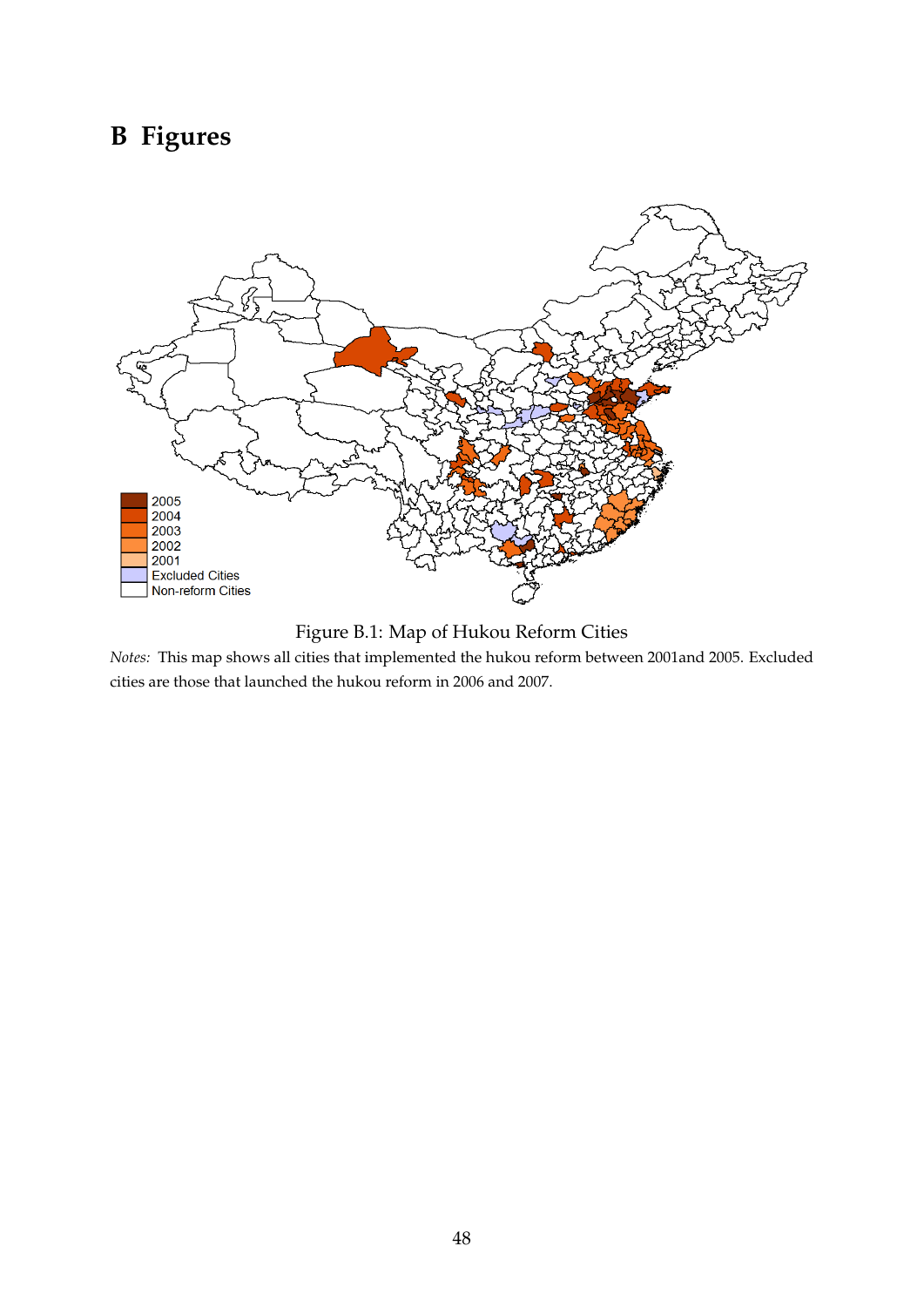

(b) Imports and exports share in total GDP

Figure B.2: Trade Liberalisation in China (1998-2007)

*Source:* Average tariff rates are calculate by the author based on the tariff rates data from the WITS database at HS-8 digit level. We then map the HS level to the Chinese industry classification (cic) at 4-digit level using the concordance table provided by Brandt et al. (2017). Input tariff rates are calculated using China's Input-Output Table 2002 and are at 3-digit cic level. Imports, exports and GDP are from the *Statistical Yearbook of China*.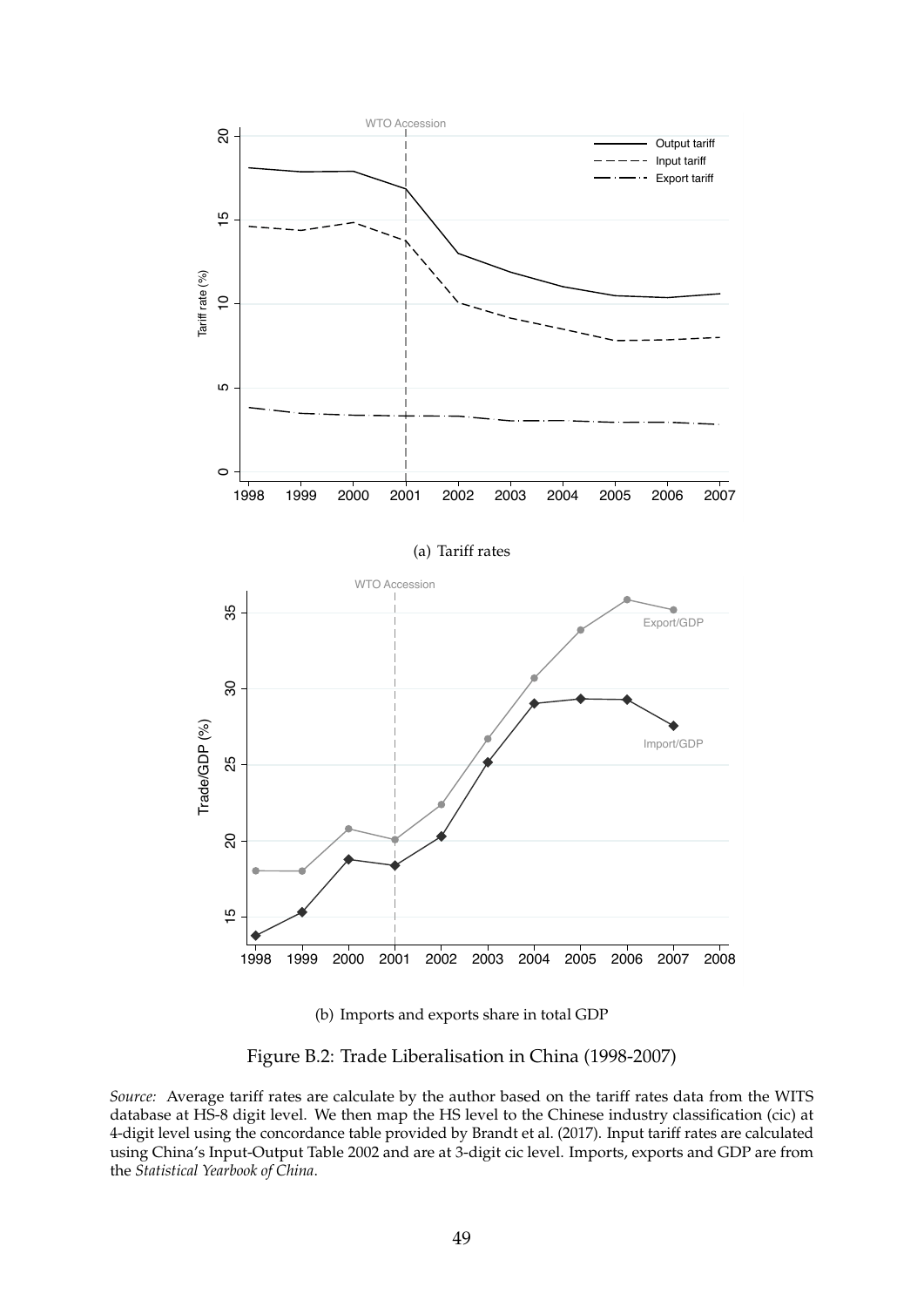

Figure B.3: Tariff Reductions and the Initial Tariff Rates across Industries (1998-2007)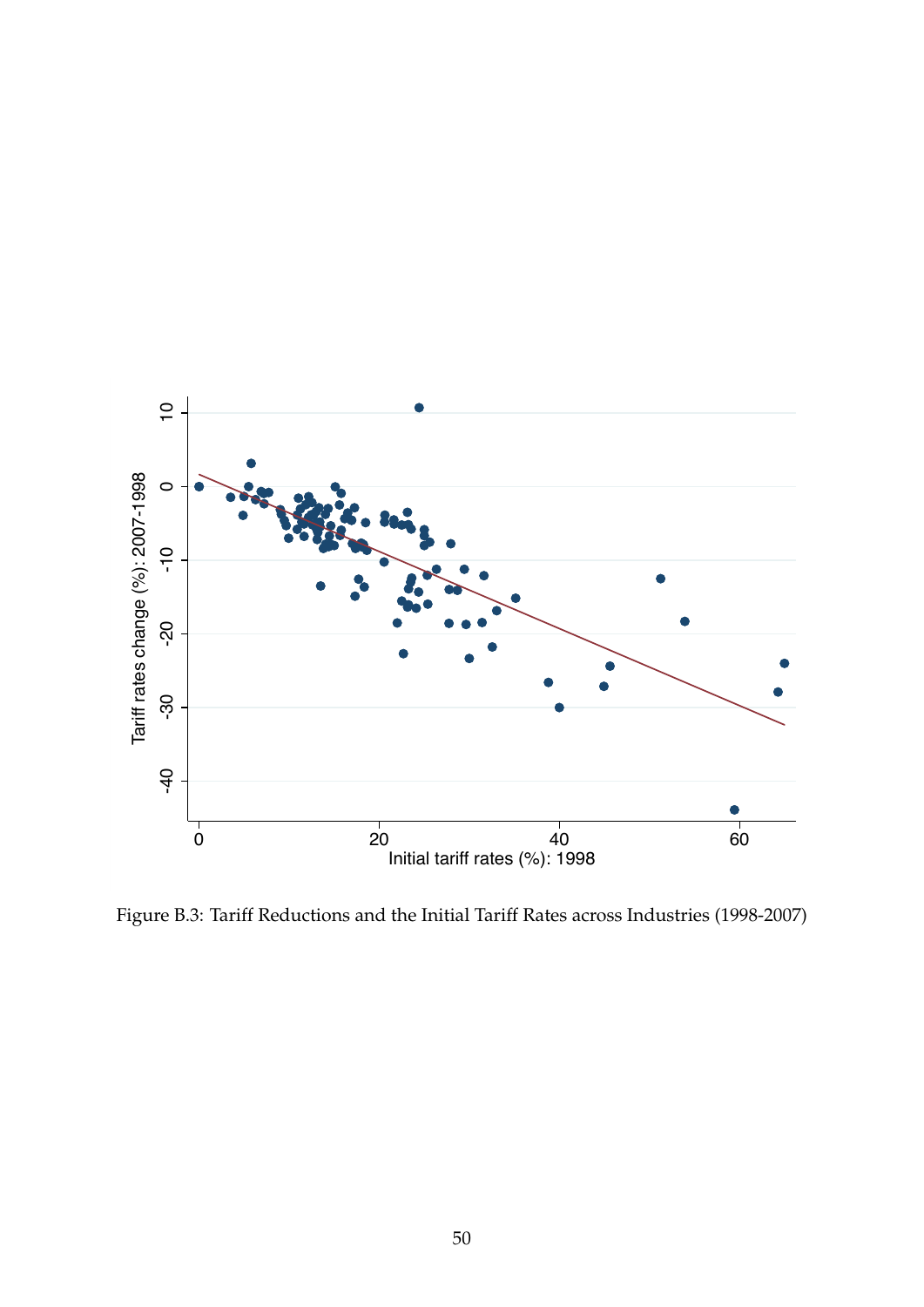# **C Tables**

|                                    | Full sample |           | Reform region |           | Non-reform region |           |
|------------------------------------|-------------|-----------|---------------|-----------|-------------------|-----------|
| Variable                           | Mean<br>(1) | SD<br>(2) | Mean<br>(3)   | SD<br>(4) | Mean<br>(5)       | SD<br>(6) |
| Firm-level Characteristics         |             |           |               |           |                   |           |
| Employment                         | 381.44      | 1709.79   | 418.14        | 1625.61   | 366.27            | 1743.18   |
| Employment growth                  | 0.07        | 0.47      | 0.06          | 0.43      | 0.07              | 0.48      |
| Employment adjustment              | 0.23        | 0.41      | 0.21          | 0.38      | 0.24              | 0.42      |
| ln(sales)                          | 10.15       | 1.38      | 10.42         | 1.33      | 10.04             | 1.39      |
| Markup                             | 1.04        | 0.15      | 1.04          | 0.12      | 1.04              | 0.16      |
| <b>SOEs</b>                        | 0.13        | 0.34      | 0.08          | 0.27      | 0.16              | 0.36      |
| Private                            | 0.65        | 0.48      | 0.67          | 0.47      | 0.64              | 0.48      |
| Foreign                            | 0.22        | 0.41      | 0.25          | 0.43      | 0.21              | 0.41      |
| Exporter                           | 0.46        | 0.50      | 0.51          | 0.50      | 0.44              | 0.50      |
| Eastern region                     | 0.70        | 0.46      | 0.86          | 0.35      | 0.63              | 0.48      |
| Middle region                      | 0.19        | 0.39      | 0.03          | 0.18      | 0.25              | 0.43      |
| Western region                     | 0.11        | 0.31      | 0.11          | 0.31      | 0.11              | 0.32      |
| Observations                       | 908,288     |           | 265,648       |           | 642,640           |           |
| City-level Characteristics         |             |           |               |           |                   |           |
| $ln(GDP p/c)$ (2001)               | 8.80        | 0.68      | 9.17          | 0.66      | 8.70              | 0.65      |
| Agr. pop. share (2001)             | 70.33       | 17.52     | 70.82         | 14.74     | 70.20             | 18.17     |
| Non-SOE share (2001)               | 54.58       | 22.31     | 69.14         | 16.92     | 50.96             | 22.01     |
| ln(fiscal expenditure) (2001)      | 6.54        | 0.62      | 6.57          | 0.72      | 6.53              | 0.60      |
| Industrial employment share (2001) | 0.21        | 0.12      | 0.26          | 0.12      | 0.20              | 0.11      |
| Herfindahl index                   | 0.13        | 0.15      | 0.09          | 0.15      | 0.14              | 0.15      |
| ln(min. wages)                     | 1.15        | 0.32      | 1.24          | 0.35      | 1.13              | 0.30      |
| Exchange rates                     | 3.68        | 0.45      | 3.63          | 0.43      | 3.69              | 0.46      |
| Observations                       | 3,213       |           | 641           |           | 2,572             |           |
| Industry-level Characteristics     |             |           |               |           |                   |           |
| Output tariffs                     | 13.80       | 9.61      |               |           |                   |           |
| Input tariffs                      | 11.06       | 5.20      |               |           |                   |           |
| Export tariffs                     | 3.22        | 4.10      |               |           |                   |           |
| Observations                       | 4,226       |           |               |           |                   |           |

#### Table C.1: Summary statistics

*Notes:* Employment growth rate is calculated as the year-to-year employment difference divided by the simple average employment of the two periods. Employment adjustment rate is the absolute value of the employment growth rate. Markup is defined as the sales/(sales-profits). Initial city characteristics are values of 2001, including logarithm of local GDP per capita, share of agriculture population, employment share of Non-SOEs, logarithm of fiscal expenditure per capita and the employment share of the industry sector. Exchange rates are weighted averages using export share to each trade partner and industrial employment share within cities as weights. Output tariff rates are import tariff rates. Input tariffs are calculated as the weighted average of output tariffs using input share of each industry as weights based on the IO table of 2002. Export tariffs are weighted average of tariff rates imposed on China's exports using China's export share to each destination as weights.